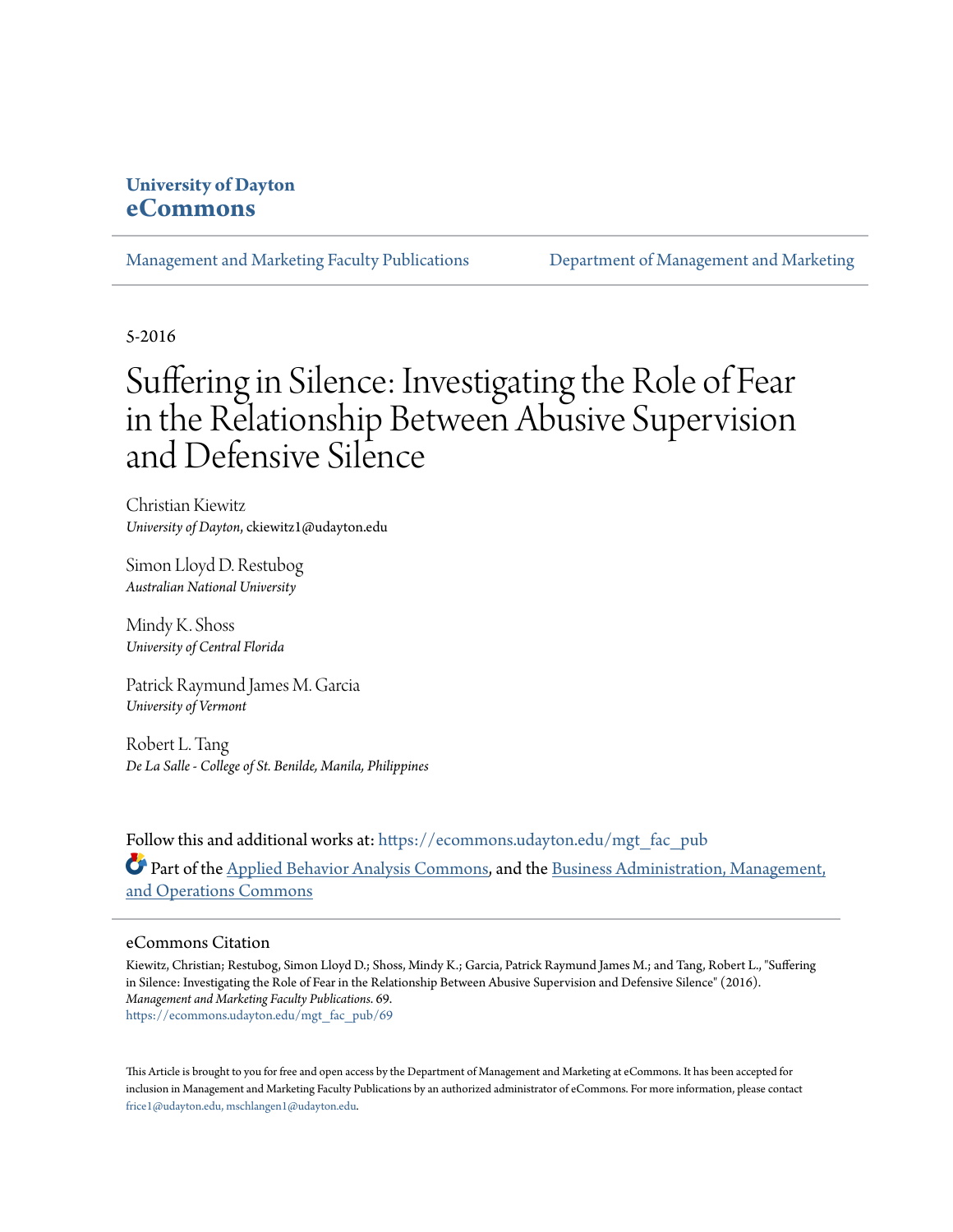RUNNING HEAD: Abusive Supervision, Fear, and Defensive Silence

## **SUFFERING IN SILENCE: INVESTIGATING THE ROLE OF FEAR IN THE RELATIONSHIP BETWEEN ABUSIVE SUPERVISION AND DEFENSIVE SILENCE**

Christian Kiewitz<sup>a,\*</sup>, Simon Lloyd D. Restubog<sup>b</sup>, Mindy K. Shoss<sup>c</sup>,

Patrick Raymund James M. Garcia<sup>d</sup>, and Robert L. Tang<sup>e</sup>

*a Management/Marketing Department, University of Dayton, Dayton, OH 45469-2271, USA b Research School of Management, The Australian National University, Canberra, ACT 2601,* 

*Australia*<br><sup>*c*</sup> *Department of Psychology, University of Central Florida, Orlando, FL 32816, USA*<br><sup>d</sup> Grossman School of Business, University of Vermont, Burlington, VT 05405, USA <sup>e</sup> School of Management and Information Technology, De La Salle-College of Saint Benilde, *1004 Manila, Philippines*

\* Corresponding author. Email: ckiewitz1@udayton.edu; Tel.: +1.937.229.2046.

#### **Authors' Notes:**

The first and second author contributed equally in writing this manuscript. We would like to thank Chris Asuncion and Franco Quodala for their research assistance and Neal Ashkanasy and Rebecca Bennett for their helpful suggestions. This research was supported by the Australian Research Council grant awarded to the second author. Correspondence concerning this article should be addressed to Christian Kiewitz.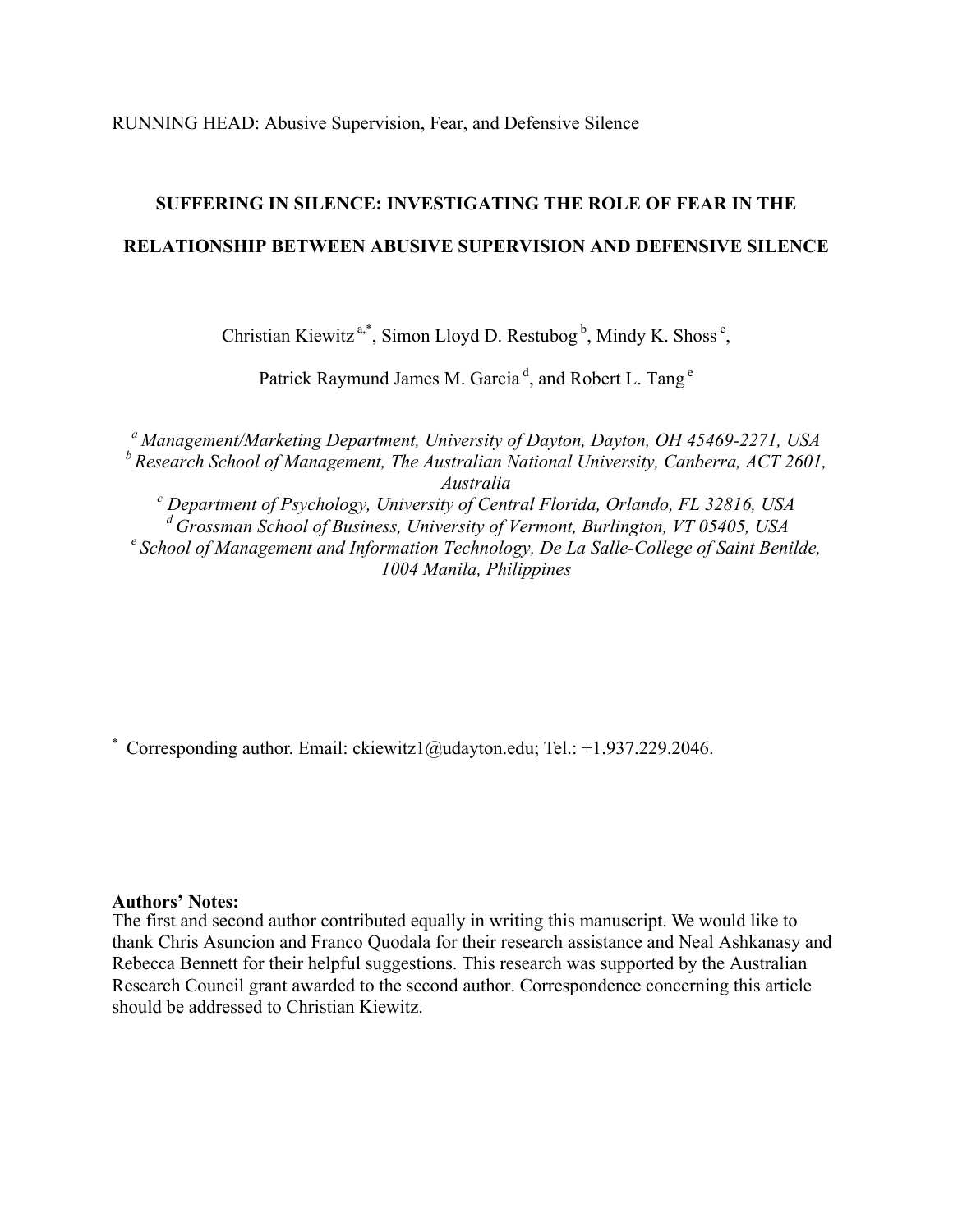## **SUFFERING IN SILENCE: INVESTIGATING THE ROLE OF FEAR IN THE RELATIONSHIP BETWEEN ABUSIVE SUPERVISION AND DEFENSIVE SILENCE**

#### **ABSTRACT**

Drawing from an approach-avoidance perspective, we examine the relationships between subordinates' perceptions of abusive supervision, fear, defensive silence, and ultimately abusive supervision at a later time point. We also account for the effects of subordinates' assertiveness and individual perceptions of a climate of fear on these predicted mediated relationships. We test this moderated mediation model with data from three studies involving different sources collected across various measurement periods. Results corroborated our predictions by showing: 1) a significant association between abusive supervision and subordinates' fear; 2) second-stage moderation effects of subordinates' assertiveness and their individual perceptions of a climate of fear in the abusive supervision–fear–defensive silence relationship (with lower assertiveness and higher levels of climate-of-fear perceptions exacerbating the detrimental effects of fear resulting from abusive supervision); and 3) first-stage moderation effects of subordinates' assertiveness and climate-of-fear perceptions in a model linking fear to defensive silence and abusive supervision at a later time. Theoretical and practical implications are discussed.

**Keywords**: Abusive Supervision, Anger, Assertiveness, Climate of Fear, Defensive Silence, Fear, Interpersonal Mistreatment, Workplace Victimization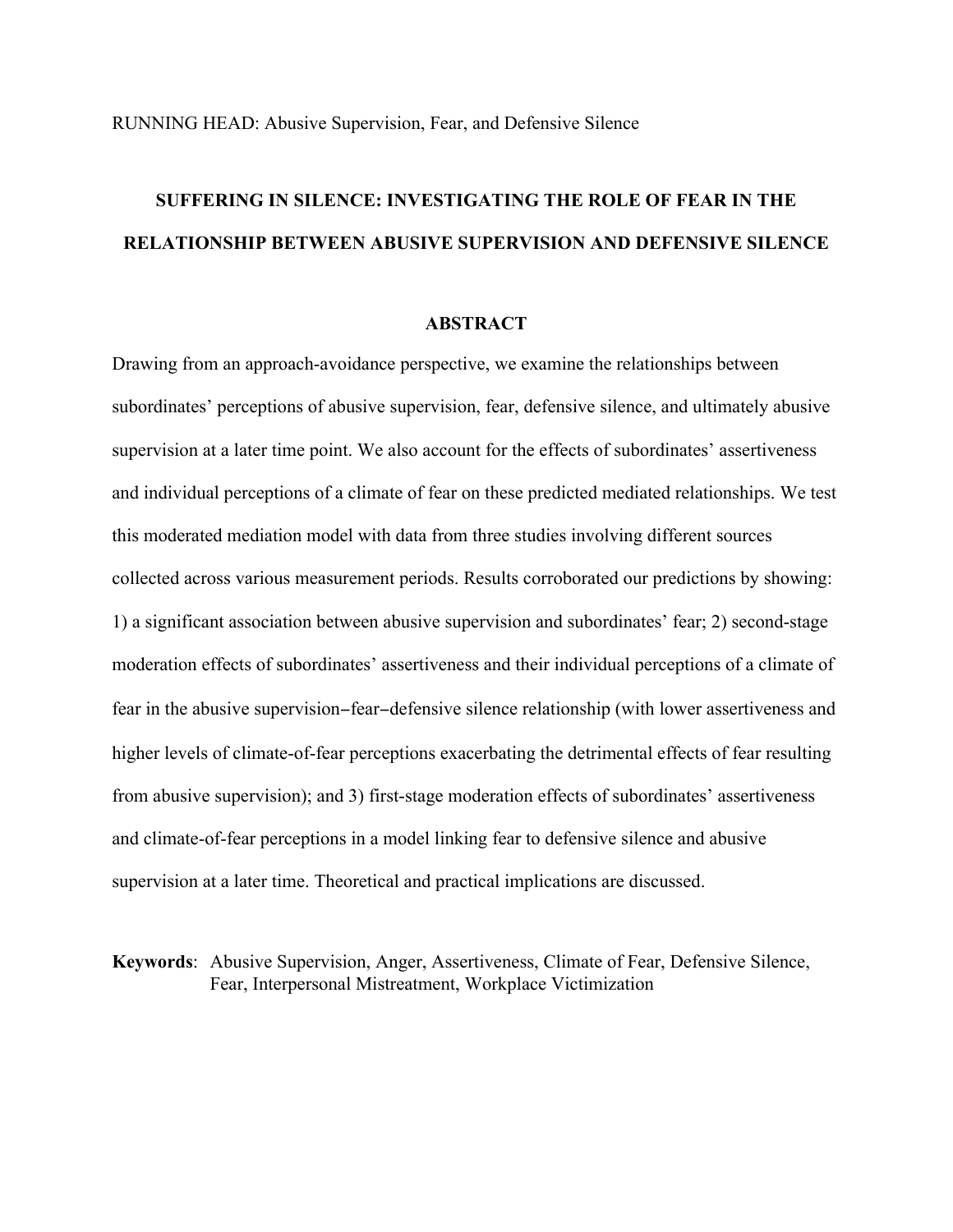## **SUFFERING IN SILENCE: INVESTIGATING THE ROLE OF FEAR IN THE RELATIONSHIP BETWEEN ABUSIVE SUPERVISION AND DEFENSIVE SILENCE**

Abusive supervision — defined as sustained, hostile, non-physical behavior directed against subordinates (Tepper, 2000) — remains an ubiquitous problem in organizations (Kiewitz et al., 2012; Mitchell & Ambrose, 2012). A decade of research has shown that targets of supervisory hostility not only experience diminished organizational commitment, psychological well-being, job and life satisfaction but also exhibit increased interpersonally and organizationally harmful behaviors (reviews in Martinko, Harvey, Brees, & Mackey, 2013; Tepper, 2007). From a theoretical standpoint, it is instructive to consider these divergent attitudinal, affective, and behavioral outcomes through the lens of an approach-avoidance perspective (Carver & Scheier, 1998). Accordingly, most empirical studies to date have in one way or another examined approach-oriented reactions to abusive supervision (e.g., retaliatory behaviors; Inness, Barling, & Turner, 2005; Restubog, Scott & Zagenczyk, 2011). As an unintended consequence, the extant body of works thus appears to suggest that subordinates prototypically respond to abusive supervision by engaging in harmful approach behaviors towards their supervisor and/or others (cf. Martinko et al., 2013).

This representation in the literature stands in marked contrast to our little knowledge about subordinates responding to abusive supervision with avoidance reactions, such as misusing alcohol or engaging in avoidance coping strategies (Nandkeolyar, Shaffer, Li, Ekkirala, & Bagger, 2013; Schat, Frone, & Kelloway, 2006). Our lack of insight into why subordinates might respond with avoidance is an important omission in light of evidence indicating that individuals do not always engage in retaliation (Lian et al., 2012) and are less likely to do so against those with authority (Tepper, Moss, Lockhart, & Carr, 2007). Thus, our first goal is to contribute to the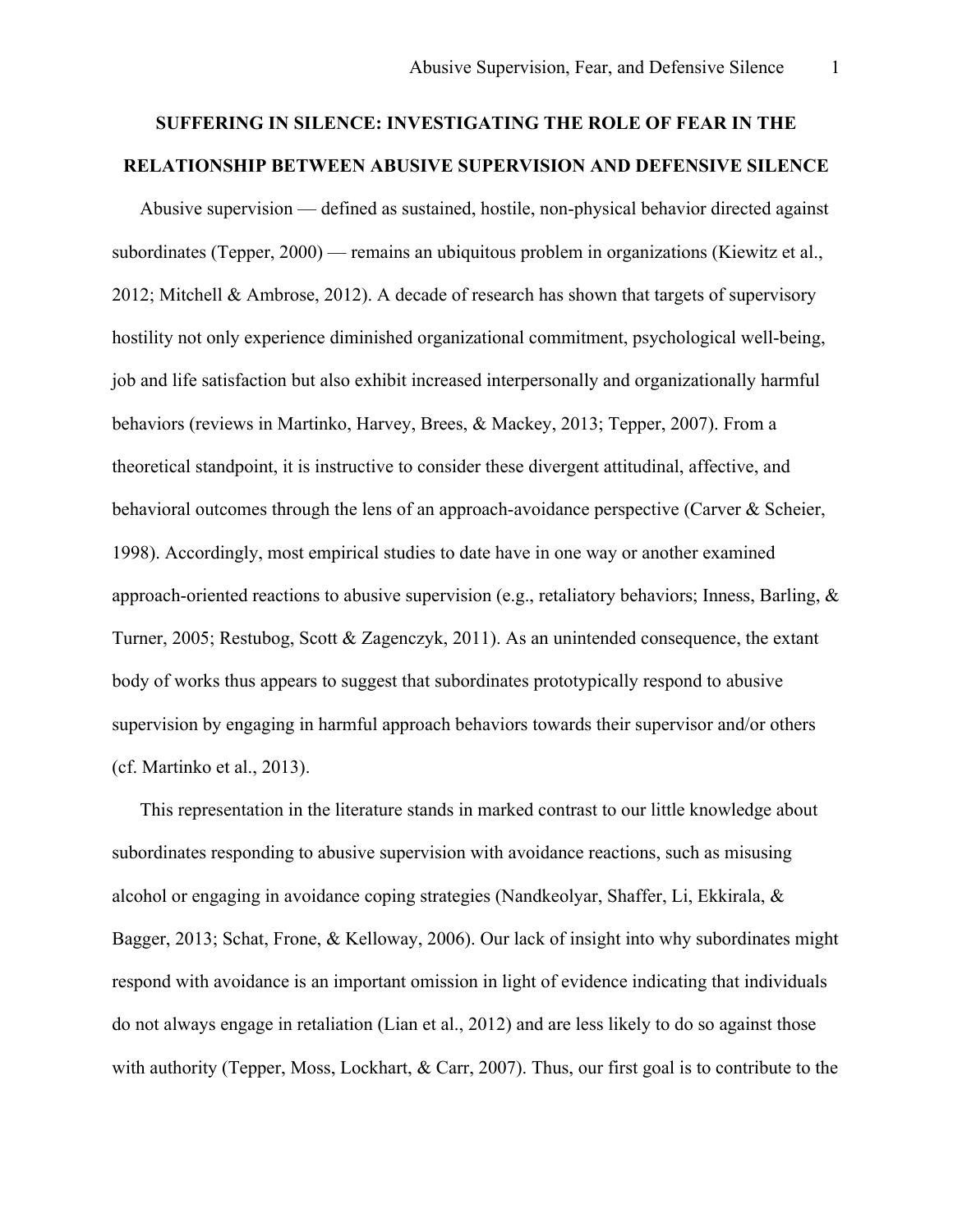literature by examining the relationship between abusive supervision and avoidance-based behavior in the form of employee silence. We focus on employee silence behavior not only because of its potentially severe consequences (e.g., accidents, deaths; Lowy, 2014), but also because the emerging silence literature has repeatedly pointed to dysfunctional relationships with superiors as *the* cause for employees' decision to withhold organizationally relevant information (Greenberg & Edwards, 2009; Morrison, 2014). Importantly, an employee's decision to remain silent is very often motivated by fear of their immediate superior (e.g., Milliken, Morrison, & Hewlin, 2003; Ryan & Oestreich, 1991; Van Dyne, Ang, & Botero, 2003). Yet, we are not aware of empirical tests of this relationship in the context of abusive supervision research to date. In addition, arguing for a link between supervisor abuse and subordinates' fear highlights another gap in the literature: little research exists that has explicitly investigated the role of discrete emotions in abusive supervision processes.

As a second goal, we also investigate how dispositional and contextual factors affect the conditional indirect relationship between abusive supervision and employee silence via fear. For example, not all subordinates who experience fear due to abusive supervision will engage in defensive silence. Drawing upon Ames' (2008) assertiveness expectancy perspective, we posit that subordinates' levels of assertiveness influence the strength of the indirect relationship. Similarly, we examine individual perceptions of a climate of fear (Ashkanasy & Nicholson, 2003) as a contextual moderator in order to gain additional insights into the role of perceived environmental factors that might perpetuate the consequences of abusive supervision.

Guided by Keltner, Gruenfeld, and Anderson's (2003) approach-avoidance model of power, we investigate the strength of our research model in three studies. In Study 1, we use multi-source data collected at three measurement periods to examine a moderated mediation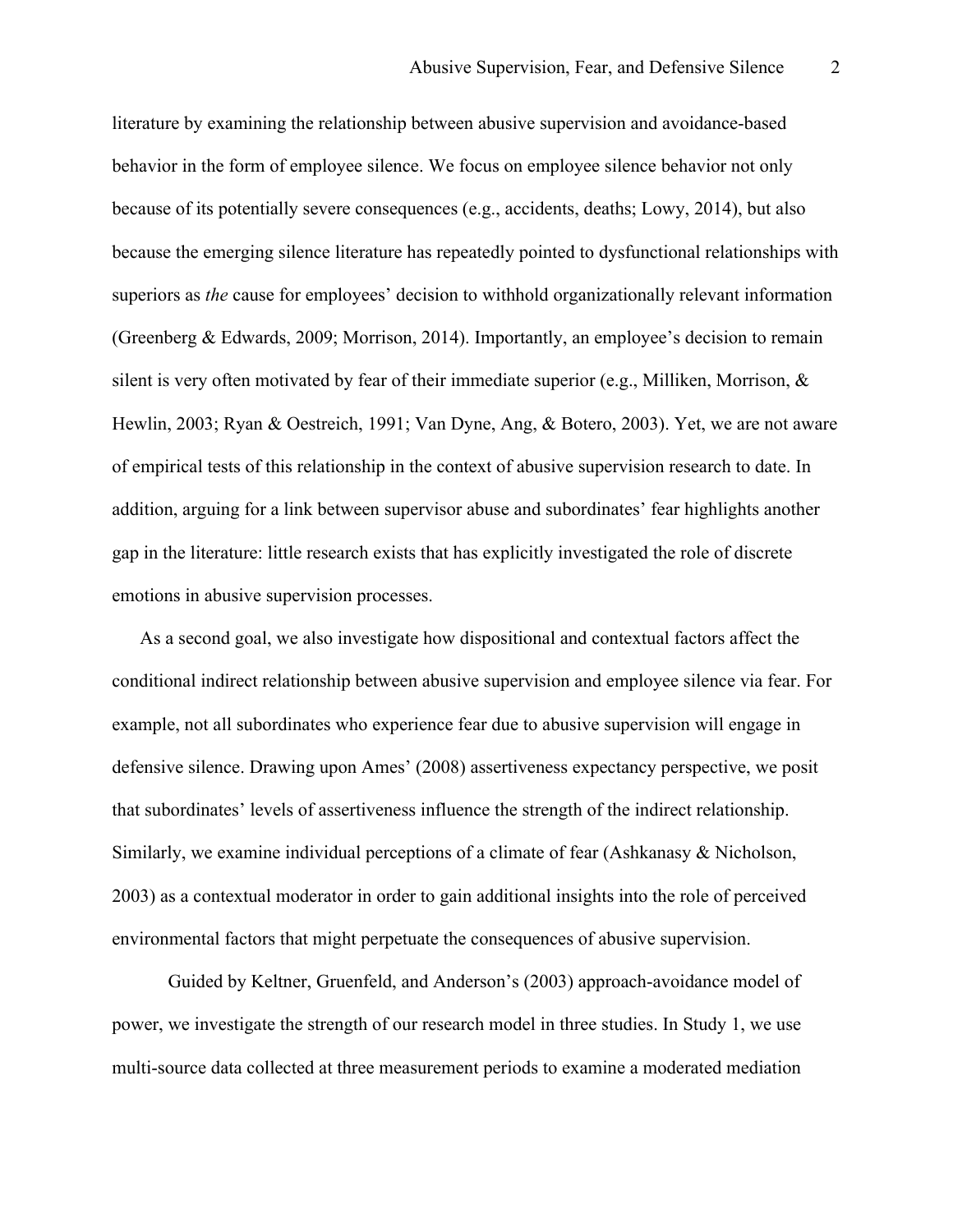model that links abusive supervision to fear and in turn to fear-based defensive silence while accounting for subordinates' assertiveness. Study 2 extends our base model by incorporating individual perceptions of a climate of fear as a contextual moderator, involving a baseline measurement of defensive silence at Time 1, and employing a longer time lag between the independent and dependent variable measures. Finally, Study 3 replicates and extends Study 2 with a three-wave design intended to examine the consequences of defensive silence by linking it to abuse supervision at a later point in time. We also test subordinates' anger — an approachoriented reaction to abusive supervision — as an alternative mechanism to the avoidanceoriented reaction of fear. In the following sections, we explicate our research model, formally test our hypotheses, and discuss key findings and implications for theory and practice.

#### **THEORETICAL FOUNDATION AND HYPOTHESES DEVELOPMENT**

At its most basic level, human behavior can be understood as expressing either approach or avoidance tendencies (Carver, Sutton, & Scheier, 2000). As outlined in Gray's (1981) theory of biologically-based motivational systems and augmented by Carver and colleagues (Carver, 2001; Carver et al., 2000), approach and avoidance behaviors are managed by two largely independent motivational systems that are activated by different stimuli and involve different affective qualities. Signals of reward activate the approach system, stimulate approach-related emotions and motivate approach-type behavior. In contrast, signals of threat and punishment stimulate the avoidance or inhibition system, including the affective experience of fear and anxiety, which subsequently motivate increased vigilance and behavior aimed at avoiding such threats.

The work environment can trigger approach or avoidance tendencies due to the inherent power asymmetries created through organizational hierarchies (Anderson & Brion, 2014; Magee & Galinsky, 2008) — such as those existing between supervisors and subordinates. That is, the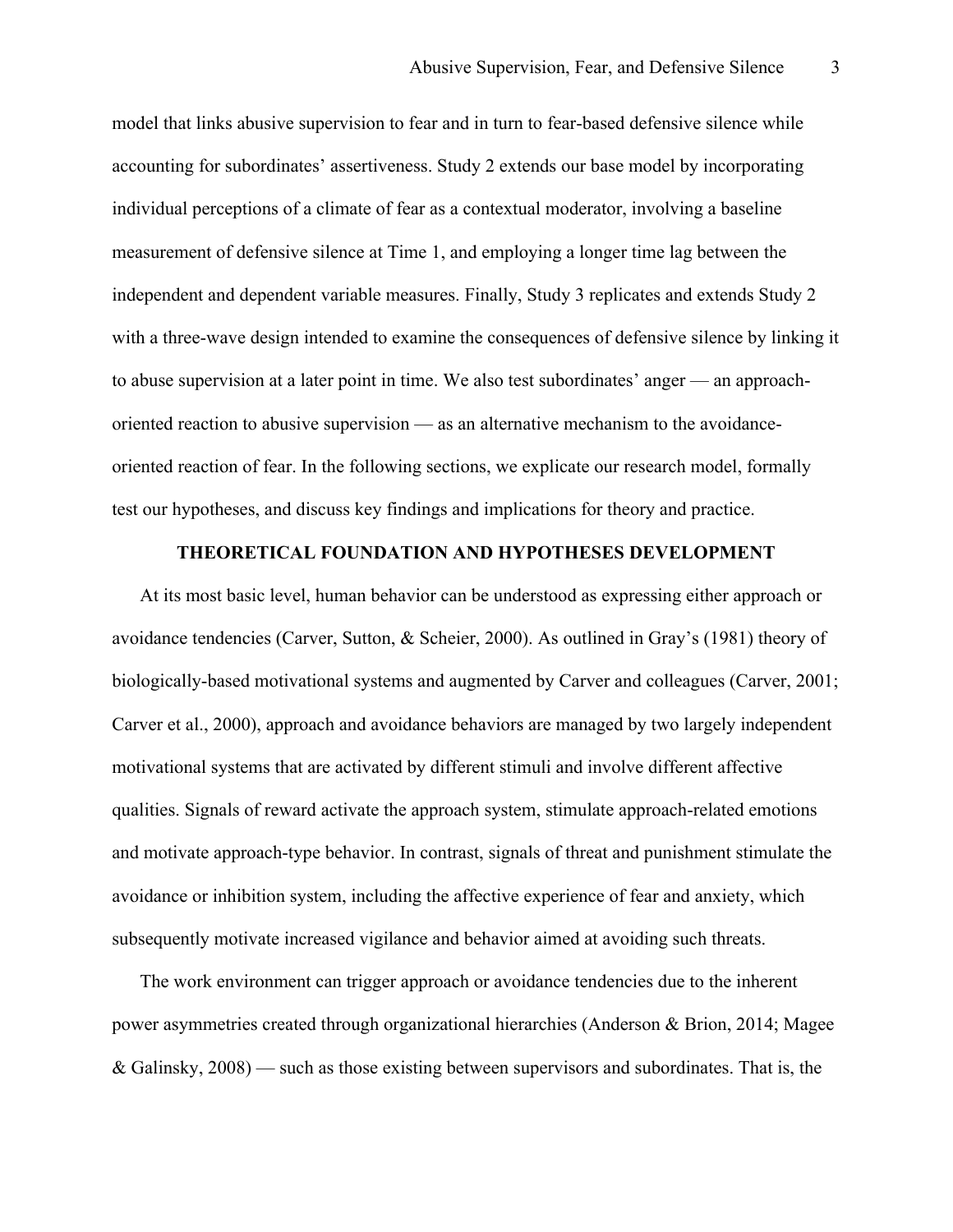degree of power one holds in a given situation significantly influences the distribution of cues related to either reward or punishment (Carver & White, 1994). Higher power is associated with greater resources and freedom involving actions and thus promotes approach-related cognitions, emotions, and behaviors. In contrast, low-power parties depend on more powerful others for obtaining resources and avoiding punishment, thus rendering the former highly attentive to signals of potential threats and more likely to experience avoidance-related cognitions, emotions, and behaviors (Keltner et al., 2003; Morrison & Rothman, 2009).

Our present interest lies with abuses in supervisor-subordinate configurations that take the form of abusive supervision (Tepper, 2000, 2007), wherein abusive supervisors utilize power asymmetries to routinely intimidate and manipulate subordinates (Tepper et al., 2009). Although such supervisors pose a threat which subordinates decidedly seek to avoid (Nifadkar, Tsui, & Ashforth, 2012), most cannot act accordingly due to the supervisor's sanctioning powers (cf. Cortina & Magley, 2009). Instead, their lower-power position leaves subordinates constantly vulnerable to acts of abuse, rendering them likely to fear and subsequently avoid any (re)actions that might trigger further abuse (Kish-Gephart, Detert, Treviño, & Edmondson, 2009).

Based on the above arguments, we posit that the experience of abusive supervision typically evokes emotion and action tendencies related to avoidance and self-protection in subordinates. Building on Keltner et al.'s (2003) notions in particular, we argue that when a supervisor is abusive to a subordinate, the respective employee will likely perceive high and persistent signals of threat and experience concomitant high-intensity emotions such as fear (e.g., Lutgen-Sandvik, 2003). The notion that abusive supervision likely triggers fear in subordinates has received robust support from evolutionary psychology and emotions research (e.g., Kish-Gephart et al., 2009). Accordingly, fear constitutes one of most fundamental human emotions (Frijda, 1986)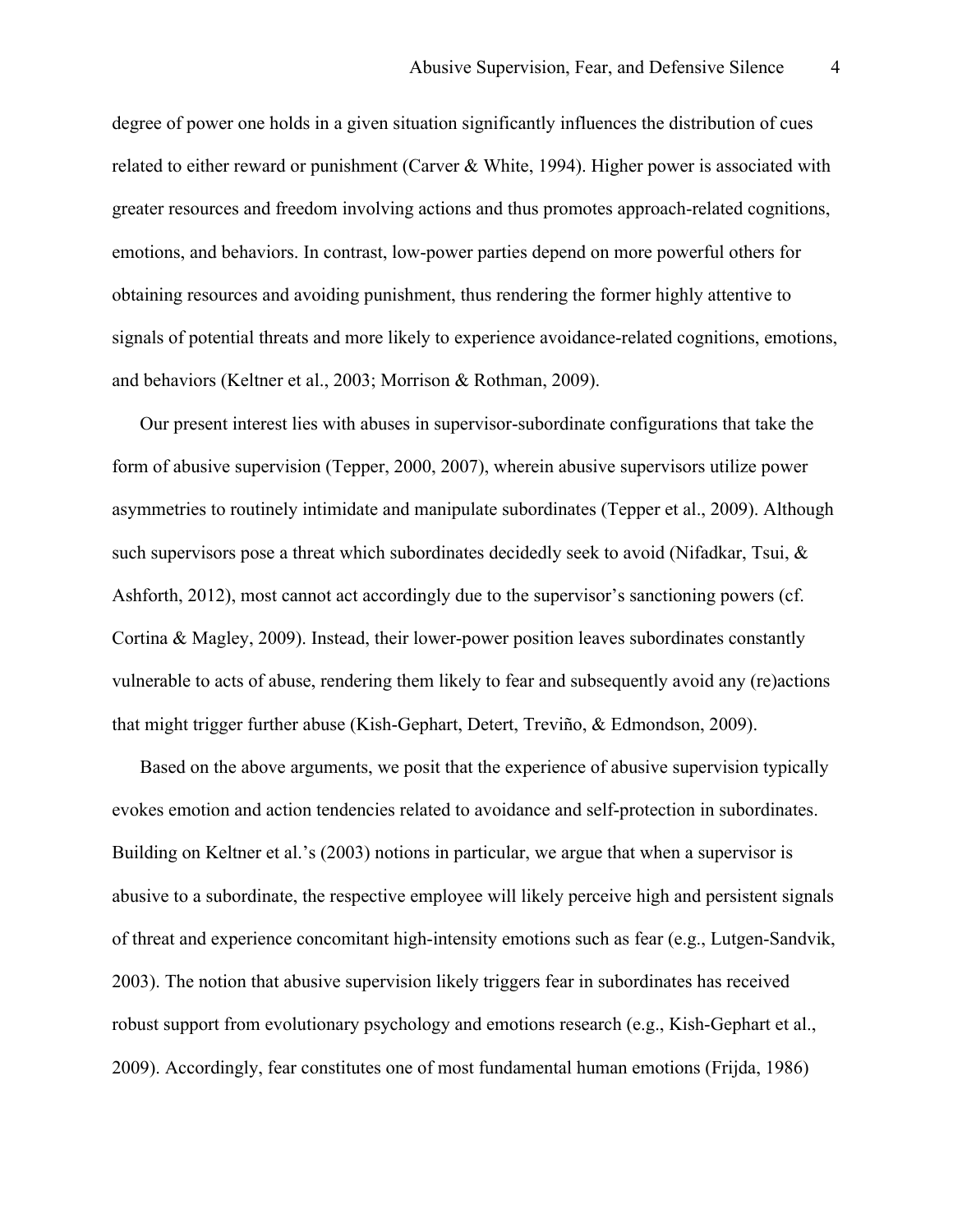that arises because one perceives an existential threat (Lazarus, 1991) and uncertainty and danger to the self (Shaver, Schwartz, Kirson, & O'Connor, 1987). In the context of abusive supervision, fear can be understood as an avoidance emotion that is generated by signals of undesired threats to the self, therefore motivating employees' efforts to avoid such threats.

#### *Hypothesis 1: Abusive supervision is positively associated with fear.*

The experience of abuse is likely to motivate subordinates to move away from the fearinducing stimulus (Kish-Gephart et al., 2009). Yet while individuals generally react to fear with behaviors aiding self-protection and avoidance, avoiding one's supervisor is seldom an option in the long run (cf. Porath & Pearson, 2010). Because most employees depend on superiors for resources to meet basic needs, it is no surprise that "fear of offending those above us is both natural and widespread" (Edmondson and Detert as cited in Gilbert, 2006, para. 14).

As a consequence, subordinates tend to behave in ways that either do not provoke abuse or help minimize further abuse (Detert & Edmondson, 2011). An avoidance behavior that seems ubiquitous in this regard is remaining silent (Morrison & Milliken, 2000). Defined as "withholding relevant ideas, information, or opinions as a form of self-protection, based on fear" (Van Dyne et al., 2003, p. 1367), we focus on defensive silence because it is a highly prevalent form of avoidance behavior in organizations with significant consequences for organizational functioning (Milliken et al., 2003; Morrison, 2014; Ryan & Oestreich, 1991). We posit that fear is likely to intensify the desire to engage in defensive silence based on cost-benefit considerations (Gundlach, Douglas, & Martinko, 2003). Subordinates may choose to remain silent for fear of further damaging the relationship with their supervisor or triggering more abuse if not other severe sanctions. Given that fear tends to evoke "pessimistic judgments about risks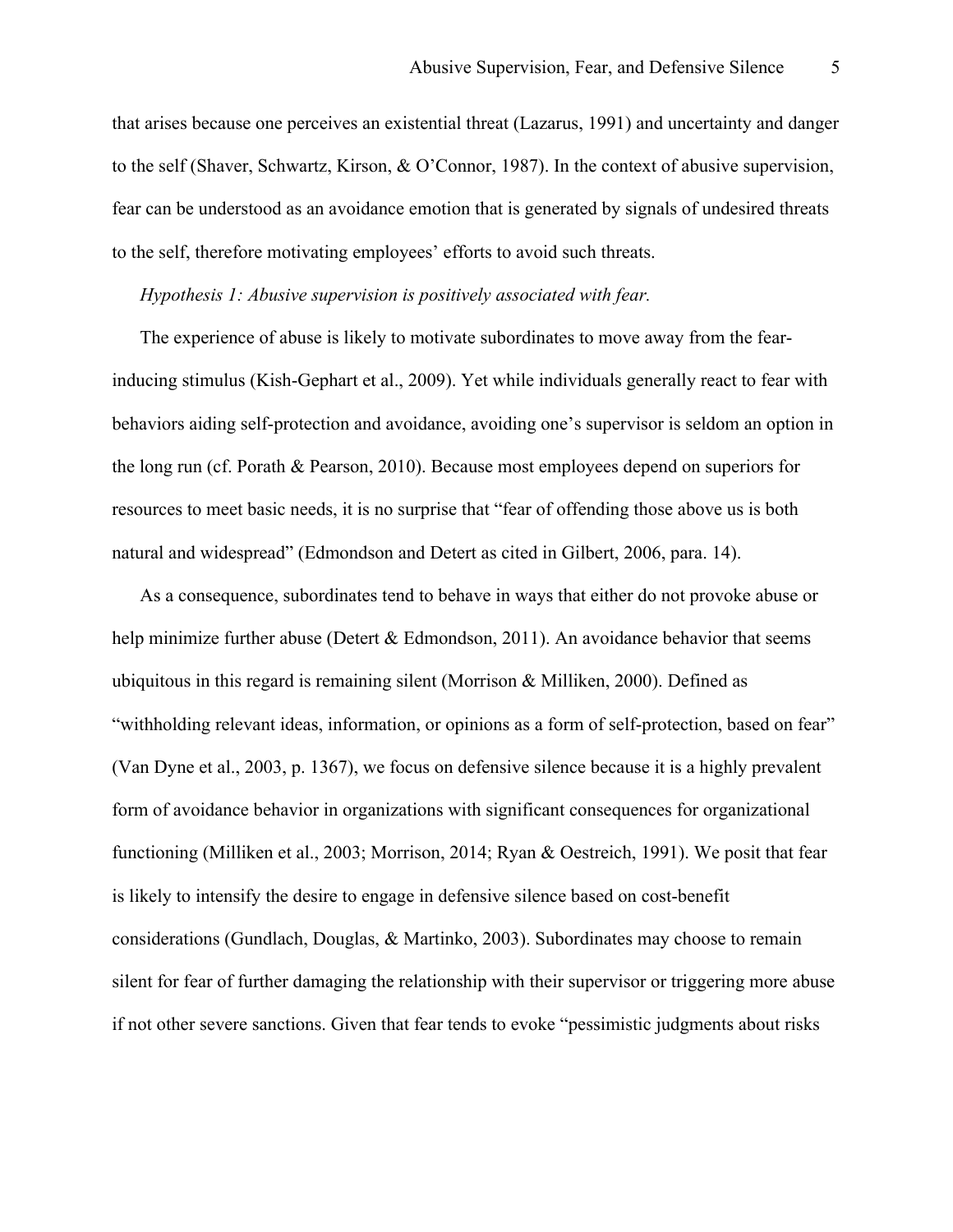and future outcomes" (Kish-Gephart et al., 2009, p. 164), it seems plausible that subordinates would rather *play it safe* by remaining silent.

In an effort to better understand the boundary conditions of the abusive supervision–fear– silence relationship, we now turn to factors that potentially enhance or mitigate these relationships. Building on Tepper's (2007) theorizing that the impact of abusive supervision is moderated by characteristics of the subordinates and their work environments, we acknowledge that not all employees who experience fear as a result of abusive supervision remain silent. In particular, assertiveness is likely to influence whether an employee engages in defensive silence (cf. Van Dyne et al., 2003). Assertiveness refers to an individual's "tendency to stand up and speak out for their own interests and concerns, such as voicing opinions, making offers and concessions, and attempting to coerce or intimidate others" (Ames, 2008, p. 1542). Further, the assertiveness expectancy perspective (Ames, 2008) suggests that differences in assertiveness emanate from varying expectations about the outcomes of engaging in assertive behavior. Lowassertive individuals tend to not expect positive outcomes from highly assertive behavior, instead fearing that such behavior may damage existing relationships and aggravate unpleasant situations. To this end, we posit that low-assertive subordinates who experience fear as a result of supervisor hostility will engage in more defensive silence due to the expected relational and instrumental costs associated with asserting themselves (e.g., further abuse from the supervisor). We also note that it is not that low-assertive subordinates experience any more fear than assertive ones; rather, they are particularly likely to respond to fear with avoidance behaviors. In sum, we propose that: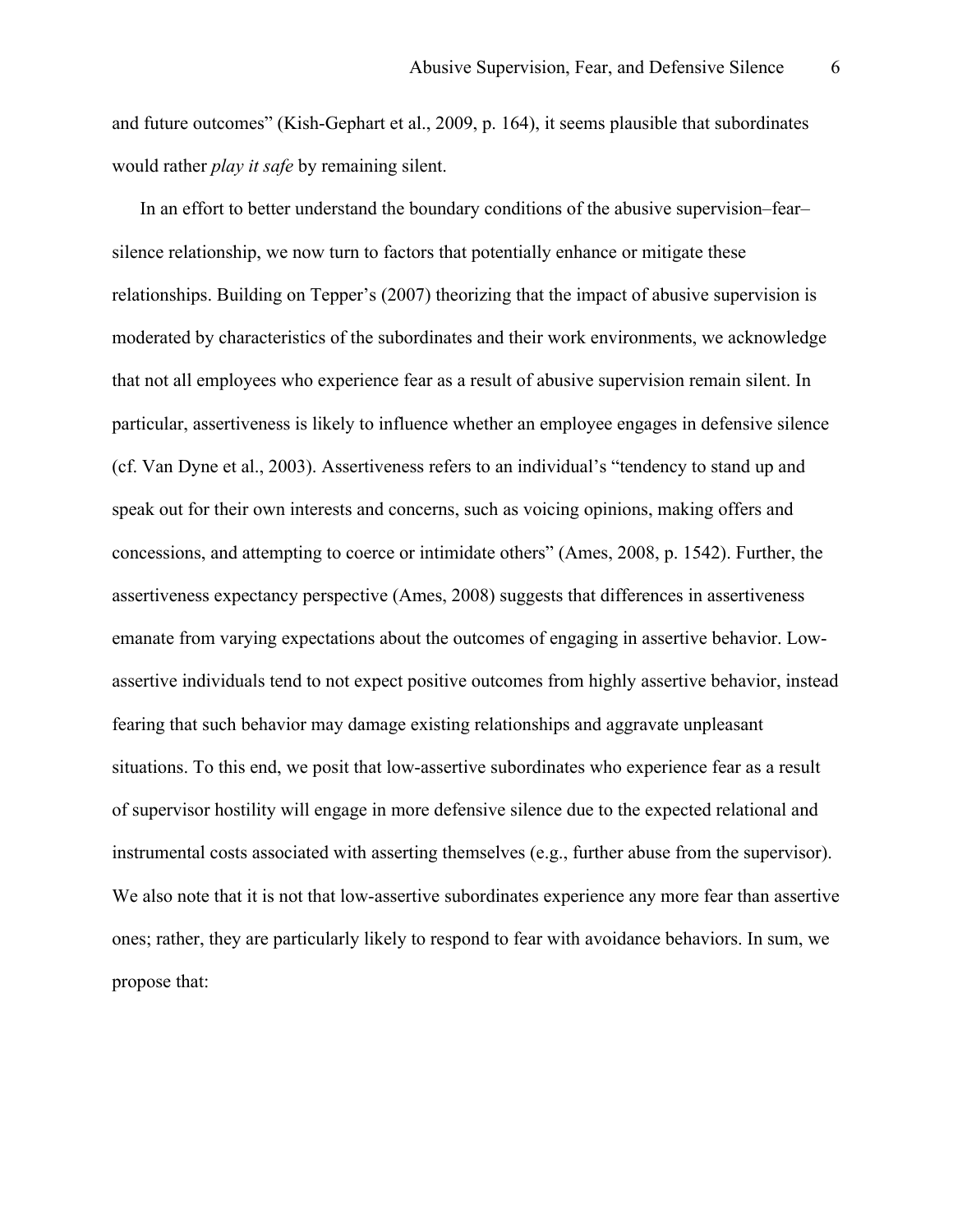*Hypothesis 2*: *The conditional indirect relationship between abusive supervision and defensive silence via fear is stronger for subordinates with lower as opposed to higher levels of assertiveness.*

The approach-avoidance perspective further suggests that avoidance behavior may also be influenced by the context in which the behavior occurs (Carver & White, 1994). Social and emotional cues arising from the environmental context are influential because they guide individuals' attention to move towards or away from aspects of the work environment. For example, noting that a perpetrator's power "lies in making people remain silent through fear," Beasley and Rayner (1997) observed that the "insidious and persistent" nature of the abuse often causes "other employees [to] generally remain completely silent for fear of becoming victims" (p. 178). To this end, we propose a perceived climate of fear as a contextual moderator which influences the likelihood that individuals engage in silence behavior (cf. Lutgen-Sandvik, 2003).

Climate of fear involves a generalized feeling of apprehension in a workplace (Ashkanasy & Nicholson, 2003; Ryan & Oestreich, 1991), which reflects the negative emotive perceptions prevalent in that work environment. As Ashkanasy and Nicholson (2003) explain: "because communication occurs through social networks and involves sharing of meaning ..., personal displays of emotion lead to a shared perception of emotion among organizational members – an emotional climate" (p. 24). It is important to note that we do not suggest the existence of a single emotional climate in a given organization. Instead, a climate of fear emerges through the social perception processes within a cohesive work group and hence should be understood as "a localized phenomenon, determined in part by the management practices adopted at specific work sites" (Ashkanasy & Nicholson, 2003, p. 27). In the context of our research, we hence propose that the extent to which fearful individuals who experience abusive supervision engage in silence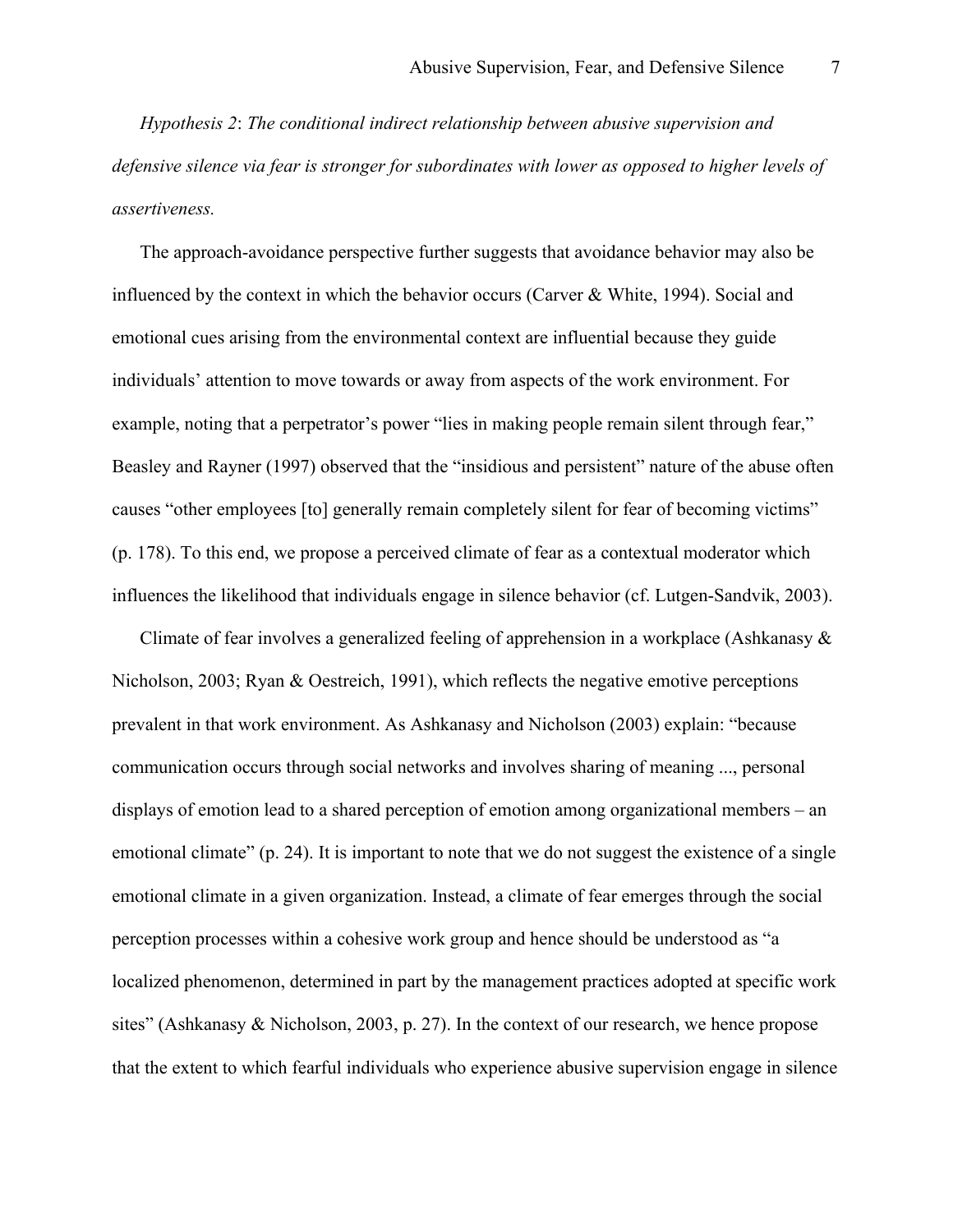will be contingent upon their individual perceptions of a climate of fear. That is, high as opposed to low perceptions of a climate of fear will intensify fearful reactions towards abusive supervisors, and this may further motivate employees to engage in defensive silence.

*Hypothesis 3: The conditional indirect relationship between abusive supervision and defensive silence via fear is stronger when subordinates perceive higher as opposed to lower levels of a climate of fear.*

Drawing from research on abuse cycles (Lutgen-Sandvik, 2003), we further suggest that when abusive behavior is met with fear-based emotion and silence by subordinates, the abuse likely continues. That is, given the various motives for sustaining abusive supervision (e.g., Mooijman, van Dijk, Ellemers, & van Dijk, 2015), we assume that such abuse generally continues unless significant interventions are undertaken (e.g., upper management formally intervenes or a "concerted audience" voices concerns; Lutgen-Sandvik, 2003, p. 495). Hence, individuals who are fearful as a result of abusive supervision and thus engage in defensive silence will likely experience further supervisory hostility in the future, especially if they do not stand up and speak out for their own interests. Similarly, perceptions of a climate of fear in the work environment are indicative of persistent abusive management practices. To this end, we propose that abusive supervision at a later point in time will continue to persist among fearful individuals who experienced abuse and respond with silence, especially for those who perceive high as opposed to low levels of a climate of fear.

*Hypotheses 4 and 5: The conditional indirect relationship between fear and abusive supervision at a later point in time via defensive silence is stronger: (H4) for subordinates exhibiting lower as opposed to higher levels of assertiveness; (H5) when subordinates perceive higher as opposed to lower levels of a climate of fear.*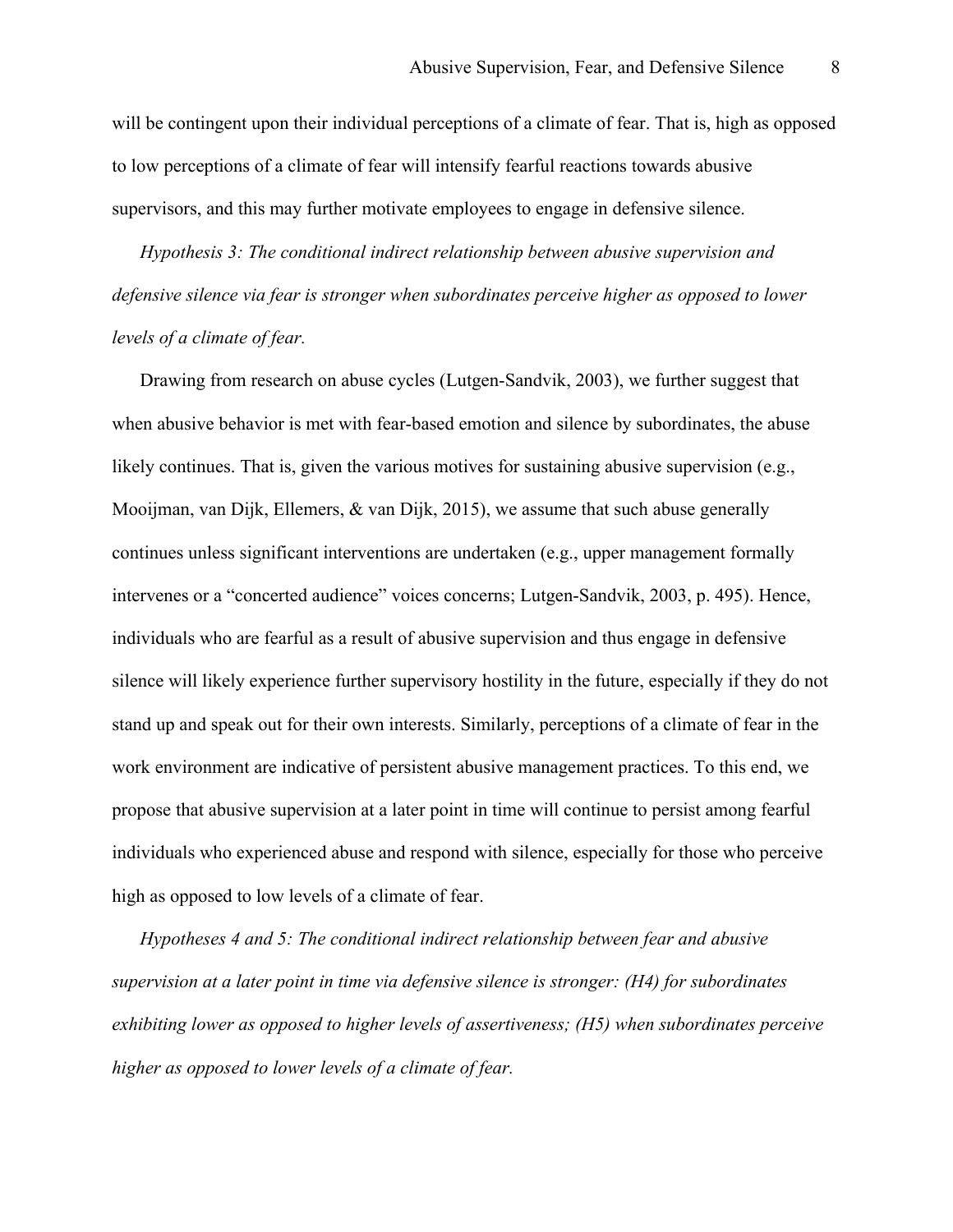#### **METHOD**

#### **Participants and Procedure**

**Study 1**. Data were collected via surveys distributed to employees of a large manufacturing organization in the Philippines. At Time 1, a survey assessing perceptions of abusive supervision, assertiveness, and demographic characteristics was sent to 310 employees. In total, 264 employees returned completed surveys, yielding a response rate of 85.16%. Two weeks later (Time 2), employees received a survey on employee emotions to be passed on to their significant other/spouse. We received a total of 239 spouse surveys (77.09% response rate). At Time 3 (three months after Time 2), we administered a third survey to the initial 264 employees, of which 190 returned surveys (71.97% response rate). The 264 employees also had been instructed to nominate a close peer/coworker with whom they had directly interacted for work purposes for at least six months. We requested the focal employee to pass on the behavioral rating form along with a letter explaining the nature of the research to the peer. The peer rating form contained questions about the extent to which the focal employee engaged in silence behavior. We received a total of 164 peer survey forms. After removal of unusable data, the three waves of data collection from focal employees along with spouse- and peer-ratings resulted in 143 matches.

The sample was 57.3% male. The employees' mean age was 30.03 years, ranging between 22-55 years. Organizational tenure was grouped into bands: 6-12 months = 9.1%; 1-5 years = 58%; 6-10 years = 11.9%; 11-15 years = 11.9%; 16-20 years = 7%; and 21-25 years = 2.1%. Concerning spouses, 42.7% were women who were on average 30.67 years old. Of the peer participants, 50.3% were men and over three quarters of them (77.6%) were 20-30 years old.

**Study 2**. We obtained data from full-time employees enrolled in part-time MBA/Masters in Business programs at two large universities in the Philippines. The Time 1 survey assessed all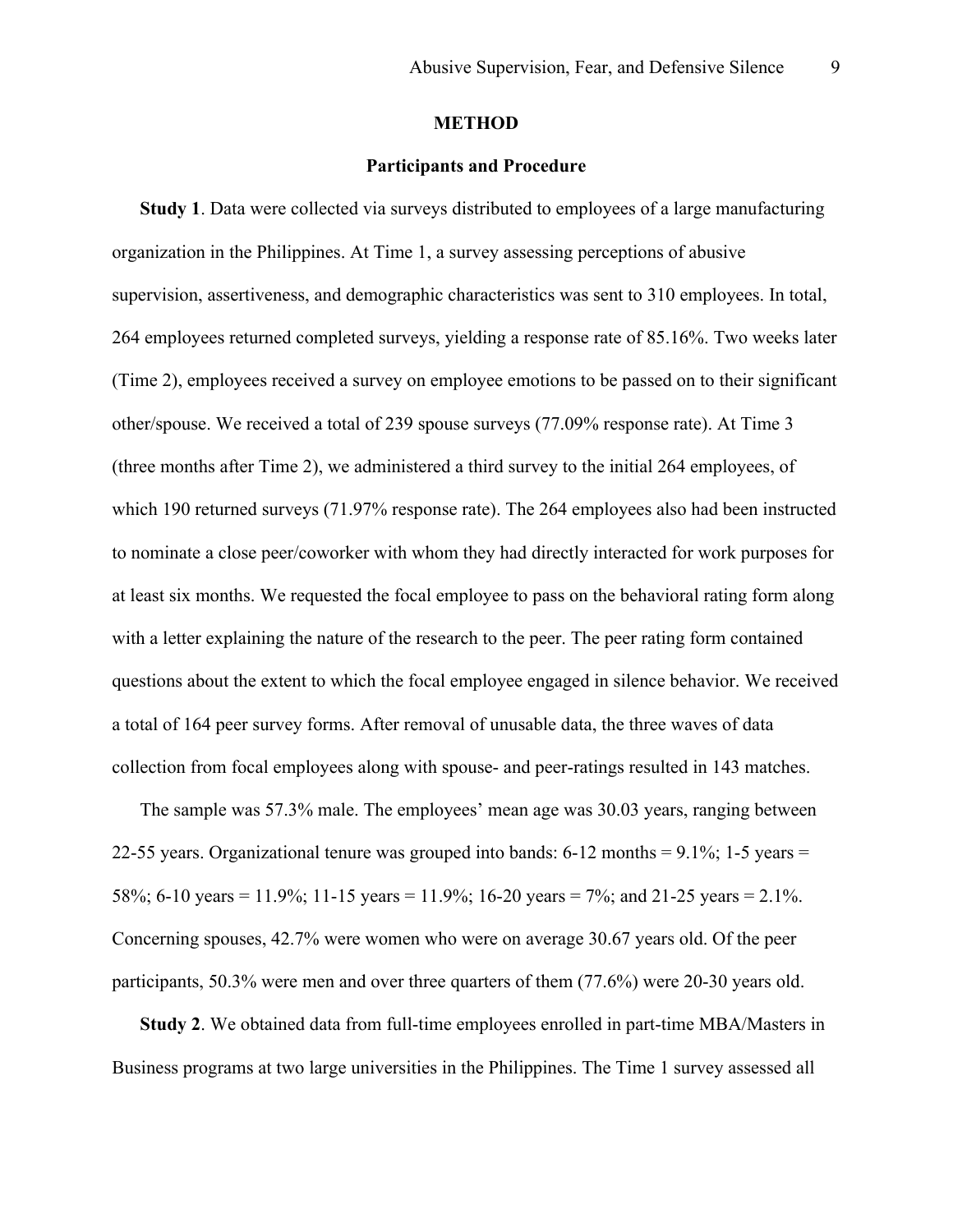variables. Of the 495 distributed surveys, 471 were returned. Yet 22 had substantial data missing, yielding 449 useable surveys (90.10% response rate). A second survey kit – disseminated to the 449 participants six months later (Time 2) – asked participants to complete a survey assessing defensive silence before mailing it to the research team using a prepared envelope. Only data from those who completed both surveys were included in the analyses. The final sample consisted of 158 females and 109 males (*n* = 267), with an overall mean age of 27.06 years. The majority of participants (92.9%) had been working in their organization between 1-5 years.

**Study 3**. At Time 1 (T1), self-report questionnaires were distributed to 289 postbaccalaureate, diploma and postgraduate students from two large universities in the Philippines. These self-report surveys assessed demographic characteristics, perceptions of abusive supervision, associated emotional reactions (i.e., fear and anger), and individual perceptions of a climate of fear. We specified that the participants had to be employed full-time and working under the direct guidance of a supervisor. In addition, they were requested to pass on a survey (assessing a perceived climate of fear) to a co-worker with whom they had regular interactions at work. We received 263 surveys from the focal employees and 187 from the corresponding coworkers, for a response rate of 91% and 64.71%, respectively. Time 2 (T2) data were collected three months after the T1 data collection. In this period, participants were asked to report their level of assertiveness and the extent to which they engage in defensive silence. We received 190 surveys. At Time 3 (T3), 12 months after T2 data collection, we surveyed the T2 participants to assess their perceptions of abusive supervision and received 171 surveys. After excluding surveys that lacked a co-worker form, showed a large number of missing responses, or included inaccurate or missing code identifiers, the three waves resulted in 162-166 matched survey sets.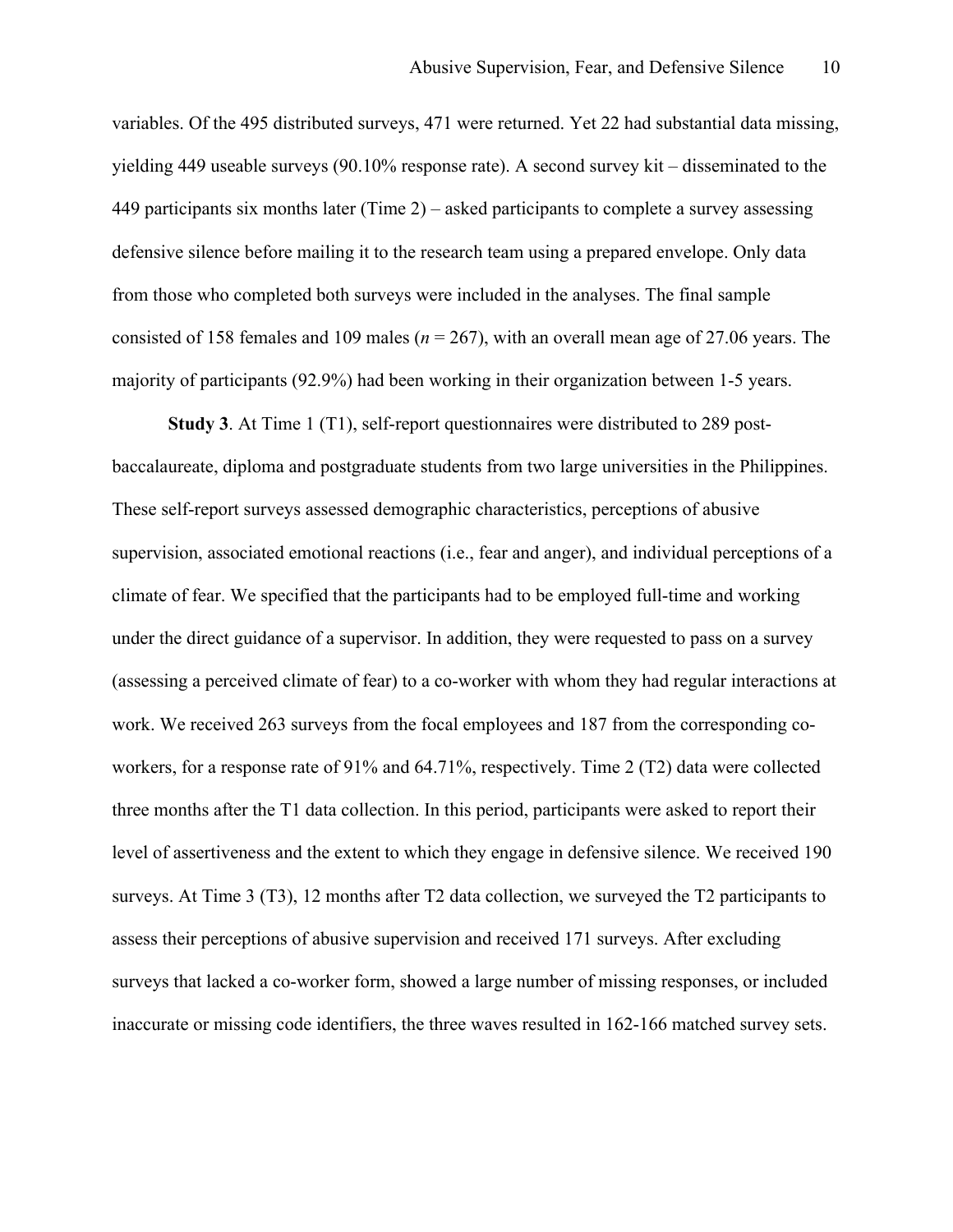The final sample was 53.6% male. Average age and average organizational tenure were 38.83 years and 11.15 years, respectively. Participants worked in a variety of occupations, including accounting and finance (18.7%), customer service (8.4%), legal services (3.6%), general management and office administration (7.8%), human resources and development (10.2%), manufacturing, production and engineering (12.7%), media, communication and public relations (61%), sales and marketing (26.3%), information technology (10%), education (2.3%), sales (9.6%), research and development (4.8%), information systems and technology (10.2%), education (5.4%), and others (e.g., healthcare, 2.4%). Among the co-worker participants, 50.6% were men, with an average age of 38.16 years and an average organizational tenure of 9.88 years.

#### **Measures**

Unless otherwise specified, all variables were presented in English and measured using a seven-point Likert-type scale (1 = *Strongly disagree* to 7 = *Strongly agree*) at Time 1 (T1).

*Abusive supervision* (Study 1  $\alpha$  = .96; Study 2  $\alpha$  = .94, Study 3  $\alpha$  = .97; Study 3<sub>T3</sub>  $\alpha$  = .97). Using Tepper's (2000) scale, employees reported their perceptions of abusive supervision in all three studies at Time 1 and additionally at a later point in time in Study 3 ( $T3 = 15$  months later).

*Fear* (Study  $1_{T2}$   $\alpha$  = .75; Study 2  $\alpha$  = .92; Study 3  $\alpha$  = .82). In Study 1, we asked spouses to report employees' fear at Time 2 using three items from the Negative Affect Schedule (Watson & Clark, 1994) and one item from the short version of Derogatis' (1993) scale. Items assessed the extent to which the focal employee experienced fear in relation to their immediate supervisor on a seven-point scale ranging from 1 (*Very slightly*) to 7 (*Very much so*). Specifically, spouses reported to what extent the focal employee had been feeling "nervous", "scared", "afraid", and "fearful." In Studies 2 and 3, employees responded to the same items used in Study 1 at Time 1.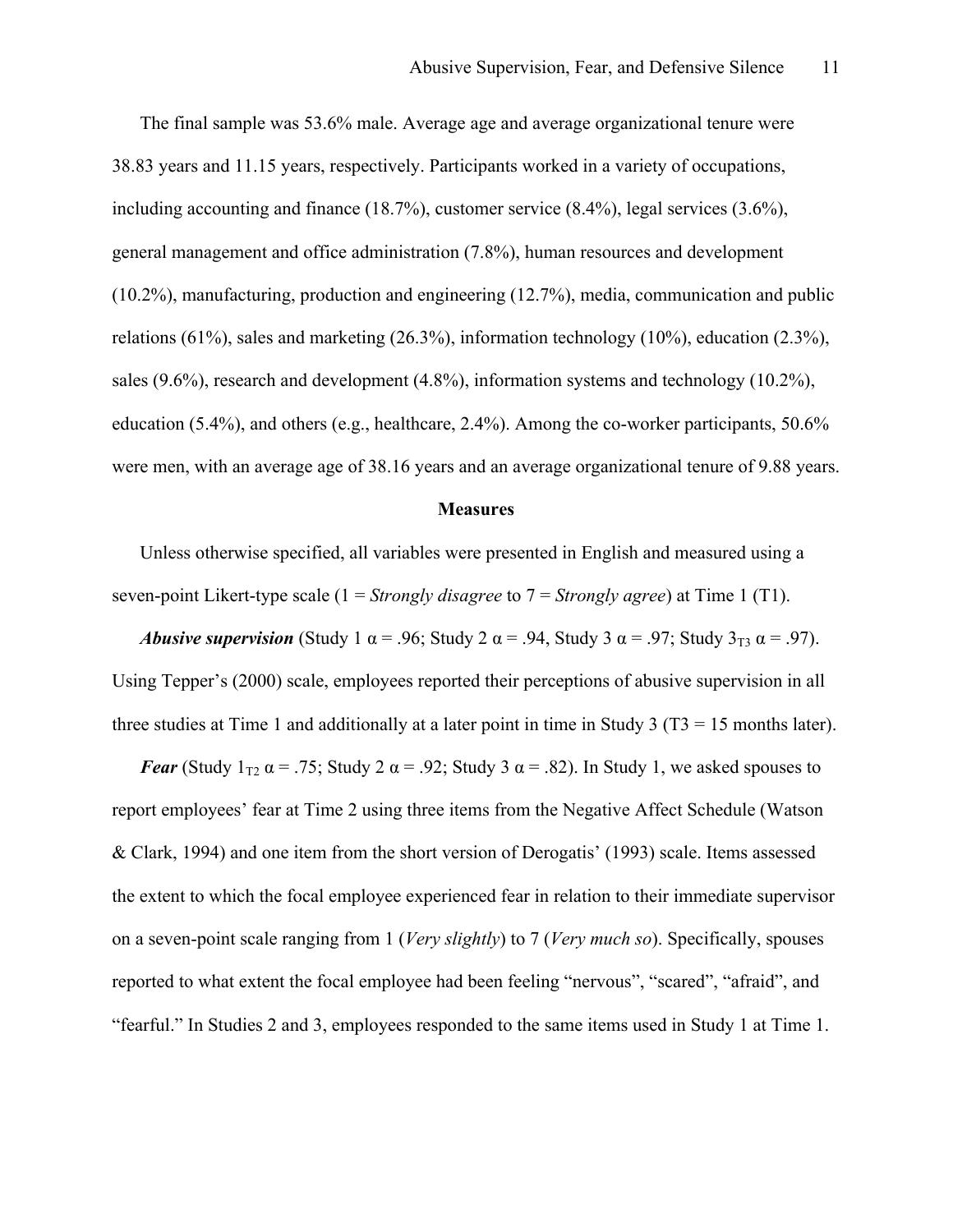*Assertiveness* (Study 1  $\alpha$  = .86; Study 2  $\alpha$  = .68; Study 3<sub>T2</sub>  $\alpha$  = .71). In Study 1, we assessed assertiveness at Time 1 with a 30-item scale developed by Rathus' (1973). Employees responded to items such as "I am quick to express an opinion" using a seven-point scale (1 = *Extremely not descriptive of me* to 7 = *Extremely descriptive of me*). In Study 2, given the constraints imposed by the course coordinators with respect to survey length, assertiveness was assessed at Time 1 with the nine highest-loading items from the 19-item Simple Rathus Assertiveness Schedule<sup>1</sup> (Jenerette & Dixon, 2010). In Study 3, assertiveness was measured at Time 2 (three months after T1 data collection) using the same 9-item scale utilized in Study 2.

*Individual perceptions of a climate of fear* (Study 2  $\alpha$  = .83; Study 3  $\alpha$  = .96). In Study 2, individual perceptions of a climate of fear were measured at Time 1 using a 4-item scale from Ashkanasy and Nicholson (2007). An example item is: "In this organization, I feel fearful or anxious when I'm at work." In Study 3, using the same scale, we measured climate-of-fear perceptions from the focal employee and their corresponding co-worker at Time 1. Because the climate-of-fear ratings of both the focal employee and co-worker were highly correlated (*r* = .88), we averaged both ratings to serve as an indicator of perceptions of a climate of fear<sup>2</sup>.

*Defensive silence* (Study  $1_{T3}$  employee rating  $\alpha = .87$ , peer rating  $\alpha = .92$ ; Study  $2_{T2} \alpha = .92$ ; Study  $3_{T2}$   $\alpha$  = .85). In Study 1, silence was measured at Time 3 using Van Dyne et al.'s (2003) five-item defensive silence scale (for both employee and peer ratings). In Studies 2 and 3, silence was measured at Time 2 using three items<sup>3</sup> from Van Dyne et al.'s (2003) scale.

*Control variables*. We controlled for Time 1 silence in Study 2 in order to ascertain a baseline measure of silence using the 3-item version of the scale (Van Dyne et al., 2003;  $\alpha$  = .91). We also measured anger, an approach-oriented emotion, in Study 3 to test an alternative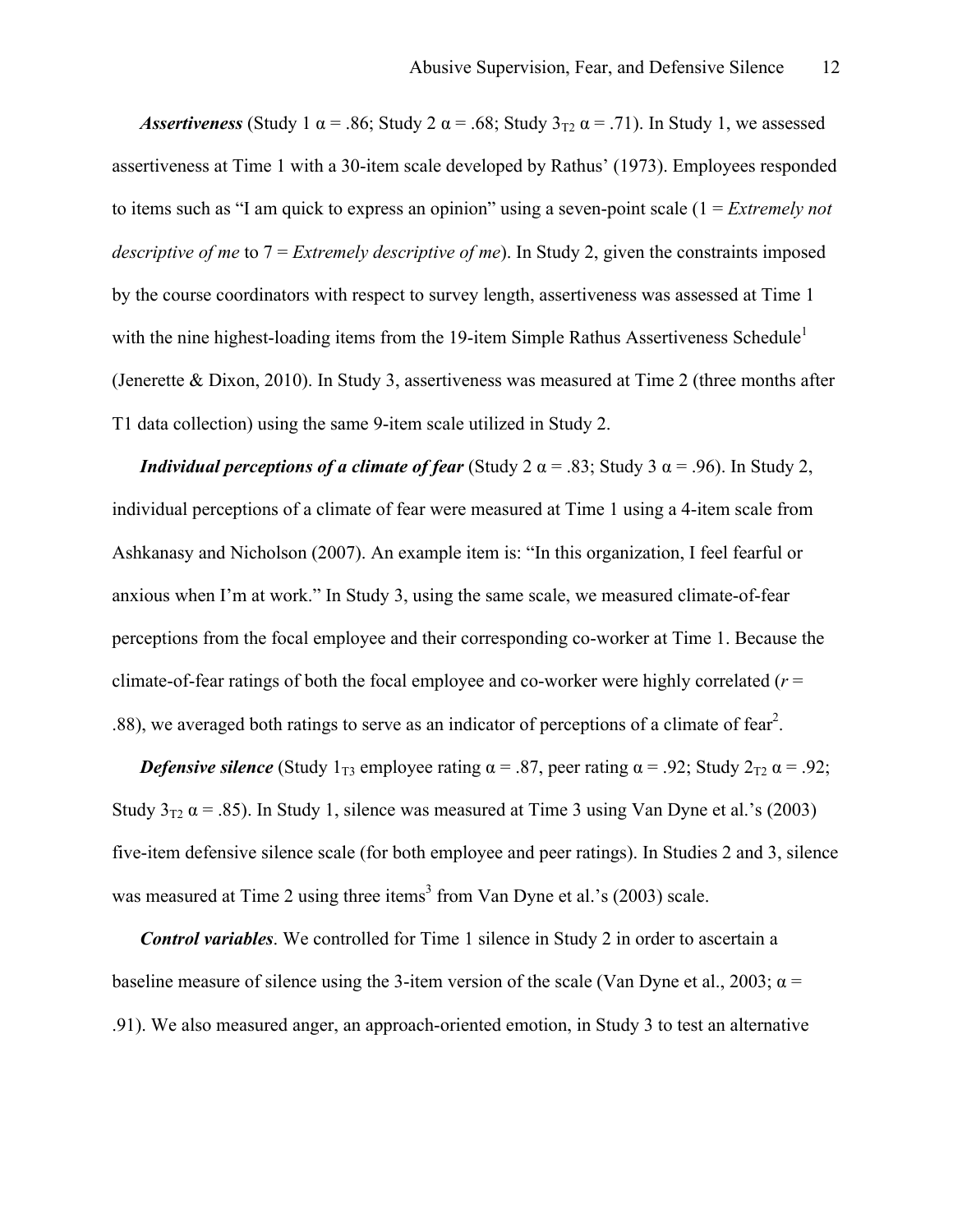mediator to the fear-based avoidance perspective. Anger was measured using four items from the Negative Affect Schedule (Watson & Clark, 1994,  $\alpha$  = .96).

#### **RESULTS**

Table 1 shows descriptive statistics and inter-correlations for the study variables. To address concerns about non-random sampling bias due to participant attrition across the three studies (Goodman & Blum, 1996), we conducted a series of multiple logistic regression analyses. All logistic regression coefficients were non-significant thus indicating no systematic sampling bias in our data. Consistent with Hypothesis 1, abusive supervision was positively associated with fear as reported by spouses in Study 1 ( $r = .38$ ,  $p < .001$ ) as well as by employees in Study 2 ( $r =$ .17, *p* < .01) and Study 3 (*r* = .38, *p* < .001). We used Hayes' (2013) *Process* macro for SPSS to test H2 to H5. H2 and H3 reflect a second-stage moderation model in which employee fear mediates the relationship between abusive supervision and defensive silence, with assertiveness (H2) and climate of fear (H3) moderating the path from fear to silence. Regression results for H1, H2, and H3 are displayed in Table 2. H4 and H5 reflect a first-stage moderation model in which silence mediates the relationship between fear and abusive supervision at a later point in time, with assertiveness (H4) and climate of fear (H5) moderating the path between fear and further abusive supervision. Regression results for H4 and H5 are displayed in Table 3.

As seen from the estimates and bias-corrected bootstrapped 95% confidence intervals in Table 4, for Study 1, we found significant conditional indirect relationships between T1 abusive supervision and both T3 employee- and peer-reported silence via T2 spouse-reported fear for low levels of employee assertiveness (employee-reported silence *B* = .20, *95% CI:* .07 to .40; peerreported silence  $B = .29, 95\%$  CI:  $.14$  to  $.50$ ) but not at high levels of assertiveness (employeereported silence *B* = -.01, *95% CI*: -.12 to .14; peer-reported silence *B* = .05, *95% CI*: -.04 to .21;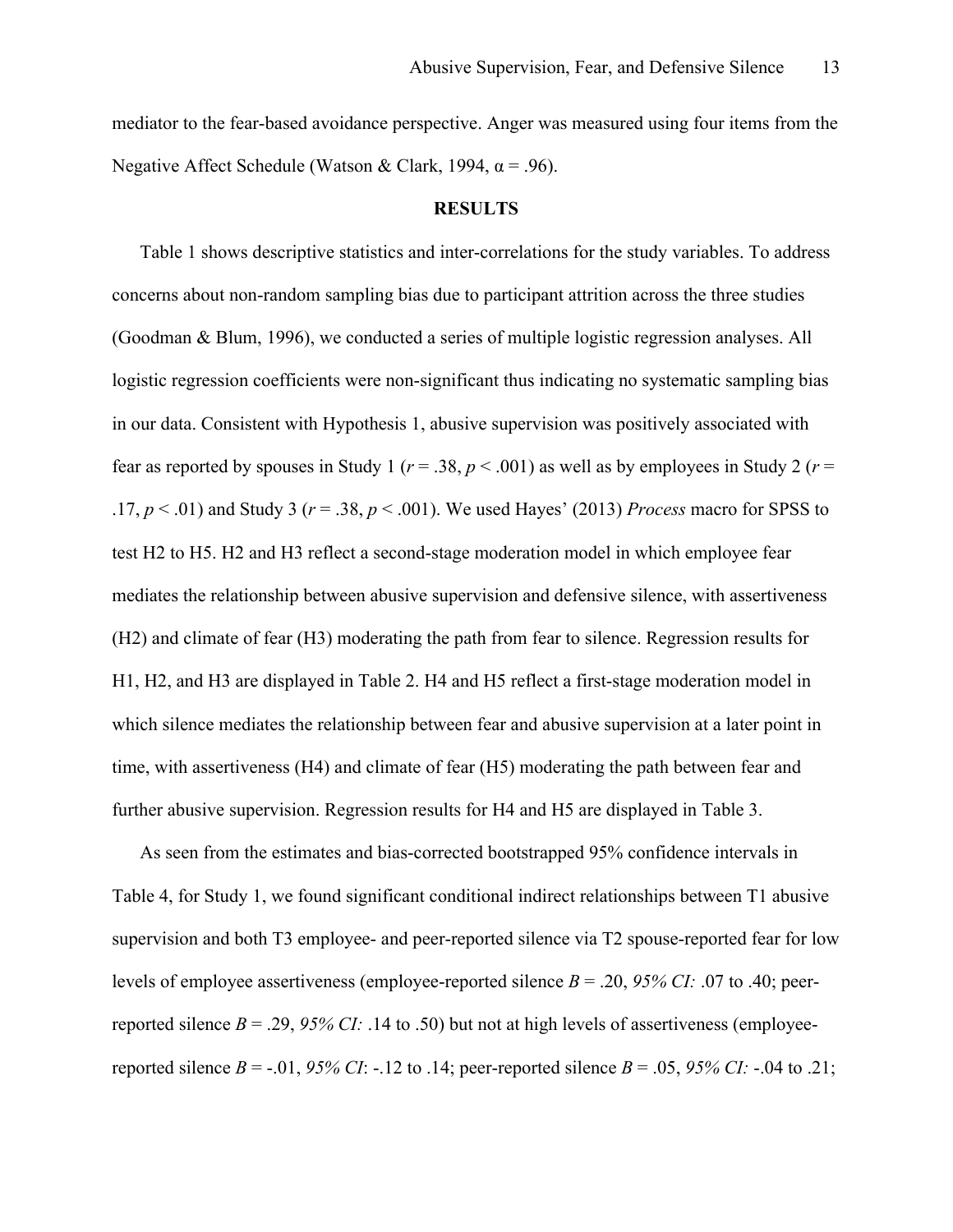see Figures 2 and 3). Mirroring these results, the conditional indirect effects of T1 abusive supervision on silence at T2 via T1 fear in Studies 2 and 3 were significant when employees reported low (Study 2 *B* = .11, 95% CI: .01 to .31; Study 3 *B* = .24, 95% CI: .12 to .39) as opposed to high levels of assertiveness (Study 2  $B = -.02$ , 95% CI:  $-18$  to .13; Study 3  $B = .04$ , *95% CI:* .00 to .11; Figure 4). Overall, Hypothesis 2 was supported. Table 4 also shows that, in Studies 2 and 3, the conditional indirect relationships between T1 abusive supervision and T2 employee silence via fear was stronger for high climate-of-fear levels (Study 2 *B* = .09, *95% CI:* .003 to .33; Study 3 *B* = .24, *95% CI:* .11 to .40) than for low levels (Study 2 *B* = -.01, *95% CI:* - .16 to .11; Study 3  $B = 0.10$ , 95% CI: 0.03 to .21; Figure 5). Hence, H3 was supported.<sup>4</sup>

Regarding the fear–silence–further abuse relationship (H4 and H5), Table 4 shows that, after controlling for T1 abusive supervision and T1 anger, the conditional indirect effects of T1 fear on T3 further abusive supervision were stronger when assertiveness was low (*B* = .20, *95% CI:* .09 to .35) and climate of fear was high ( $B = 0.15$ ,  $95\%$  *CI:* .07 to .28; Figure 6) as opposed to when assertiveness was high ( $B = .04, 95\%$  CI: .01 to .11) and climate of fear was low ( $B = .08$ , *95% CI:* .03 to .18; Figure 7). Thus, Hypotheses 4 and 5 were supported. Finally, testing anger as an alternative process in Study 3, results indicated that the conditional indirect effects within the abusive supervision–anger–silence mediated relationship were not significant for low or high levels of either assertiveness (high assertiveness *B* = .01, *95% CI:* .00 to .03; low assertiveness *B* = .01, *95% CI:* -.01 to .06) or climate of fear (high climate of fear *B* = .00, *95% CI:* -.05 to .03; low climate of fear *B* = .00, *95% CI:* -.02 to .03).

#### **DISCUSSION**

Across three studies, we found support for our predictions. Our research contributes to the literature by indicating that abusive supervision results not only in approach-oriented reactions,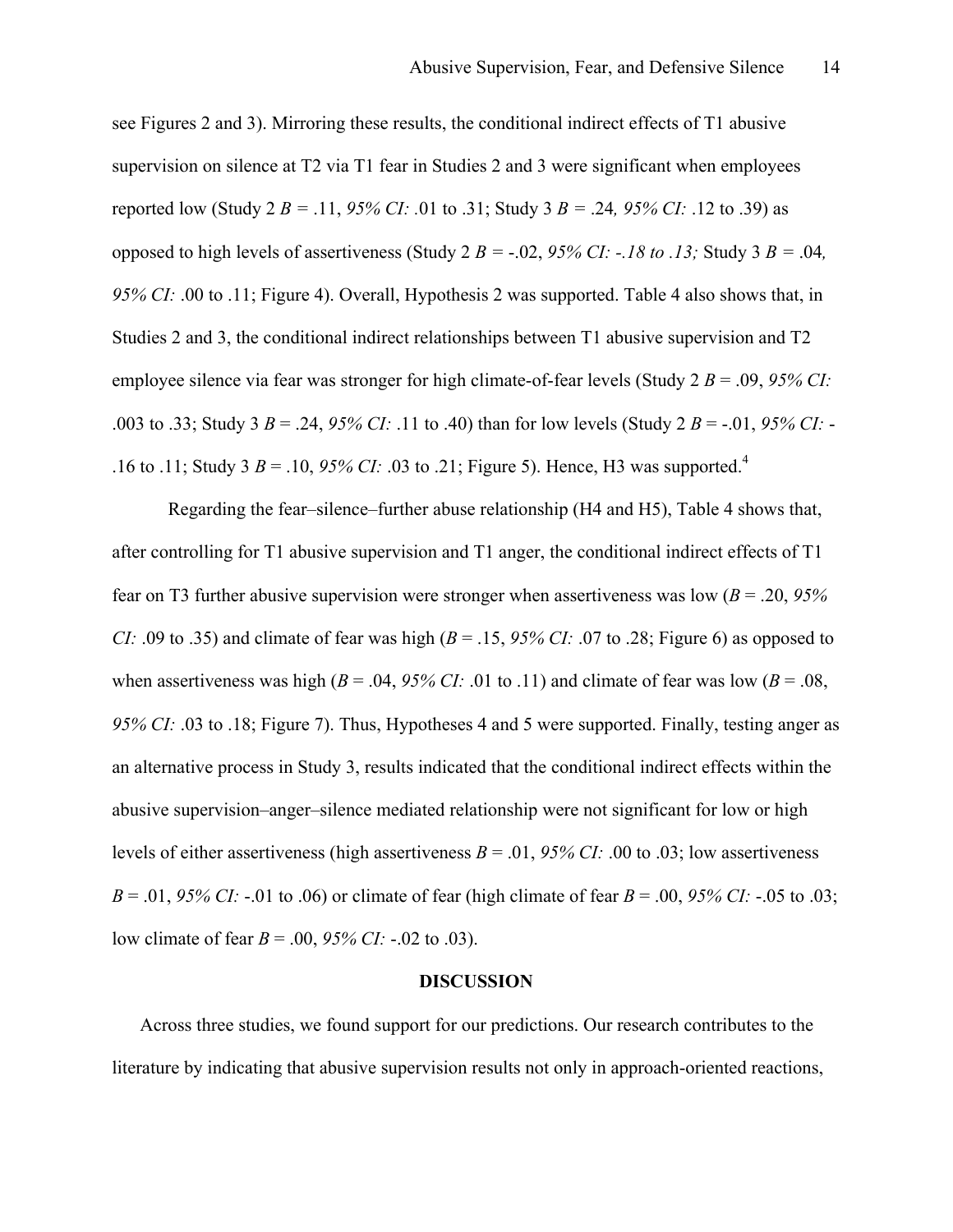such as retaliatory behaviors (Mitchell  $\&$  Ambrose, 2007), but also in affective, cognitive, and behavioral reactions that are avoidance-oriented in nature, such as fear and defensive silence. From an approach-avoidance perspective, the latter outcomes can be understood as resulting from positive feedback loops that aim to increase one's distance from an undesired state (e.g., being ridiculed), or what Carver and Scheier (1998) described as movement away from an antigoal. Highlighting its versatility, this perspective not only accounts for cognitive and behavioral reactions but also integrates affective ones, thus overcoming limitations of abusive supervision research relying on rational exchange reasoning while neglecting affective processes (cf. Thau & Mitchell, 2010). For instance, the feeling of relief would indicate that one is doing well in the avoidance process (i.e., successfully avoiding further abuse), whereas fear indicates the presence of potential threats that one must endeavor to avoid. Fear thus functions as an avoidance emotion that motivates efforts designed to avoid threats; for instance, by remaining silent.

To this effect, our results support theoretical arguments regarding the pivotal role of fear in employee abuse and silence processes put forth in the literature, namely that it is fear of abusive superiors which compels employees to remain silent (e.g., Morrison & Milliken, 2003; Ryan & Oestreich, 1991; Van Dyne et al., 2003). Moreover, our findings that a) perceiving a climate of fear enhances employees' tendencies to engage in defensive silence and that b) defensive silence in turn was significantly related to perceived abusive supervision a year later corroborates the enabling role of fear-based silence for abusive supervision processes suggested in the literature.

Ours is one of few studies examining a discrete emotional reaction to abusive supervision, especially an emotion we deem to be key in this context. Yet as Nifadkar et al. (2012) note, interactions with one's supervisor may trigger not only positive and negative emotions at times but also various emotions at the same time. It is thus plausible that subordinates of abusive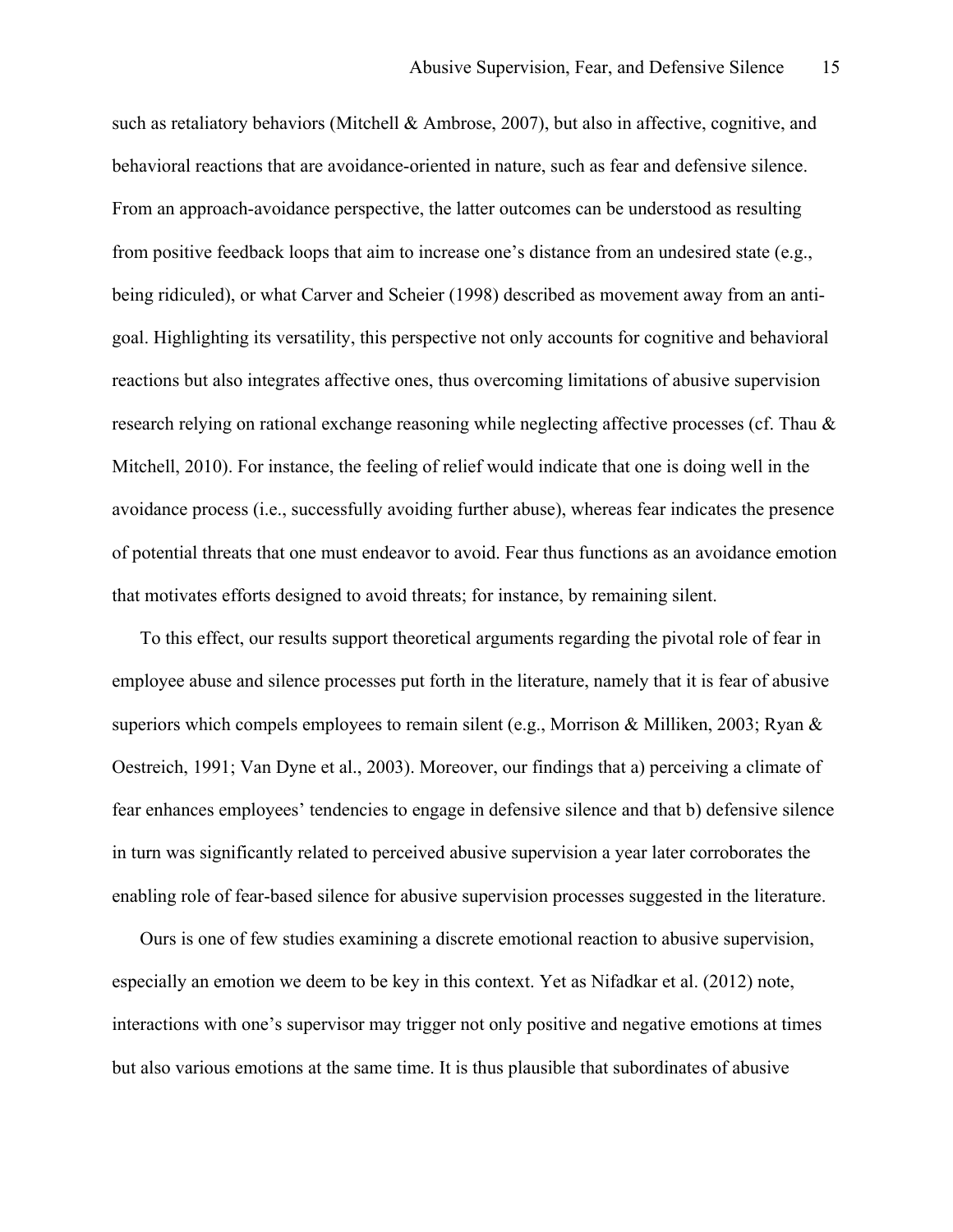supervisors not only experience fear but also simultaneously other negative emotions, such as anger. In our study, while there was a positive relationship between abusive supervision and anger, the conditional indirect effects of abusive supervision in predicting silence via anger at low or high levels of assertiveness or climate of fear were non-significant. It should be noted, however, that the approach-avoidance framework does not constitute an either-or system but allows for both tendencies being activated simultaneously (Carver & Harmon-Jones, 2009). This in turn raises the question of when employees respond to abusive supervision with an avoidancerelated reaction such as defensive silence as opposed to an approach one such as aggression. We believe that the answer to this question lies with the extent of the power differential between supervisor and subordinate. In some cases, the power gap between supervisor and subordinate becomes an enabler of abusive supervision in that power overrides any circumstances that might mitigate or rectify the abuse (e.g., interventions by supervisor's superiors), thus evoking cognitions, emotions, and behaviors that are more avoidance-oriented in nature. At a certain threshold, however, intensely felt anger might override any regulatory processes and may lead to more approach-oriented reactions (cf. Geddes & Callister, 2007).

With regard to practical implications, the significance of the abusive supervision-silence relationship for organizational functioning and human well-being cannot be overstated, as the costs of silence due to intimidating superiors range from dysfunctional top management dynamics (Perlow & Repenning, 2009) to loss of human life (Lowy, 2014; Tarkan, 2008). What it takes, then, to counter the effects of fear-based silence is twofold. From those who are "ruled" (i.e., organizational members at all levels), it necessitates becoming "courageous followers" (Chaleff, 2009). Although frequently a risky proposition, silence ultimately amounts to collusion, which eventually enables abuse and victimization (cf. Aquino & Lamertz, 2004). From those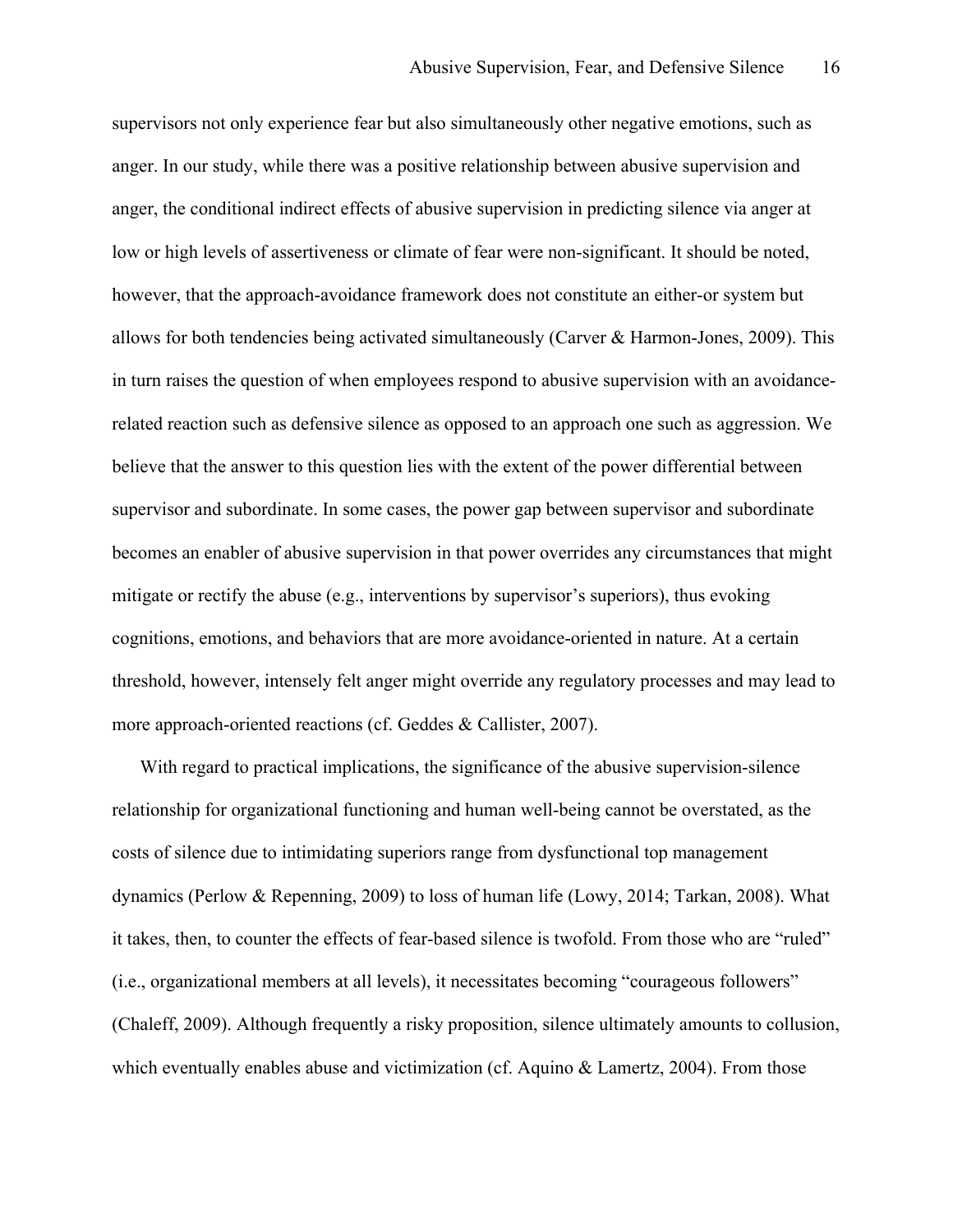who "rule" (i.e., superiors at all levels and especially upper management), it necessitates creating supportive and psychologically safe work settings that embrace employee input and diversity in opinions in the interest of safety and productivity (e.g., Edmondson, 1999, 2003).

**Limitations.** Our research is subject to several limitations. First, our work can be criticized as being too narrowly focused on defensive silence. While it would have been informative to contrast defensive silence with defensive voice (Van Dyne et al., 2003), we were unable to include defensive voice due to survey length restrictions by the participating organizations that allowed us to only test a subset of constructs. Second, the fact that our data were collected from the Philippines may raise questions regarding the generalizability of our model. However, given the objectionable nature of supervisory abuse, we are cautiously optimistic that the results may also apply in other cultural contexts (Vogel et al., 2015).

**Future Research.** The abusive supervision literature stands to benefit from theoretical works that speak to the importance of considering power and status differentials when conceptualizing the reasons underlying silence phenomena at work (e.g., Kish-Gephart et al., 2009; Morrison & Rothman, 2009). Relating back to Pearson and Porath's (2005) observation that powerfulness affects "the nature and movement of incivility" (p. 11), we suggest that the role of power – while previously acknowledged (e.g., Tepper, 2007; Tepper et al., 2009) – could be better theoretically developed, especially with regard to the sustained quality of abusive supervision. As an example, by drawing from extant work on the effects of power in social interactions (Keltner et al., 2003; Morrison & Rothman, 2009), one could argue that a supervisor's unchecked abuse of power lies at the core of abusive supervision processes. That is, abusive supervision occurs when supervisors abuse their relative capacity emanating from their formal job position and the organization fails to control such abuses, with failure stemming from either passive neglect (e.g.,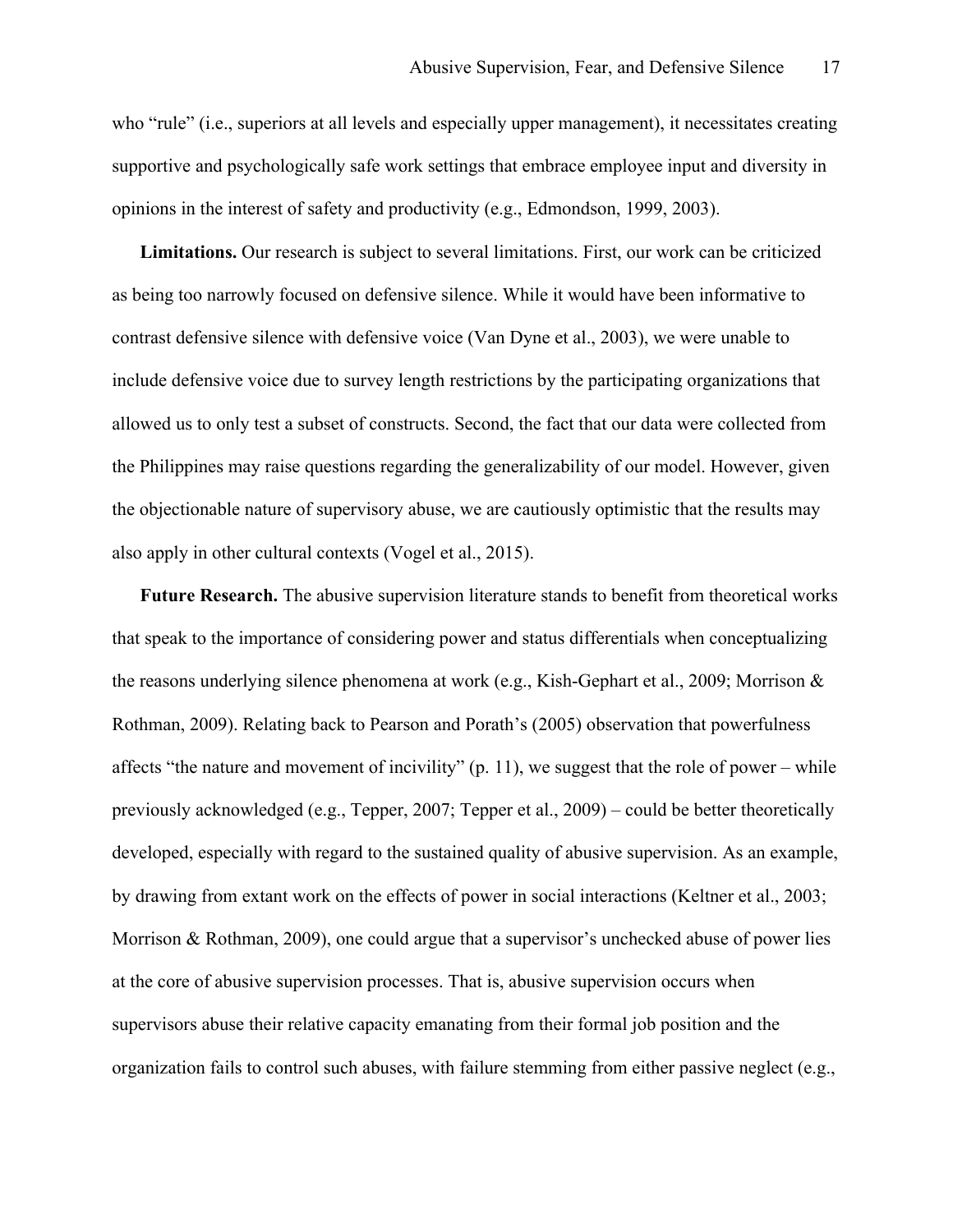culture of non-accountability) or active reinforcement (e.g., via aggressive norms; Restubog, Scott, & Zagenczyk, 2011). As an important ramification, if the failure to control supervisors' abusive behaviors becomes a recurring feature of an organizational environment (e.g., the administration's standard response), it is this systemic failure that enables the sustained quality of abusive supervision in the first place. In support of this notion, abuse cycles can be interrupted when upper-level managers intervene (Lutgen-Sandvik, 2003), plus workplace aggression can be mitigated when organizations enforce policies sanctioning such behavior (Dupré & Barling, 2006), provide instrumental or informational support (Schat & Kelloway, 2003), or increase employees' perceived work control (Schat & Kelloway, 2000).

Several additional factors may propagate such systemic abuse cycles. For example, Hershcovis and colleagues (2012) found that while victims were more likely to retaliate against high- than low-powered perpetrators, their inclination dropped significantly when they were highly task interdependent with the perpetrator. Applied to our research, task interdependence may thus function as an additional factor which increases the likelihood that subordinates will remain silent because they fear harming the relationship with a powerful authority on whom they depend (also see Beasley & Rayner, 1997; Lutgen-Sandvik, 2003).

Future research could also examine conditions under which followers who are highly task interdependent and lack assertiveness break their silence *despite* their fear. For example, could subscribing to values that place greater importance on protecting others than oneself (De Dreu & Van Lange, 1995) aid employees in breaking the cycle of silence? Finally, we deem it notable that prior research highlighting the benefits of organizational support in reducing negative psychological health consequences and somatic symptoms did not find such support to moderate the relationship between workplace violence and fear of future workplace violence (Schat &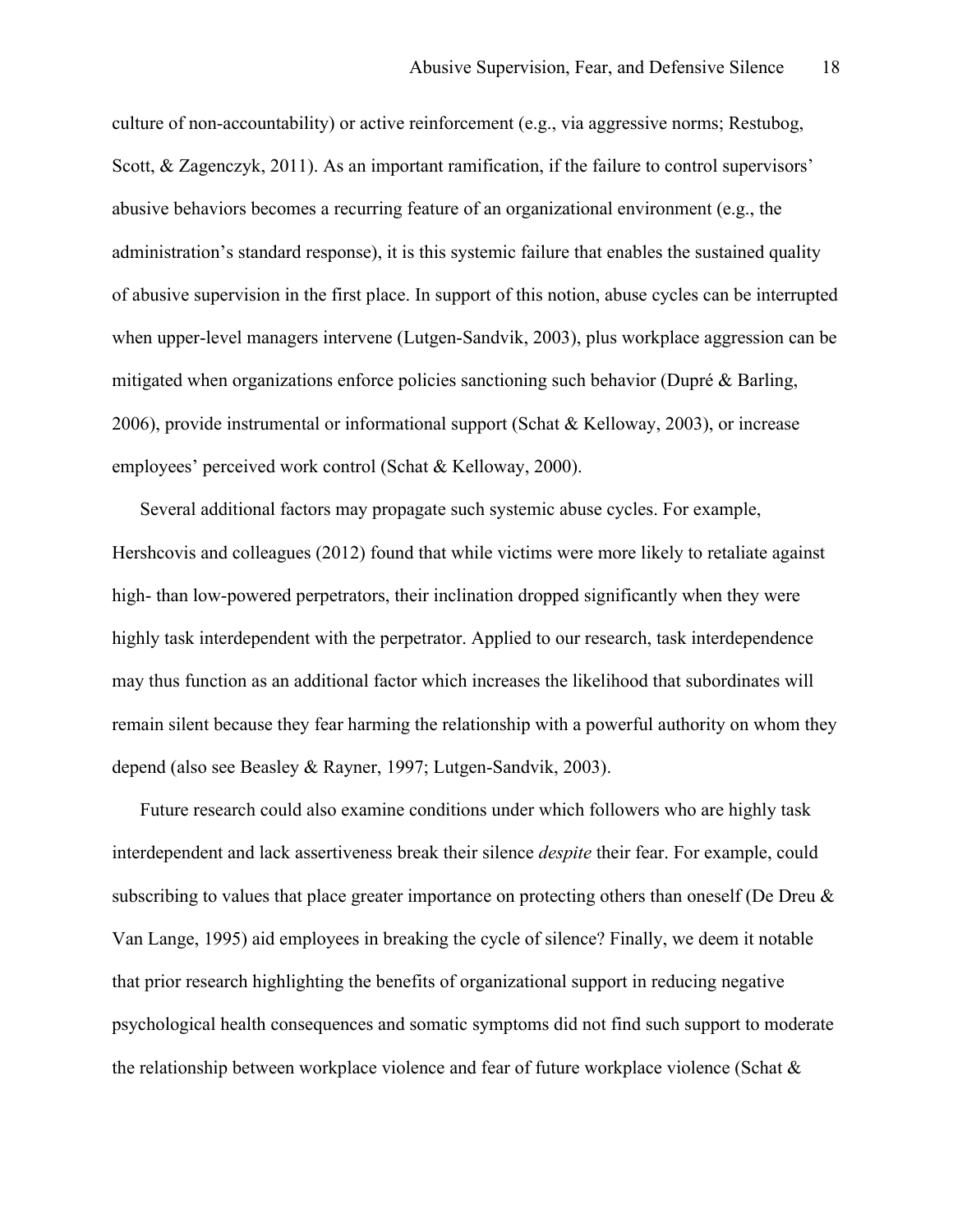Kelloway, 2003). In reflecting on our results, we understand this finding to attest to the powerful role of fear in organizations and encourage scholars to conduct further research in this area.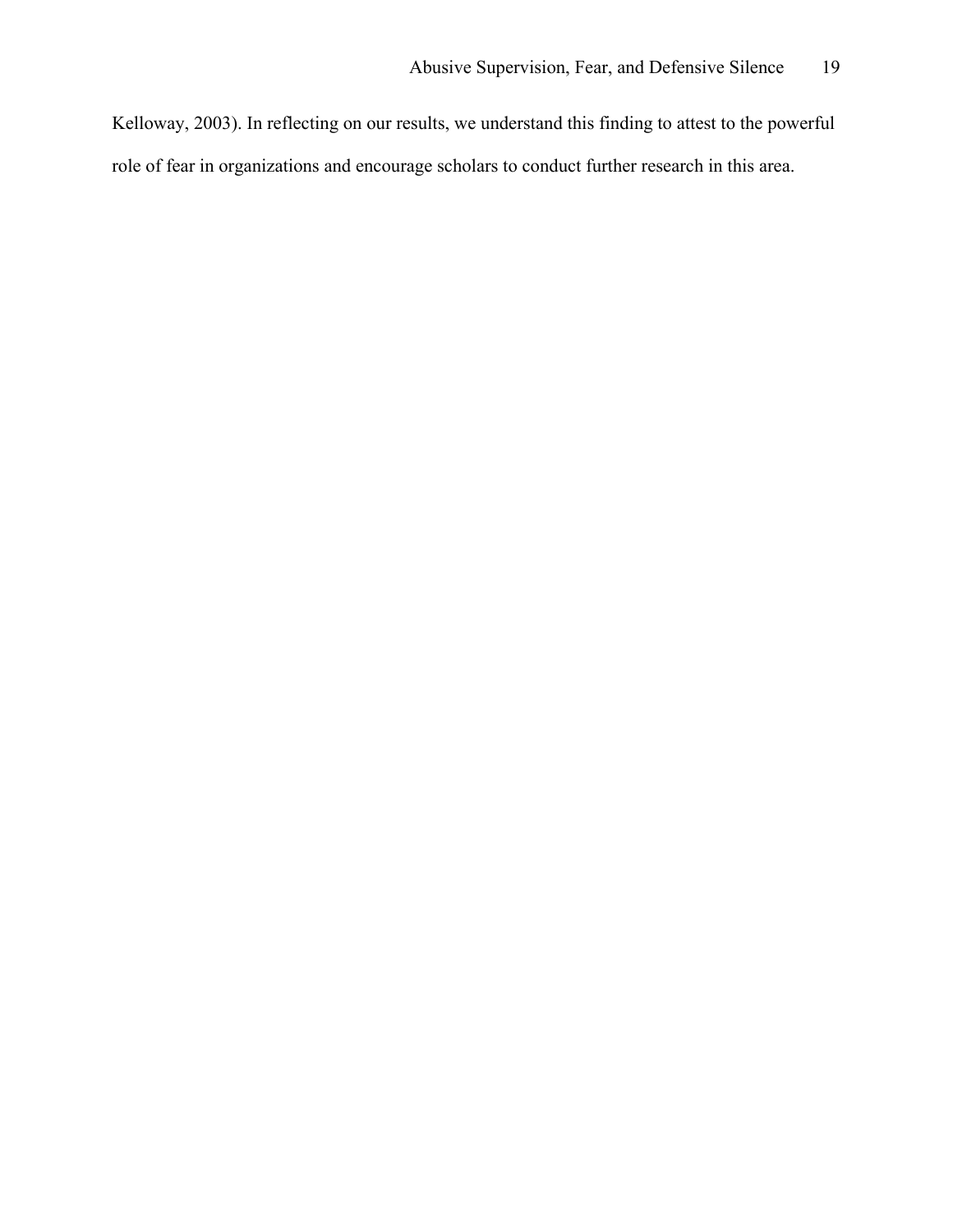#### **REFERENCES**

- Ames, D. R. (2008). Assertiveness expectancies: How hard people push depends on the consequences they predict. *Journal of Personality and Social Psychology, 95*, 1541-1557. doi: 10.1037/a0013334
- Anderson, C., & Brion, S. (2014). Perspectives on power in organizations. *Annual Review of Organizational Psychology and Organizational Behavior, 1*, 67-97. doi: 10.1146/annurevorgpsych-031413-091259
- Aquino, K., & Lamertz, K. (2004). A relational model of workplace victimization. *Journal of Applied Psychology, 89*, 1023-1034. doi: 10.1037/0021-9010.89.6.1023
- Ashkanasy, N. M., & Nicholson, G. J. (2003). Climate of fear in organisational settings: Construct definition, measurement and a test of theory. *Australian Journal of Psychology, 55*, 24-29. doi: 10.1080/00049530412331312834
- Beasley, J., & Rayner, C. (1997). Bullying at work (after Andrea Adams). *Journal of Community & Applied Social Psychology, 7*, 177-180. doi: 10.1002/(SICI)1099- 1298(199706)7:3<177::AID-CASP415>3.0.CO;2-Y
- Carver, C. S. (2001). Affect and the functional bases of behavior: On the dimensional structure of affective experience. *Personality & Social Psychology Review, 5*, 345-356. doi: 10.1207/S15327957PSPR0504\_4
- Carver, C. S., & Harmon-Jones, E. (2009). Anger is an approach-related affect: Evidence and implications. *Psychological Bulletin*, *135*, 183-204. doi: 10.1037/a0013965
- Carver, C. S., & Scheier, M. F. (1998). *On the self-regulation of behavior*. Cambridge, UK: Cambridge University Press.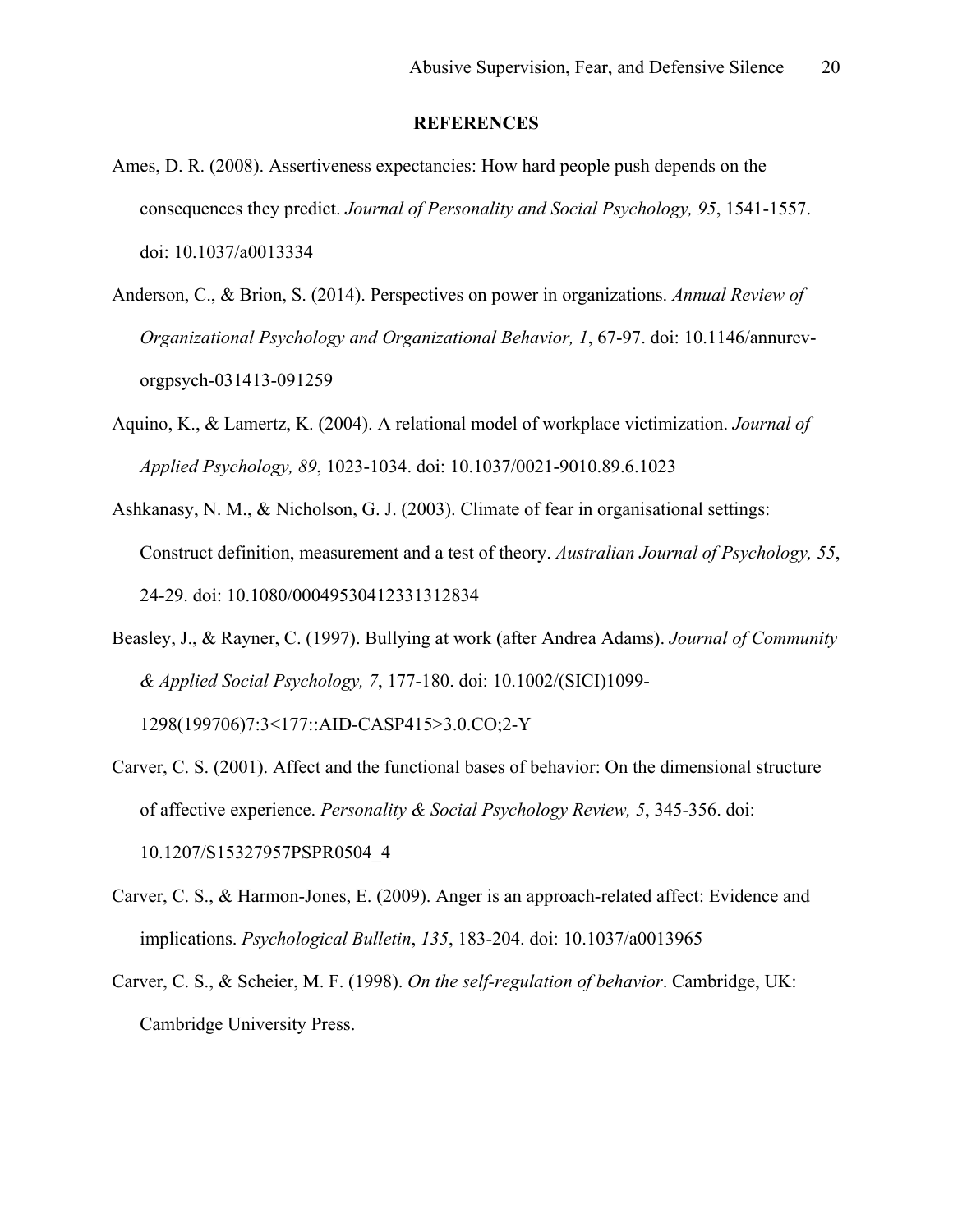- Carver, C. S., Sutton, S. K., & Scheier, M. F. (2000). Action, emotion, and personality: Emerging conceptual integration. *Personality and Social Psychology Bulletin, 26*, 741-751. doi: 10.1177/0146167200268008
- Carver, C. S., & White, T. L. (1994). Behavioral inhibition, behavioral activation, and affective responses to impending reward and punishment. *Journal of Personality and Social Psychology, 67*, 319-333. doi: 10.1037/0022-3514.67.2.319
- Chaleff, I. (2009). *The courageous follower: Standing up to & for our leaders* (3rd ed.). San Francisco: Berrett-Koehler.
- Cortina, L. M., & Magley, V. J. (2009). Patterns and profiles of response to incivility in the workplace. *Journal of Occupational Health Psychology, 14*, 272-288. doi: 10.1037/a0014934
- De Dreu, C. K. W., & Van Lange, P. A. M. (1995). The impact of social value orientations on negotiator cognition and behavior. *Personality and Social Psychology Bulletin, 21*, 1178- 1188. doi: 10.1177/01461672952111006
- Derogatis, L. R. (1993). *BSI Brief Symptom Inventory. Administration, scoring, and procedures manual* (4th ed.). Minneapolis, MN: National Computer Systems.
- Detert, J. R., & Edmondson, A. C. (2011). Implicit voice theories: Taken-for-granted rules of self-censorship at work. *Academy of Management Journal, 54*, 461-488. doi: 10.5465/AMJ.2011.61967925
- Dupré, K. E., & Barling, J. (2006). Predicting and preventing supervisory workplace aggression. *Journal of Occupational Health Psychology, 11*, 13-26.
- Edmondson, A. C. (1999). Psychological safety and learning behavior in work teams. *Administrative Science Quarterly, 44*, 350-383.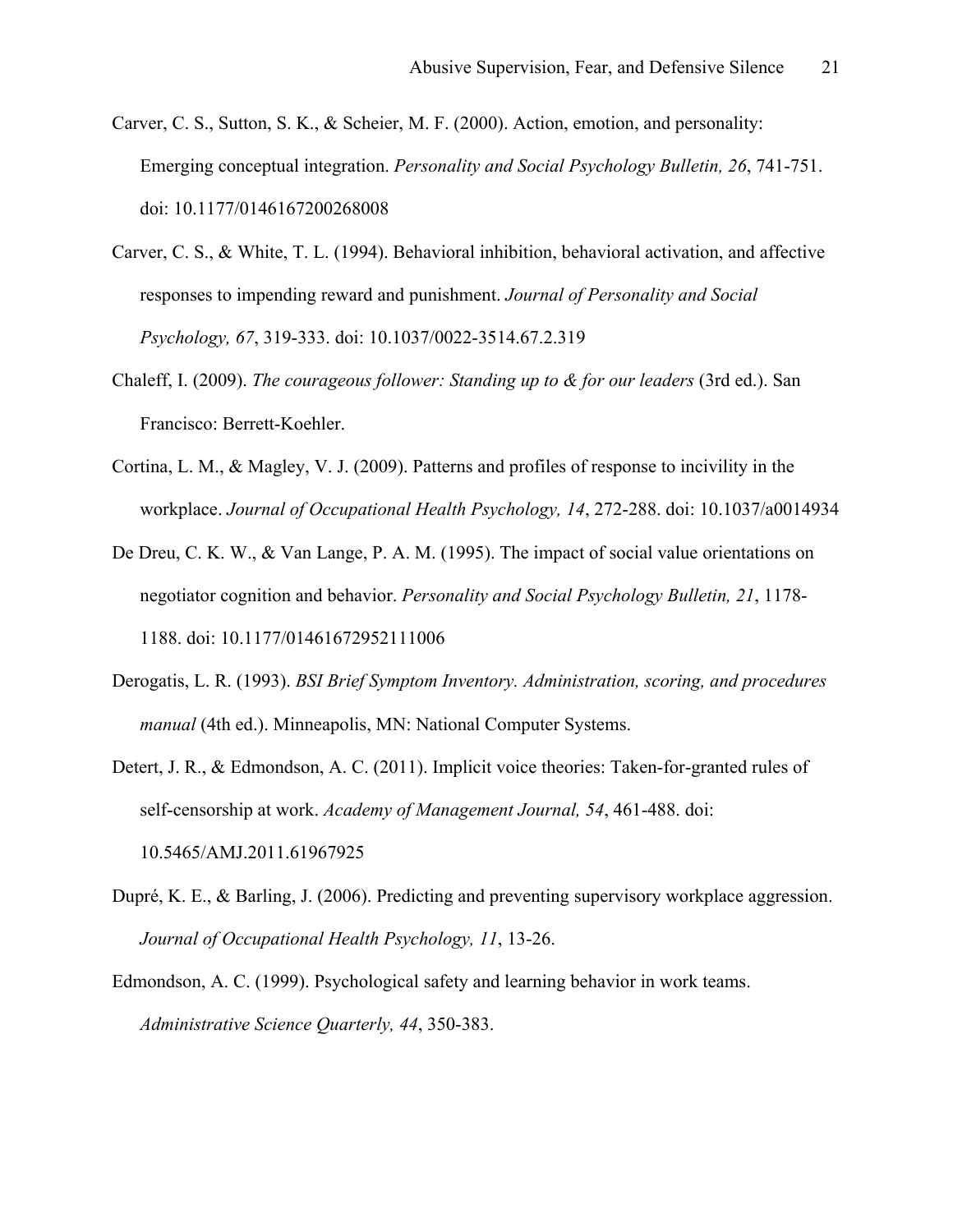Edmondson, A. C. (2003). Speaking up in the Operating Room: How team leaders promote learning in interdisciplinary action teams. *Journal of Management Studies, 40*, 1419-1452. doi:10.1111/1467-6486.00386

Frijda, N. H. (1986). *The emotions*. Cambridge, UK: Cambridge University Press.

Geddes, D., & Callister, R. R. (2007). Crossing the line(s): A dual threshold model of anger in organizations. *Academy of Management Review, 32*, 721-746. doi: 10.5465/AMR.2007.25275495

- Gilbert, S. J. (2006). Do I dare say something? *HBS Working Knowledge*. Retrieved from http://hbswk.hbs.edu/item/5261.html
- Goodman, J. S., & Blum, T. C. (1996). Assessing the non-random sampling effects of subject attrition in longitudinal research. *Journal of Management, 22,* 627–652. doi:10.1177/014920639602200405
- Gray, J. A. (1981). A model for personality. In H. J. Eysenck (Ed.), *A model for personality* (pp. 246-276). New York: Springer.
- Greenberg, J., & Edwards, M. S. (2009). *Voice and silence in organizations*. Bingley, UK: Emerald.
- Gundlach, M. J., Douglas, S. C., & Martinko, M. J. (2003). The decision to blow the whistle: A social information processing framework. *Academy of Management Review, 28*, 107-123. doi: 10.5465/AMR.2003.8925239
- Hayes, A. F. (2013). *Introduction to mediation, moderation, and conditional process analysis: A regression-based approach*. New York: Guilford.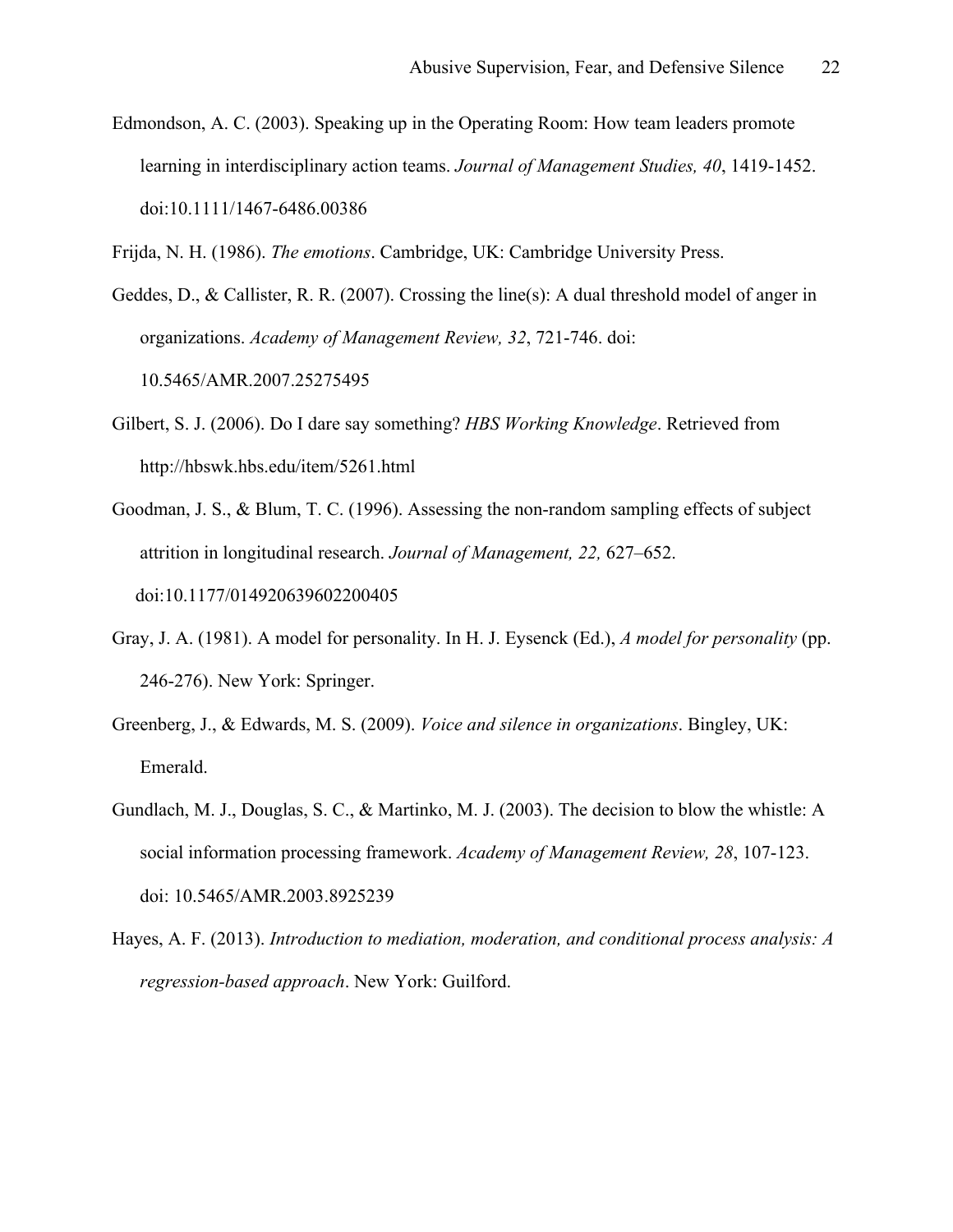- Hershcovis, M. S., Reich, T. C., Parker, S. K., & Bozeman, J. (2012). The relationship between workplace aggression and target deviant behaviour: The moderating roles of power and task interdependence. *Work & Stress, 26*, 1-20. doi: 10.1080/02678373.2012.660770
- Inness, M., Barling, J., & Turner, N. (2005). Understanding supervisor-targeted aggression: A within-person, between-jobs design. *Journal of Applied Psychology, 90*, 731-739. doi: 10.1037/0021-9010.90.4.731
- Jenerette, C., & Dixon, J. (2010). Developing a short form of the Simple Rathus Assertiveness Schedule using a sample of adults with sickle cell disease. *Journal of Transcultural Nursing, 21*, 314-324. doi: 10.1177/1043659609360712
- Keltner, D., Gruenfeld, D. H., & Anderson, C. (2003). Power, approach, and inhibition. *Psychological Review, 110*, 265-284. doi: 10.1037/0033-295x.110.2.265
- Kiewitz, C., Restubog, S. L. D., Zagenczyk, T. J., Scott, K. D., Garcia, P. R. J. M., & Tang, R. L. (2012). Sins of the parents: Self-control as a buffer between supervisors' previous experience of family undermining and subordinates' perceptions of abusive supervision. *Leadership Quarterly, 23*, 869–882. doi:10.1016/j.leaqua.2012.05.005
- Kish-Gephart, J. J., Detert, J. R., Treviño, L. K., & Edmondson, A. C. (2009). Silenced by fear: The nature, sources, and consequences of fear at work. *Research in Organizational Behavior, 29*, 163-193. doi: 10.1016/j.riob.2009.07.002

Lazarus, R. S. (1991). *Emotion and adaptation*. New York: Oxford University Press.

Lian, H., Brown, D., Ferris, D. L., Liang, L., Keeping, L., & Morrison, R. (2012). Abusive supervision and retaliation: A self-control framework. *Academy of Management Journal*. doi: 10.5465/amj.2011.0977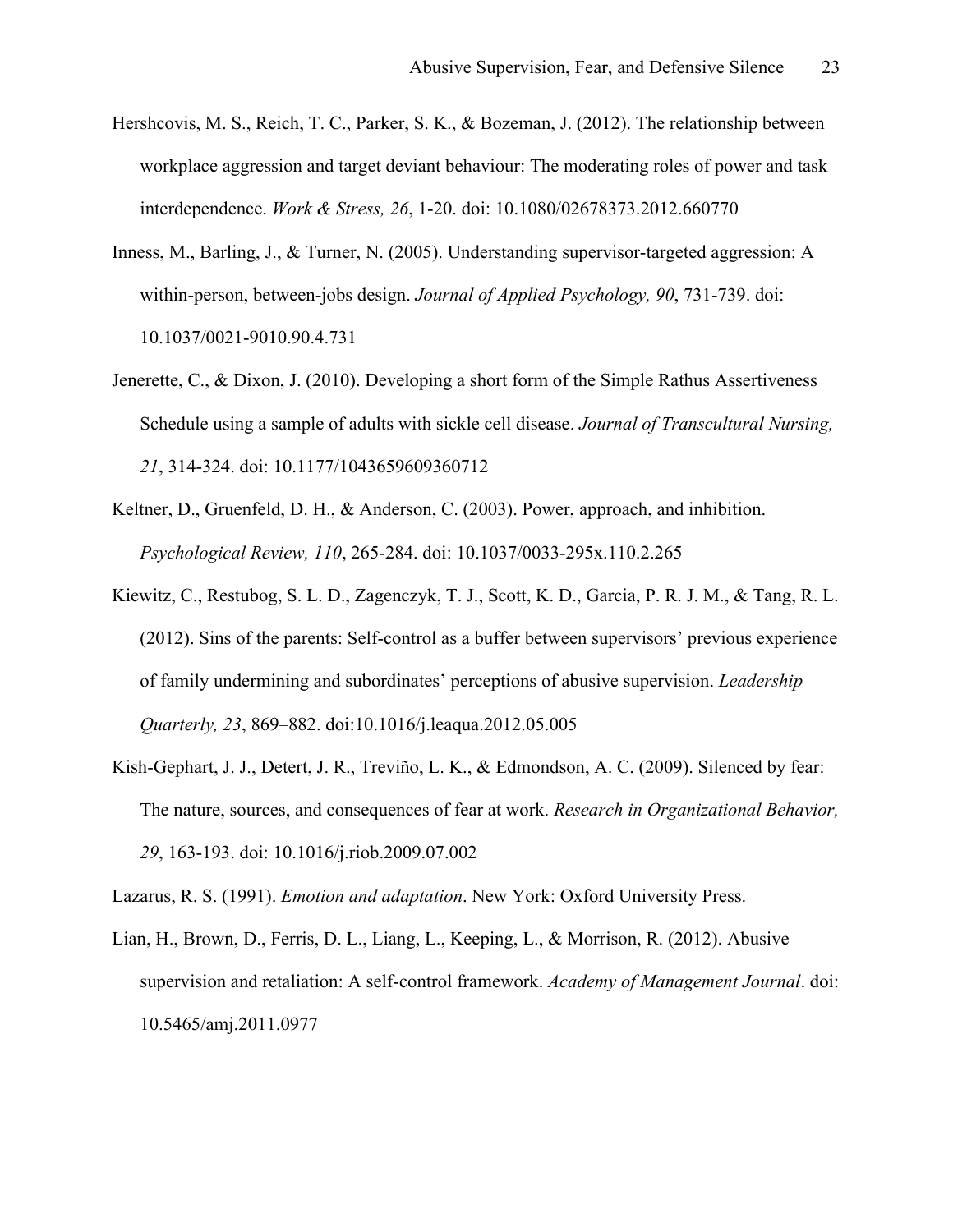Lowy, J. (2014, May 16). 'Silence can kill': GM is fined a record \$35 million for not disclosing deadly ignition defect. *StarTribune*. Retrieved from

http://www.startribune.com/business/259520861.html?page=all&prepage=1&c=y - continue

- Lutgen-Sandvik, P. (2003). The communicative cycle of employee emotional abuse: Generation and regeneration of workplace mistreatment. *Management Communication Quarterly, 16*, 471-501. doi: 10.1177/0893318903251627
- Magee, J. C., & Galinsky, A. D. (2008). Social hierarchy: The self-reinforcing nature of power and status. *Academy of Management Annals, 2*, 351-398. doi: 10.1080/19416520802211628
- Martinko, M. J., Harvey, P., Brees, J. R., & Mackey, J. (2013). A review of abusive supervision research. *Journal of Organizational Behavior, 34*, S120-S137. doi: 10.1002/job.1888
- Milliken, F. J., Morrison, E. W., & Hewlin, P. F. (2003). An exploratory study of employee silence: Issues that employees don't communicate upward and why. *Journal of Management Studies, 40*, 1453-1476. doi: 10.1111/1467-6486.00387
- Mitchell, M. S., & Ambrose, M. L. (2007). Abusive supervision and workplace deviance and the moderating effects of negative reciprocity beliefs. *Journal of Applied Psychology, 92*, 1159- 1168. doi: 10.1037/0021-9010.92.4.1159
- Mitchell, M. S., & Ambrose, M. L. (2012). Employees' behavioral reactions to supervisor aggression. *Journal of Applied Psychology, 97*, 1148-1170. doi: 10.1037/a0029452
- Mooijman, M., van Dijk, W. W., Ellemers, N., & van Dijk, E. (2015). Why leaders punish: A power perspective. *Journal of Personality and Social Psychology, 109*, 75-89. doi: 10.1037/pspi0000021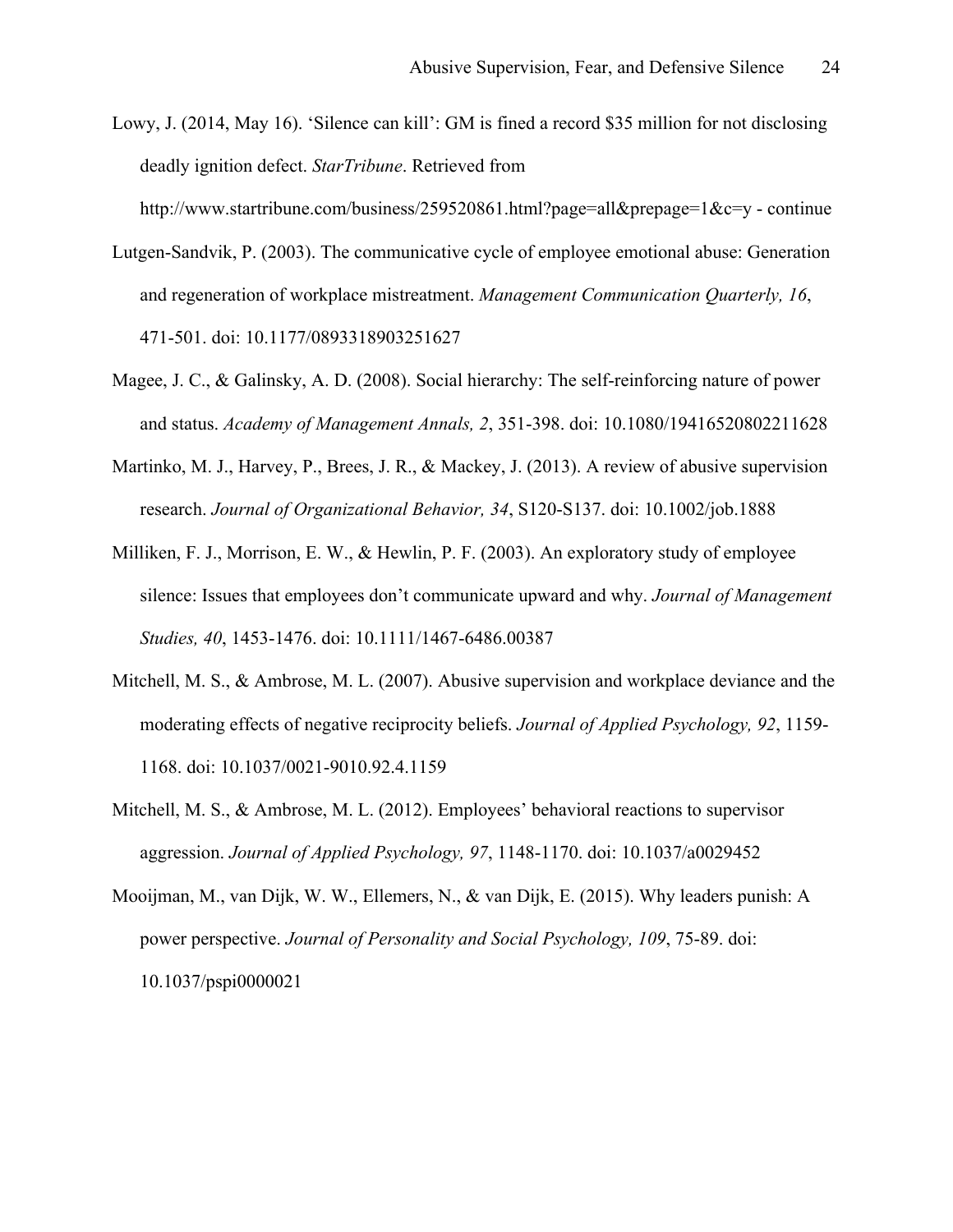- Morrison, E. W. (2014). Employee voice and silence. *Annual Review of Organizational Psychology and Organizational Behavior, 1*, 173-197. doi:10.1146/annurev-orgpsych-031413-091328
- Morrison, E. W., & Milliken, F. J. (2000). Organizational silence: A barrier to change and development in a pluralistic world. *Academy of Management Review, 25*, 706-725. doi: 10.5465/AMR.2000.3707697
- Morrison, E. W., & Milliken, F. J. (2003). Guest editors' introduction: Speaking up, remaining silent: The dynamics of voice and silence in organizations. *Journal of Management Studies, 40*, 1353-1358. doi: 10.1111/1467-6486.00383
- Morrison, E. W., & Rothman, N. B. (2009). Silence and the dynamics of power. In J. Greenberg & M. S. Edwards (Eds.), *Voice and silence in organizations* (pp. 111-133). Bingley, UK: Emerald.
- Nandkeolyar, A. K., Shaffer, J. A., Li, A., Ekkirala, S., & Bagger, J. (2013). Surviving an abusive supervisor: The joint roles of conscientiousness and coping strategies. *Journal of Applied Psychology*, No Pagination Specified. doi: 10.1037/a0034262
- Nifadkar, S., Tsui, A. S., & Ashforth, B. E. (2012). The way you make me feel and behave: Supervisor-triggered newcomer affect and approach-avoidance behavior. *Academy of Management Journal, 55*, 1146-1168. doi: 10.5465/amj.2010.0133
- Pearson, C. M., & Porath, C. L. (2005). On the nature, consequences and remedies of workplace incivility: No time for "nice"? Think again. *Academy of Management Executive, 19*(1), 7-18. doi: 10.5465/AME.2005.15841946
- Perlow, L. A., & Repenning, N. P. (2009). The dynamics of silencing conflict. *Research in Organizational Behavior, 29*, 195-223. doi: 10.1016/j.riob.2009.06.007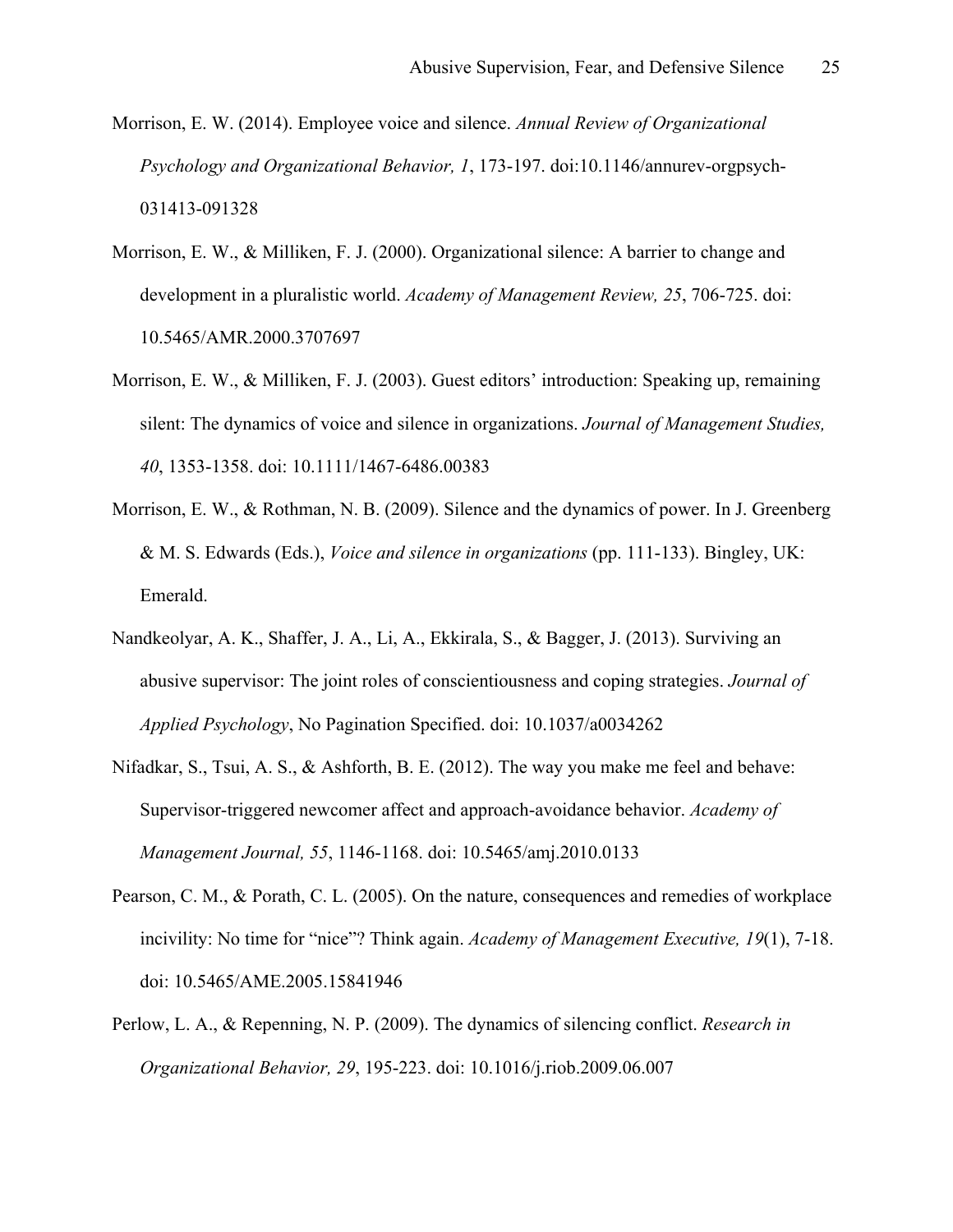- Porath, C. L., & Pearson, C. M. (2010). The cost of bad behavior. *Organizational Dynamics, 39*, 64-71. doi: 10.1016/j.orgdyn.2009.10.006
- Rathus, S. A. (1973). A 30-item schedule for assessing assertive behavior. *Behavior Therapy, 4*, 398-406. doi: 10.1016/S0005-7894(73)80120-0
- Restubog, S. L. D., Scott, K. L., & Zagenczyk, T. J. (2011). When distress hits home: The role of contextual factors and psychological distress in predicting employees' responses to abusive supervision. *Journal of Applied Psychology, 96*, 713-729. doi: 10.1037/a0021593
- Ryan, K. D., & Oestreich, D. K. (1991). *Driving fear out of the workplace: How to overcome the invisible barriers to quality, productivity, and innovation*. San Francisco: Jossey-Bass Publishers.
- Schat, A. C. H., & Kelloway, E. K. (2000). Effects of perceived control on the outcomes of workplace aggression and violence. *Journal of Occupational Health Psychology, 5*, 386-402. doi: 10.1037/1076-8998.5.3.386
- Schat, A. C. H., & Kelloway, E. K. (2003). Reducing the adverse consequences of workplace aggression and violence: The buffering effects of organizational support. *Journal of Occupational Health Psychology, 8*, 110-122. doi: 10.1037/1076-8998.8.2.110
- Schat, A. C. H., Frone, M. R., & Kelloway, E. K. (2006). Prevalence of workplace aggression in the U.S. workforce: Findings from a national study. In E. K. Kelloway, J. Barling  $& J. J.$ Hurrell, Jr. (Eds.), *Handbook of workplace violence* (pp. 47-89). Thousand Oaks, CA: Sage.
- Shaver, P., Schwartz, J., Kirson, D., & O'Connor, C. (1987). Emotion knowledge: Further exploration of a prototype approach. *Journal of Personality and Social Psychology, 52*, 1061-1086. doi: 10.1037/0022-3514.52.6.1061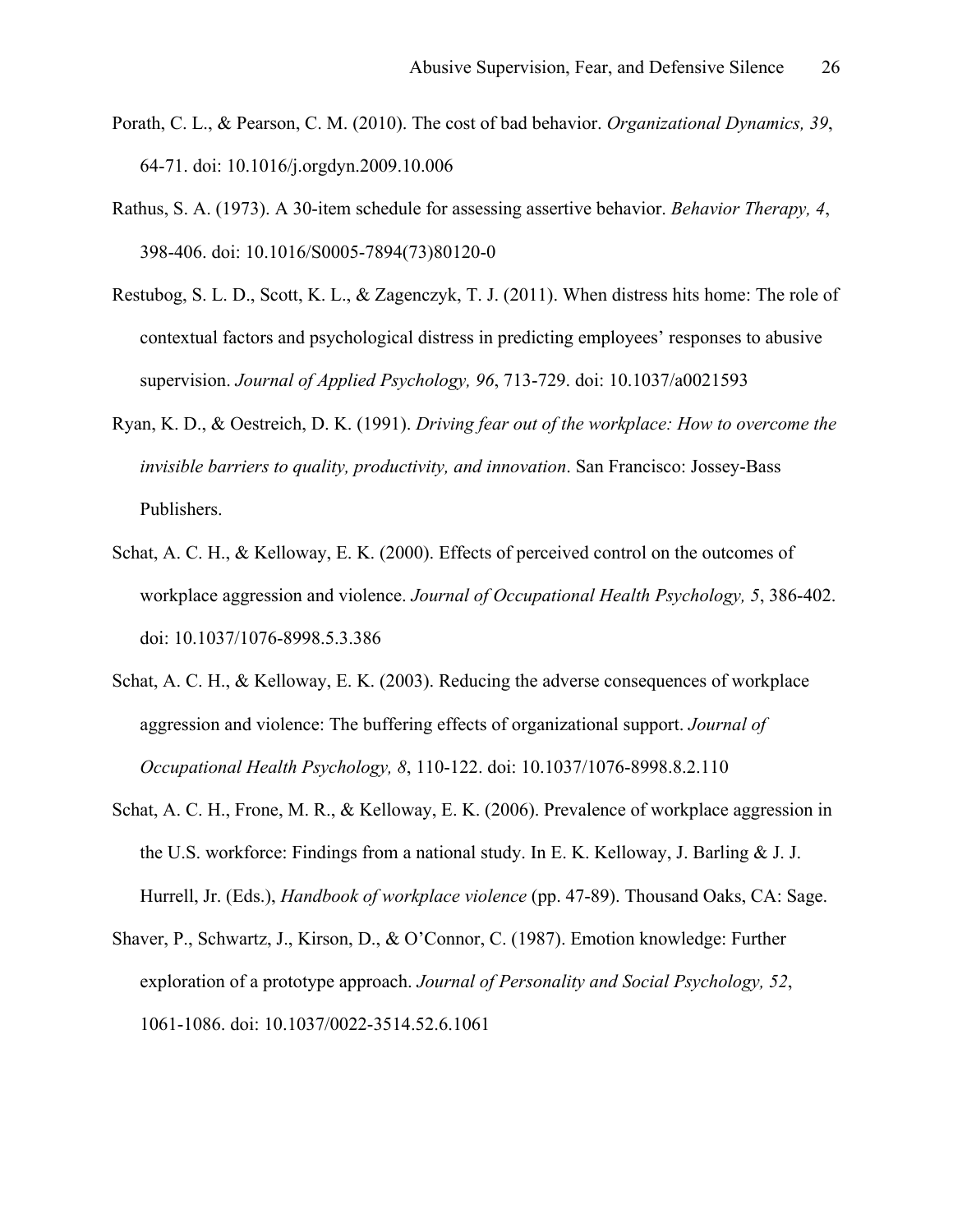- Tarkan, L. (2008, December 2). Arrogant, abusive and disruptive and a doctor, *New York Times,* pp. D1, D6.
- Tepper, B. J. (2000). Consequences of abusive supervision. *Academy of Management Journal, 43*, 178-190. doi: 10.2307/1556375
- Tepper, B. J. (2007). Abusive supervision in work organizations: Review, synthesis, and research agenda. *Journal of Management, 33*, 261-289. doi: 10.1177/0149206307300812
- Tepper, B. J., Carr, J. C., Breaux, D. M., Geider, S., Hu, C., & Hua, W. (2009). Abusive supervision, intentions to quit, and employees' workplace deviance: A power/dependence analysis. *Organizational Behavior and Human Decision Processes, 109, 156-167*. doi: 10.1016/j.obhdp.2009.03.004
- Tepper, B. J., Moss, S. E., Lockhart, D. E., & Carr, J. C. (2007). Abusive supervision, upward maintenance communication, and subordinates' psychological distress. *Academy of Management Journal, 50*, 1169-1180. doi: 10.2307/20159918
- Thau, S., & Mitchell, M. S. (2010). Self-gain or self-regulation impairment? Tests of competing explanations of the supervisor abuse and employee deviance relationship through perceptions of distributive justice. *Journal of Applied Psychology, 95*, 1009-1031. doi: 10.1037/a0020540
- Van Dyne, L., Ang, S., & Botero, I. C. (2003). Conceptualizing employee silence and employee voice as multidimensional constructs. *Journal of Management Studies, 40*, 1359-1392. doi: 10.1111/1467-6486.00384
- Vogel, R. M., Mitchell, M. S., Tepper, B. J., Restubog, S., Hu, C., Hua, W., & Huang, J. C. (2015). A cross-cultural examination of subordinates' perceptions of and reactions to abusive supervision. *Journal of Organizational Behavior, 36*, 720-745. doi: 10.1002/job.1984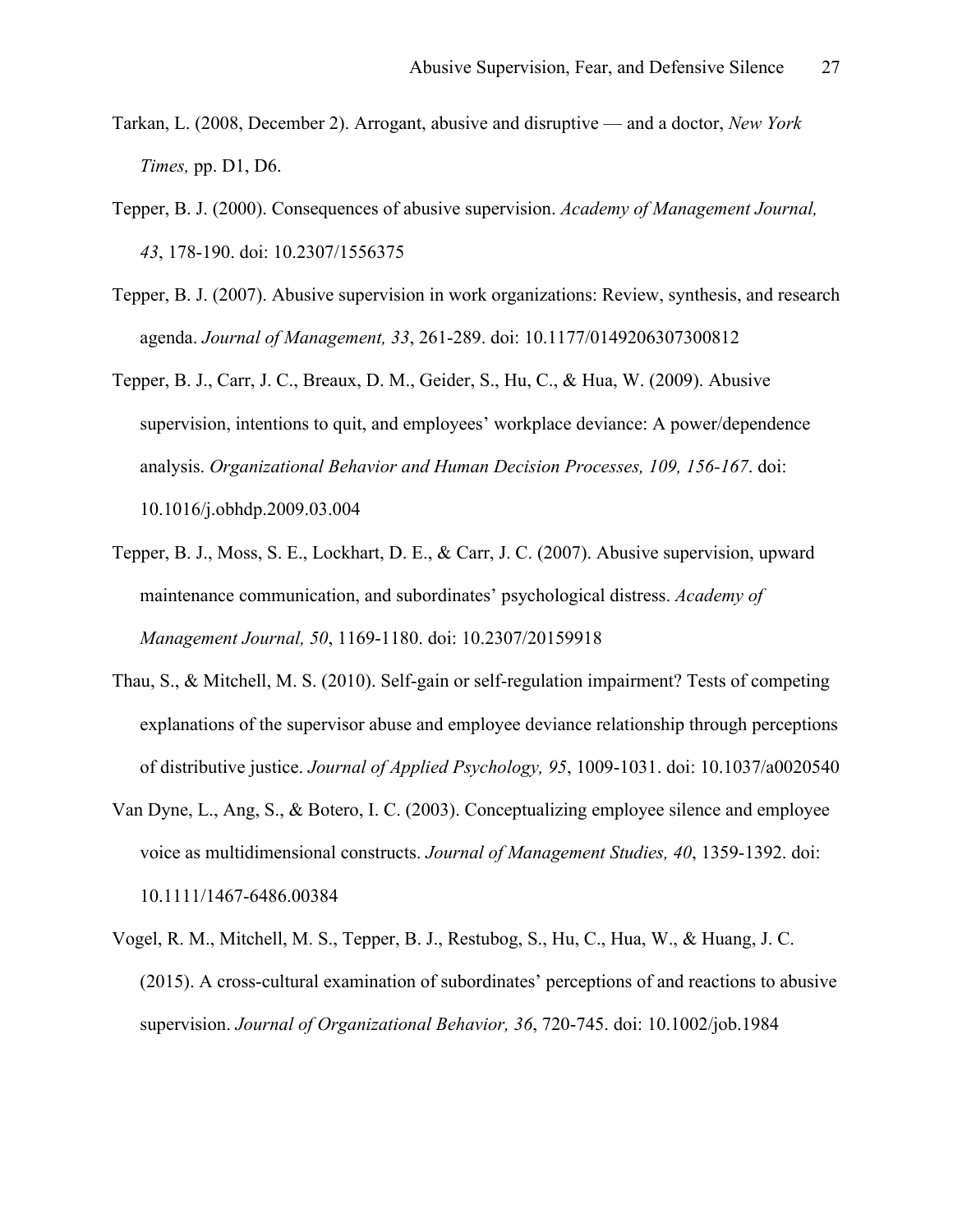Watson, D., & Clark, L. A. (1994). *The PANAS-X: Manual for the Positive and Negative Affect Schedule - Expanded Form.* University of Iowa, Iowa City, IA. Retrieved from http://ir.uiowa.edu/psychology\_pubs/11/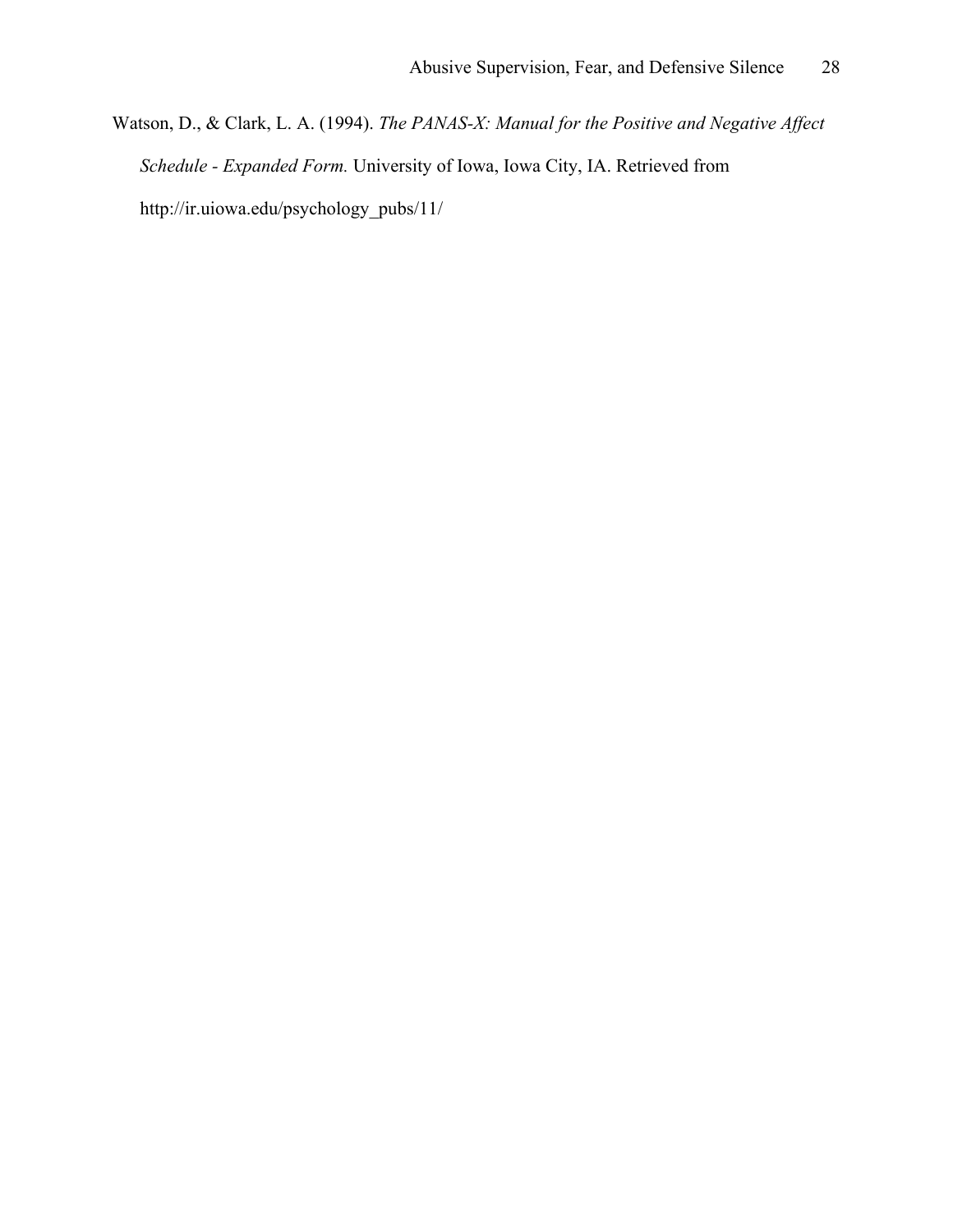*Means, Standard Deviations, and Bivariate Correlations for Variables in Studies 1, 2, and 3*

| Variable                        | Mean | <b>SD</b> | $\mathbf{1}$                 | $\overline{2}$    | $\mathbf{3}$ | $\overline{\mathbf{4}}$ | $\overline{\mathbf{5}}$ | 6 | 7 |
|---------------------------------|------|-----------|------------------------------|-------------------|--------------|-------------------------|-------------------------|---|---|
|                                 |      |           | <b>Study 1</b> ( $N = 143$ ) |                   |              |                         |                         |   |   |
| 1. T1 Abusive supervision       | 2.08 | 1.06      | $\overline{\phantom{0}}$     |                   |              |                         |                         |   |   |
| 2. T2 Spouse-reported fear      | 3.19 | 1.07      | $.38***$                     | $\qquad \qquad -$ |              |                         |                         |   |   |
| 3. T1 Assertiveness             | 4.30 | 0.67      | $-25**$                      | $-.11$            |              |                         |                         |   |   |
| 4. T3 Employee-reported silence | 3.12 | 1.31      | $.38***$                     | $.34***$          | $-.33***$    |                         |                         |   |   |
| 5. T3 Peer-reported silence     | 2.94 | 1.40      | $.45***$                     | $.48***$          | $-.36***$    | $.66***$                | $\qquad \qquad$         |   |   |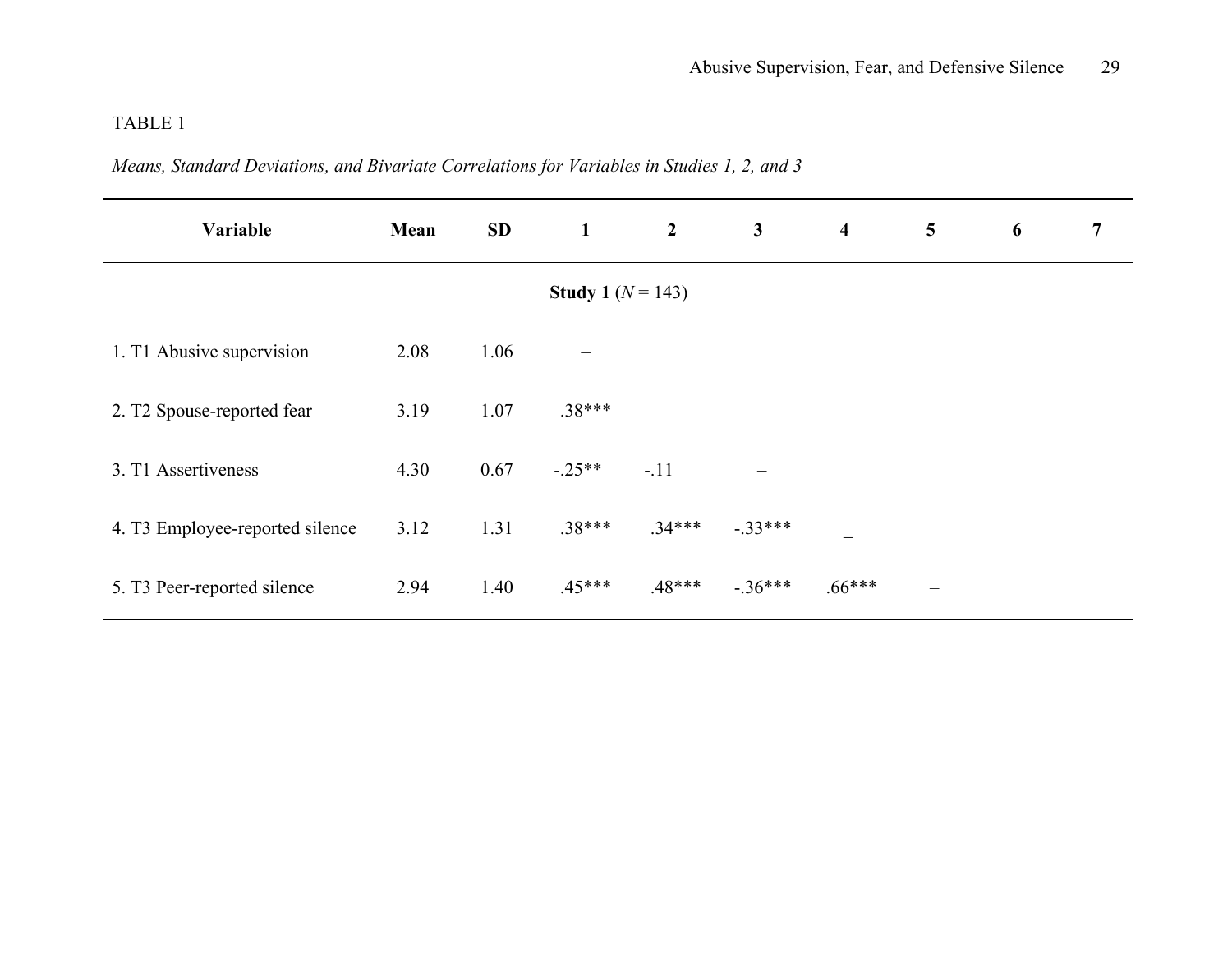| Variable                        | Mean | SD   | $\mathbf{1}$ | $\overline{2}$ | $\mathbf{3}$      | $\overline{\mathbf{4}}$ | $\overline{5}$ | 6               | $\overline{7}$ |
|---------------------------------|------|------|--------------|----------------|-------------------|-------------------------|----------------|-----------------|----------------|
| <b>Study 2</b> $(N = 267)$      |      |      |              |                |                   |                         |                |                 |                |
| 1. T1 Employee-reported silence | 3.14 | 1.34 |              |                |                   |                         |                |                 |                |
| 2. T1 Abusive supervision       | 1.27 | 0.46 | $.14*$       |                |                   |                         |                |                 |                |
| 3. T1 Fear                      | 2.06 | 1.17 | $.22***$     | $.17**$        | $\qquad \qquad -$ |                         |                |                 |                |
| 4. T1 Assertiveness             | 4.33 | 0.97 | $-26***$     | $-12$          | $-.34***$         |                         |                |                 |                |
| 5. T1 Climate of Fear           | 3.14 | 1.43 | $.29***$     | .10            | $.31***$          | $-.62***$               |                |                 |                |
| 5. T2 Employee-reported silence | 2.67 | 1.52 | $.58***$     | $.13*$         | $.37***$          | $-.26***$               | $.29***$       | $\qquad \qquad$ |                |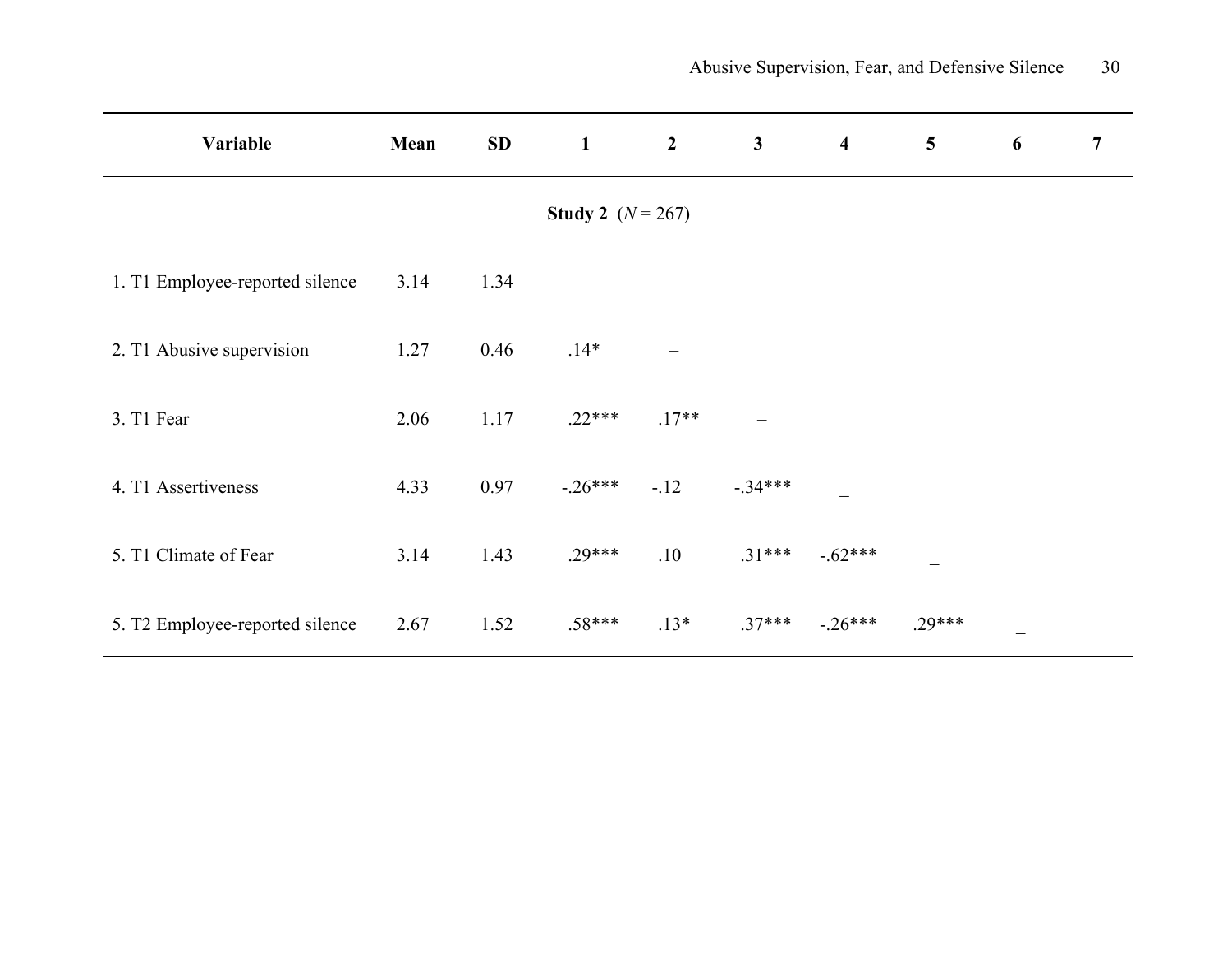| Variable                        | Mean | SD   | $\mathbf{1}$                   | $2^{\circ}$              | $\mathbf{3}$      | $\overline{\mathbf{4}}$ | $\overline{\mathbf{5}}$ | 6        | $\overline{7}$ |
|---------------------------------|------|------|--------------------------------|--------------------------|-------------------|-------------------------|-------------------------|----------|----------------|
|                                 |      |      | <b>Study 3</b> $(N = 162-166)$ |                          |                   |                         |                         |          |                |
| 1. T1 Abusive supervision       | 2.94 | 1.33 |                                |                          |                   |                         |                         |          |                |
| 2. T1 Fear                      | 3.17 | 1.21 | $.38***$                       | $\overline{\phantom{0}}$ |                   |                         |                         |          |                |
| 3. T1 Anger                     | 3.99 | 1.73 | $.17*$                         | .01                      | $\qquad \qquad -$ |                         |                         |          |                |
| 4. T1 Climate of fear           | 3.92 | 1.48 | $.24**$                        | $.44***$                 | .07               |                         |                         |          |                |
| 5. T2 Assertiveness             | 3.95 | 0.85 | $-0.24**$                      | $-42***$                 | .06               | $-.26**$                | $\equiv$                |          |                |
| 6. T2 Employee-reported silence | 3.33 | 1.20 | $.31***$                       | $.59***$                 | .01               | $.30***$                | $-.65***$               | $\equiv$ |                |
| 7. T3 Abusive supervision       | 2.83 | 1.16 | $.20**$                        | $.31***$                 | .08               | $.18*$                  | $-28***$                | $.38***$ |                |

*Note.* T1 = Time 1, T2 = Time 2, and T3 = Time 3.

\*  $p < .05$ . \*\*  $p < .01$ . \*\*\*  $p < .001$ .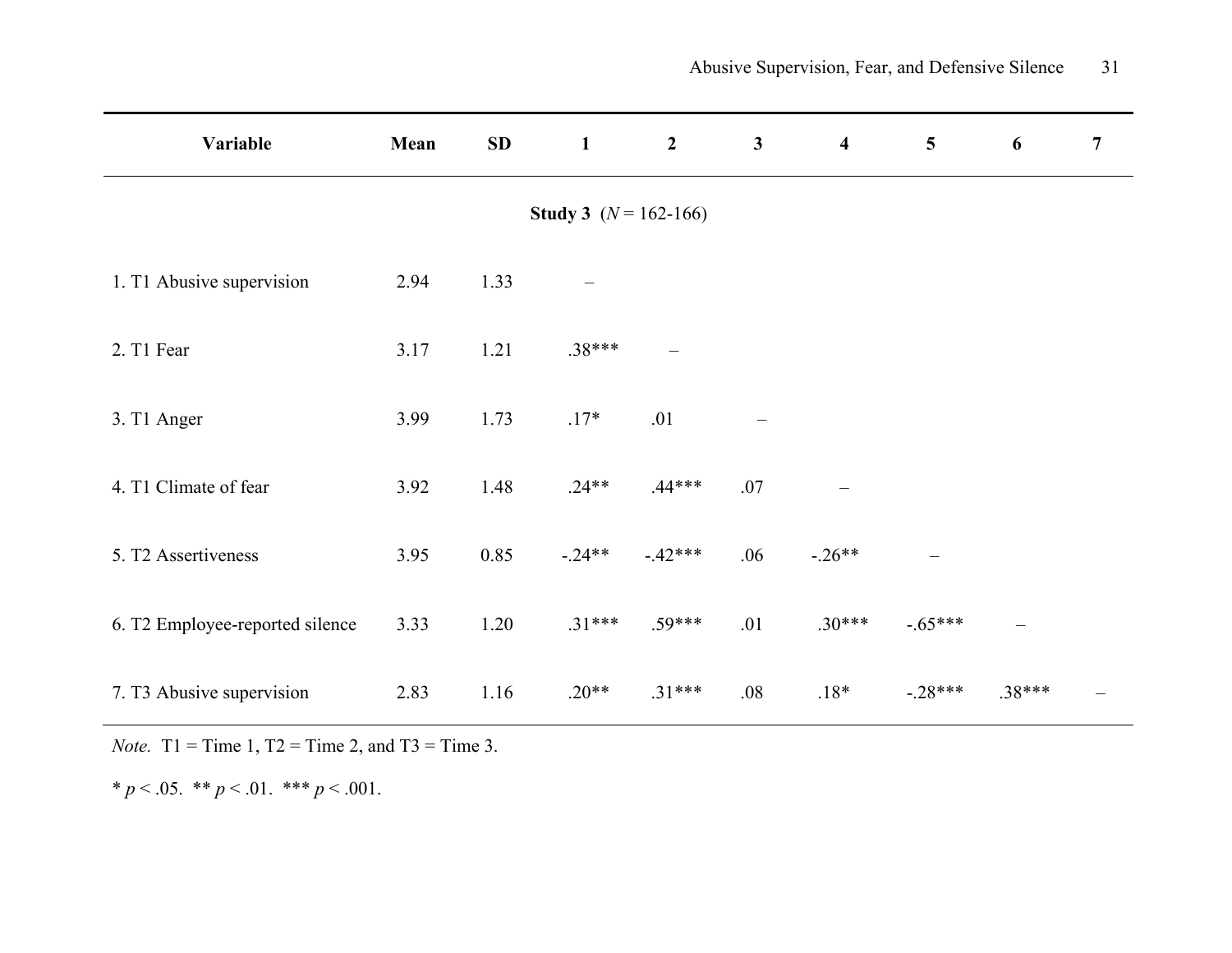## *Regression Results Testing Hypotheses 1, 2, and 3*

|                              | <b>Study 1</b> $(N = 143)$ |                         |                         |               | <b>Study 2</b> $(N = 267)$ | <b>Study 3</b> $(N = 162)$ |             |                |                |  |  |
|------------------------------|----------------------------|-------------------------|-------------------------|---------------|----------------------------|----------------------------|-------------|----------------|----------------|--|--|
| <b>Model Number</b>          | I                          | $\mathbf H$             | $\mathbf{III}$          | IV            | $\mathbf{V}$               | VI                         | <b>VII</b>  | <b>VIII</b>    | $\mathbf{IX}$  |  |  |
| <b>Variables</b>             | Fear                       | Silence <sup>(SR)</sup> | Silence <sup>(PR)</sup> | Fear          | <b>Silence</b>             | Fear                       | Anger       | <b>Silence</b> | <b>Silence</b> |  |  |
| Abusive Supervision          | $.38(.08)$ **              | $.25(.10)*$             | $.28(.10)**$            | $.43(.15)$ ** | .08(.16)                   | $.34(.07)$ **              | $.23(.10)*$ | .01(.05)       | .09(.06)       |  |  |
| Fear                         |                            | $.26(.10)**$            | $.45(.09)$ **           |               | .09(.08)                   |                            |             | $.41(.06)$ **  | $.49(.08)$ **  |  |  |
| Assertiveness                |                            | $-.57(.15)$ **          | $-.65(.15)**$           |               | $-.10(.10)$                |                            |             | $-.72(.08)$ ** |                |  |  |
| Fear $\times$ Assertiveness  |                            | $-.42(.20)*$            | $-.46(.19)*$            |               | $-16(.08)$ *               |                            |             | $-.35(.06)$ ** |                |  |  |
| Climate of Fear (COF)        |                            |                         |                         |               | .05(.06)                   |                            |             |                | .08(.06)       |  |  |
| Fear $\times$ COF            |                            |                         |                         |               | $.09(.04)*$                |                            |             |                | $.13(.05)*$    |  |  |
| T1 Silence                   |                            |                         |                         |               | $.55(.06)$ **              |                            |             |                |                |  |  |
| Anger                        |                            |                         |                         |               |                            |                            |             | .05(.04)       | $-.01(.05)$    |  |  |
| Anger $\times$ Assertiveness |                            |                         |                         |               |                            |                            |             | $-.01(.04)$    |                |  |  |
| Anger $\times$ COF           |                            |                         |                         |               |                            |                            |             |                | $-.01(.03)$    |  |  |
| $R^2$                        | $.14**$                    | $.27**$                 | $.40**$                 | $.03**$       | $.44**$                    | $.15**$                    | $.03*$      | $.62**$        | $.37**$        |  |  |

*Note.* SR = Self-Report. PR = Peer-Report. Standard errors are reported in parentheses.

 $*_{p}$  < .05.  $*_{p}$  < .01.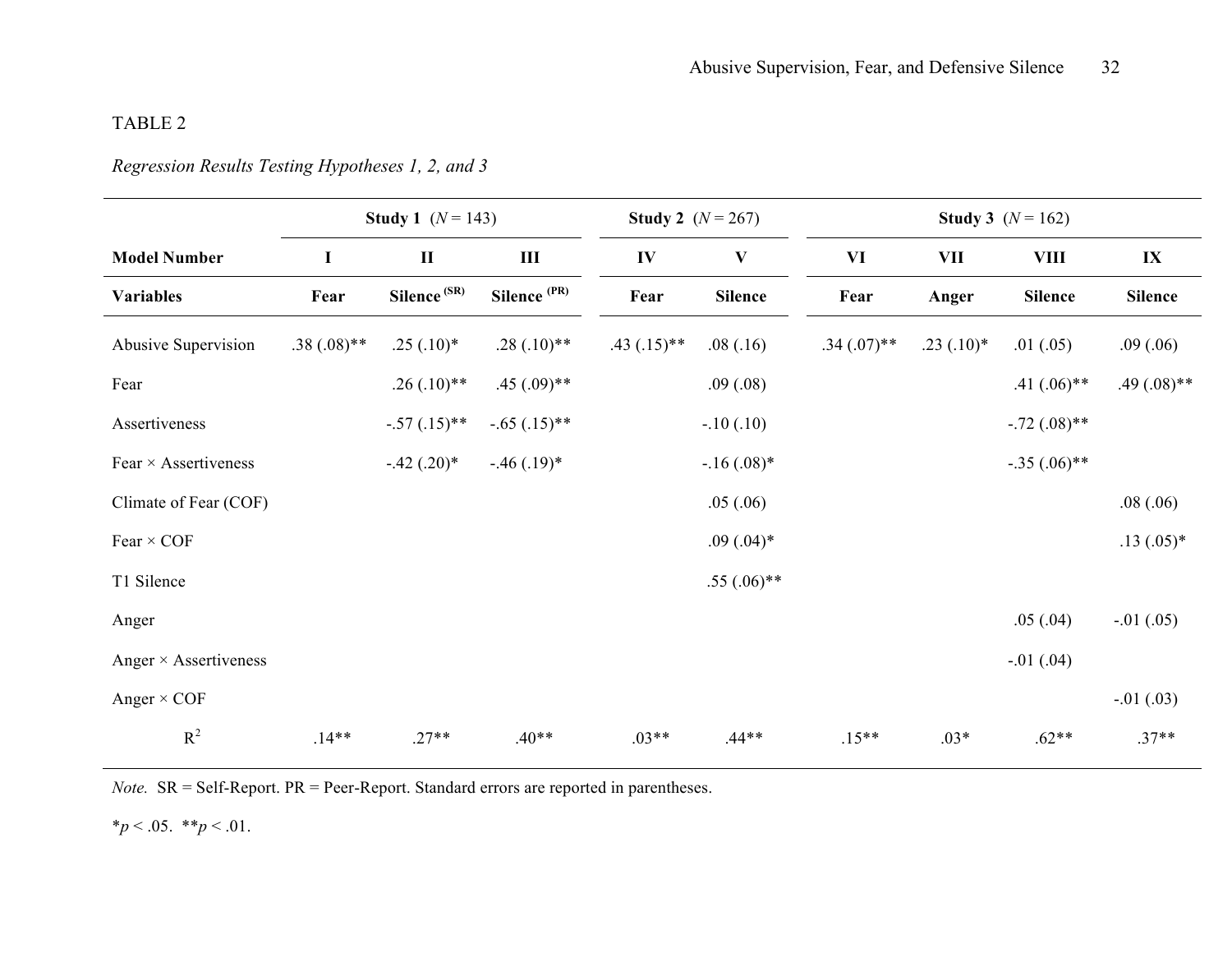## *Regression Results Testing Hypotheses 4 and 5 in Study 3*

| Variable                    | <b>T2 Silence</b> | <b>T3 Abusive Supervision</b> |
|-----------------------------|-------------------|-------------------------------|
| Abusive Supervision         |                   | .04(.07)                      |
| T1 Fear                     | $.42(.06)$ **     | .13(.09)                      |
| Assertiveness               | $-.71(.08)$ **    |                               |
| Fear $\times$ Assertiveness | $-.34(.06)$ **    |                               |
| Climate of Fear (COF)       | .00(.05)          |                               |
| Fear $\times$ COF           | $.08(.05)*$       |                               |
| T <sub>2</sub> Silence      |                   | $.28(.09)$ **                 |
| T1 Anger                    |                   | .05(.05)                      |
| $R^2$                       | $.62**$           | $.17**$                       |

*Note.*  $N = 161$ . Standard errors are reported in parentheses.

 $*_{p}$  < .05.  $*_{p}$  < .01.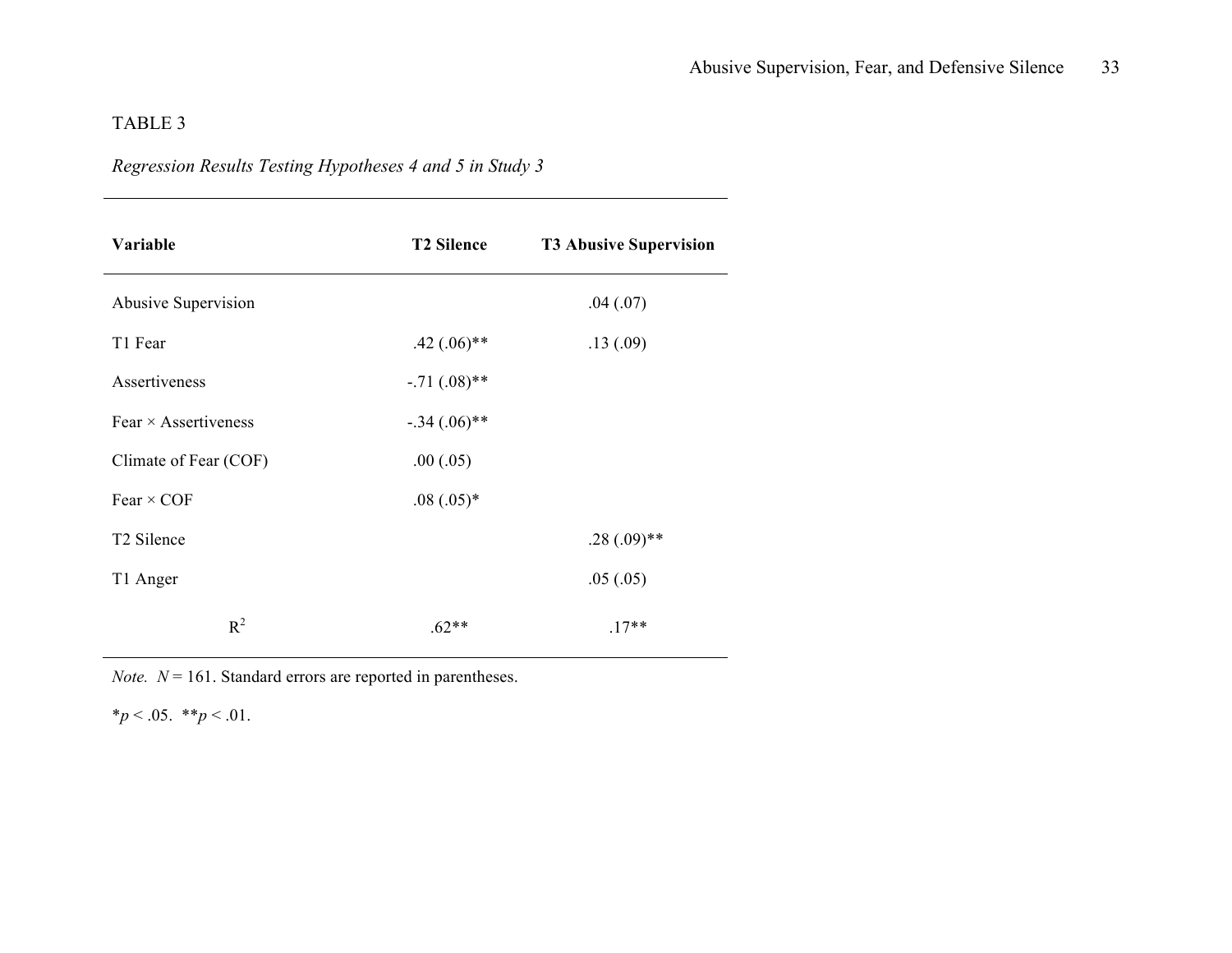## *Estimates of Conditional Indirect Effects for Studies 1, 2, and 3*

| <b>Study</b><br><b>Variables</b>                            | <b>Conditional Indirect Effects</b>                                                                     | <b>Effect</b> | <b>SE</b> | 95% CI                |
|-------------------------------------------------------------|---------------------------------------------------------------------------------------------------------|---------------|-----------|-----------------------|
| <b>Study 1</b><br>$DV = T3$ Silence<br>$Mediator = T2 Fear$ | Conditional indirect effect of T1 abusive supervision for low<br>assertiveness (self-reported silence)  | .20           | .09       | $.07$ to $.40$        |
|                                                             | Conditional indirect effect of T1 abusive supervision for high<br>assertiveness (self-reported silence) | $-.01$        | .06       | $-12$ to $.14$        |
|                                                             | Conditional indirect effect of T1 abusive supervision for low<br>assertiveness (peer-reported silence)  | .29           | .09       | .14 to .50            |
|                                                             | Conditional indirect effect of T1 abusive supervision for high<br>assertiveness (peer-reported silence) | .05           | .06       | $-0.04$ to $.21$      |
| Study $2^a$<br>$DV = T2$ Silence<br>$Mediator = TI$ Fear    | Conditional indirect effect of T1 abusive supervision for low<br>assertiveness                          | .11           | .07       | .01 to $.31$          |
|                                                             | Conditional indirect effect of T1 abusive supervision for high<br>assertiveness                         | $-.02$        | .07       | $-18$ to $.13$        |
|                                                             | Conditional indirect effect of T1 abusive supervision for low<br>climate of fear                        | $-.01$        | .07       | $-16$ to $.11$        |
|                                                             | Conditional indirect effect of T1 abusive supervision for high<br>climate of fear                       | .09           | .08       | .00 to .33            |
| Study 3<br>$DV = T2$ Silence<br>$Mediator = TI$ Fear        | Conditional indirect effect of T1 abusive supervision for low<br>assertiveness                          | .24           | .07       | $.12 \text{ to } .39$ |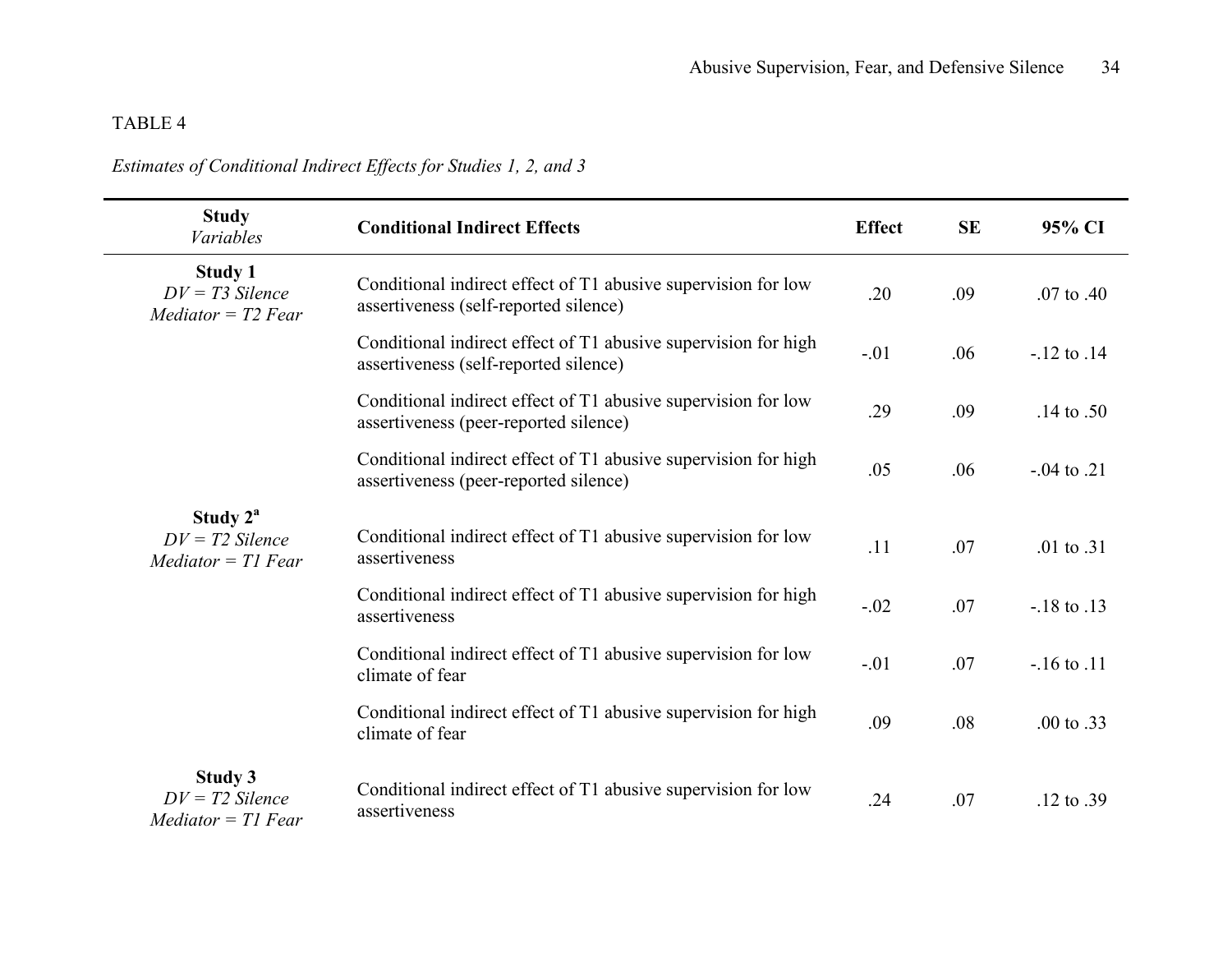| <b>Study</b><br>Variables                                             | <b>Conditional Indirect Effects</b>                                               | <b>Effect</b> | <b>SE</b> | 95% CI                |
|-----------------------------------------------------------------------|-----------------------------------------------------------------------------------|---------------|-----------|-----------------------|
|                                                                       | Conditional indirect effect of T1 abusive supervision for high<br>assertiveness   | .04           | .03       | $.00 \text{ to } .11$ |
|                                                                       | Conditional indirect effect of T1 abusive supervision for low<br>climate of fear  | .10           | .05       | .03 to .21            |
|                                                                       | Conditional indirect effect of T1 abusive supervision for high<br>climate of fear | .24           | .08       | .11 to .40            |
| $DV = T2$ Silence<br>$Mediator = T1$ Anger                            | Conditional indirect effect of T1 abusive supervision for low<br>assertiveness    | .01           | .02       | $-0.01$ to $0.06$     |
|                                                                       | Conditional indirect effect of T1 abusive supervision for high<br>assertiveness   | .01           | .01       | $.00 \text{ to } .03$ |
|                                                                       | Conditional indirect effect of T1 abusive supervision for low<br>climate of fear  | .00           | .01       | $-0.02$ to $0.03$     |
|                                                                       | Conditional indirect effect of T1 abusive supervision for high<br>climate of fear | .00           | .02       | $-0.05$ to $0.03$     |
| $DV = T3$ Abusive Supervision <sup>b</sup><br>$Mediator = T2$ Silence | Conditional indirect effect of T1 fear for low assertiveness                      | .20           | .07       | .09 to .35            |
|                                                                       | Conditional indirect effect of T1 fear for high assertiveness                     | .04           | .02       | .01 to $.11$          |
|                                                                       | Conditional indirect effect of T1 fear for low climate of fear                    | .08           | .04       | .03 to .18            |
|                                                                       | Conditional indirect effect of T1 fear for high climate of fear                   | .15           | .05       | .07 to .28            |

*Note*. Standard errors (SE) and confidence intervals (CI) reflect bias corrected bootstrap estimates based on 5000 bootstrap samples.

<sup>a</sup> Model estimated controlling for Time 1 silence.

<sup>b</sup> Model estimated controlling for Time 1 abusive supervision and Time 1 anger.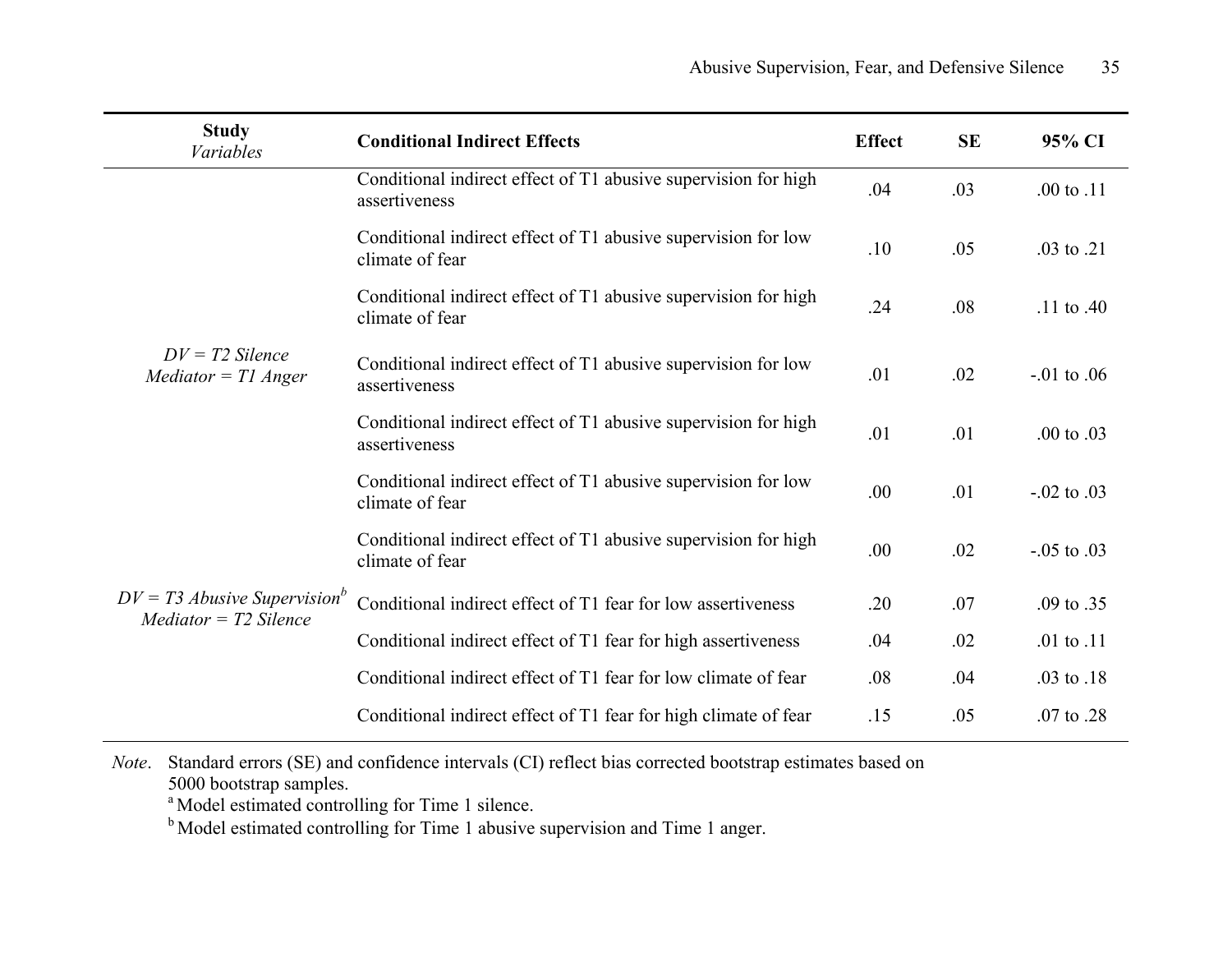

*Figure 1*. Theoretical models showing hypothesized directions of effects.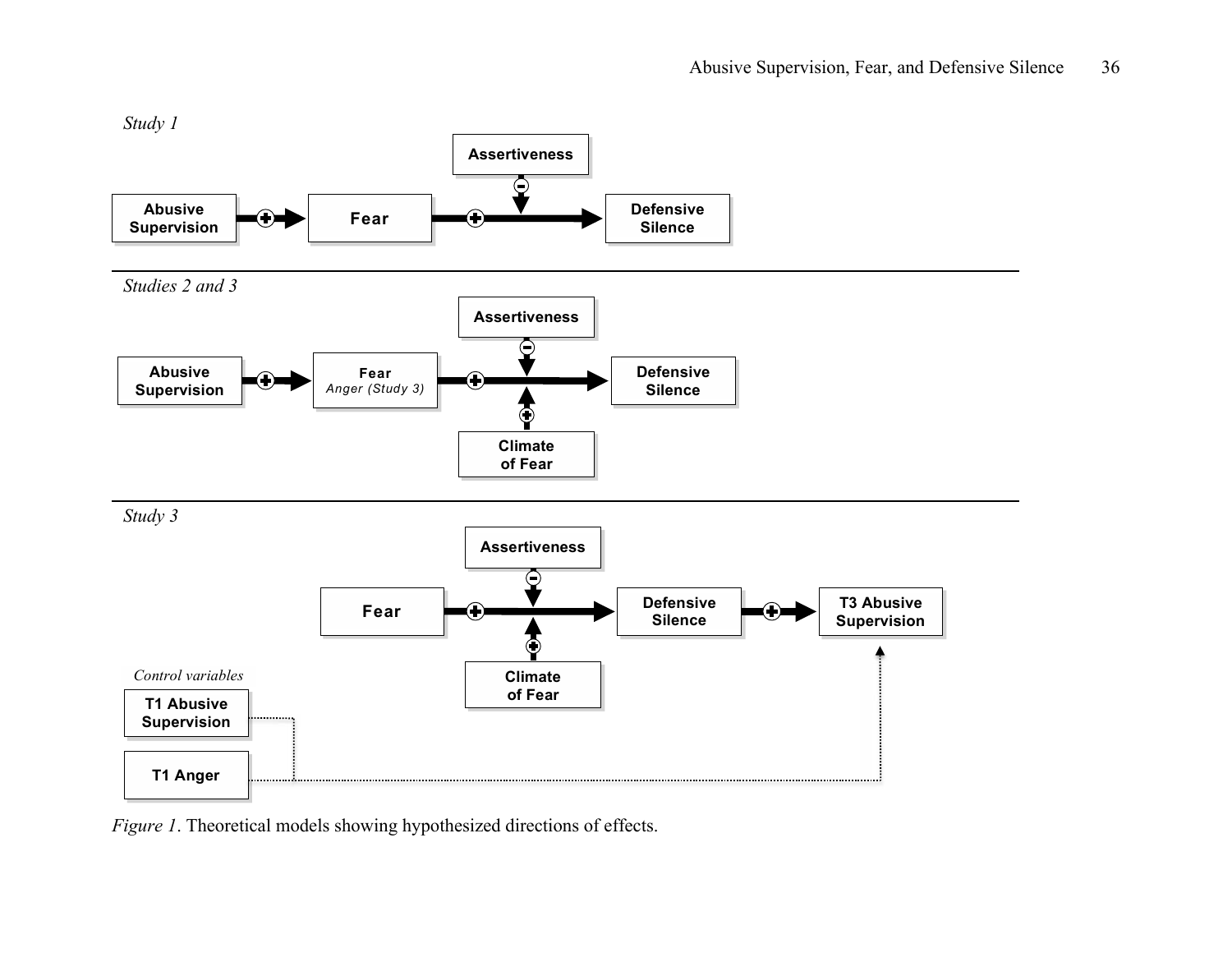

*Figure 2*. Conditional indirect effect of time 1 abusive supervision on time 3 peer-reported defensive silence via time 2 spouse-reported fear at low and high levels of employee assertiveness in Study 1.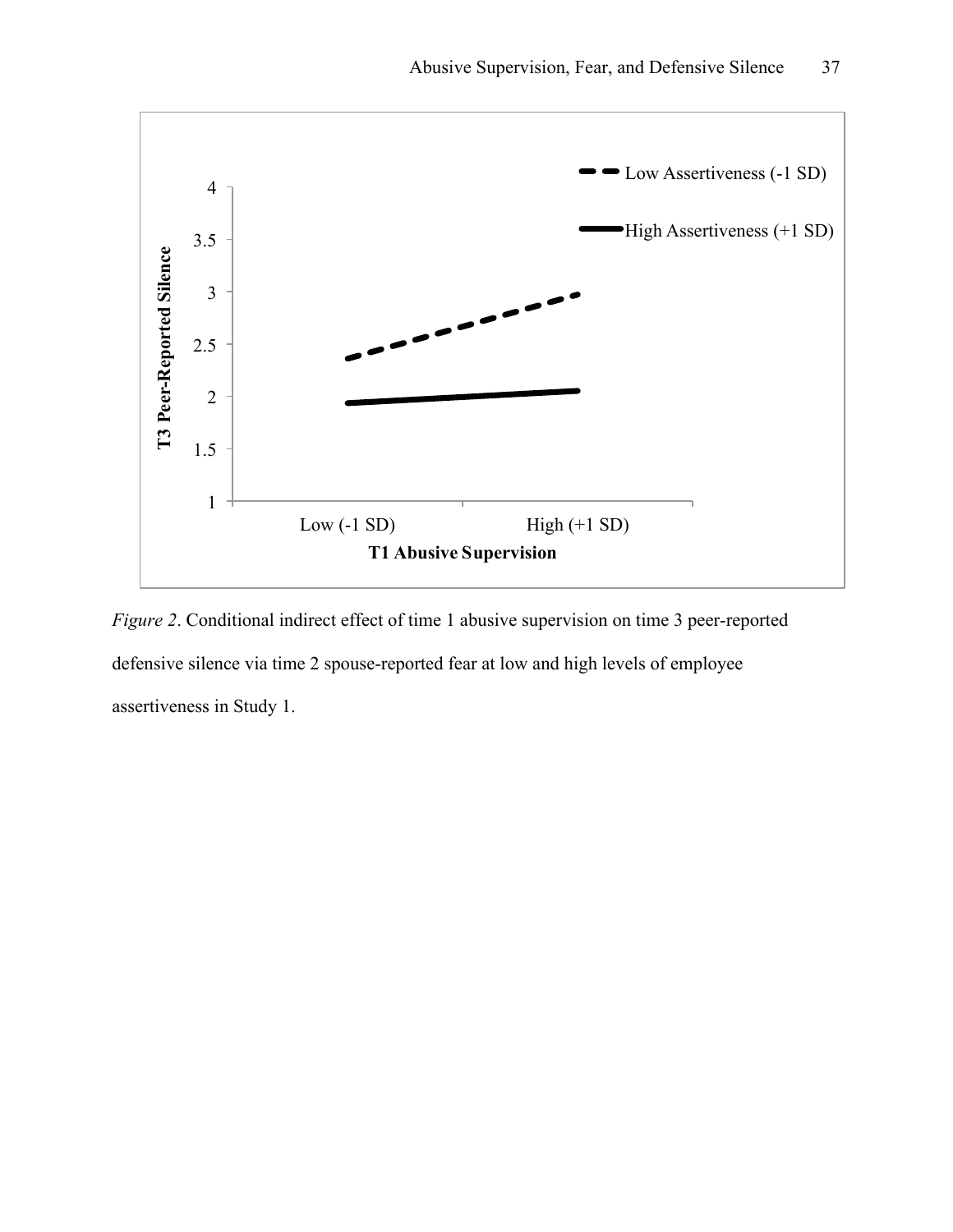

*Figure 3*. Conditional indirect effect of time 1 abusive supervision on time 3 employee-reported defensive silence via time 2 spouse-reported fear at low and high levels of employee assertiveness in Study 1.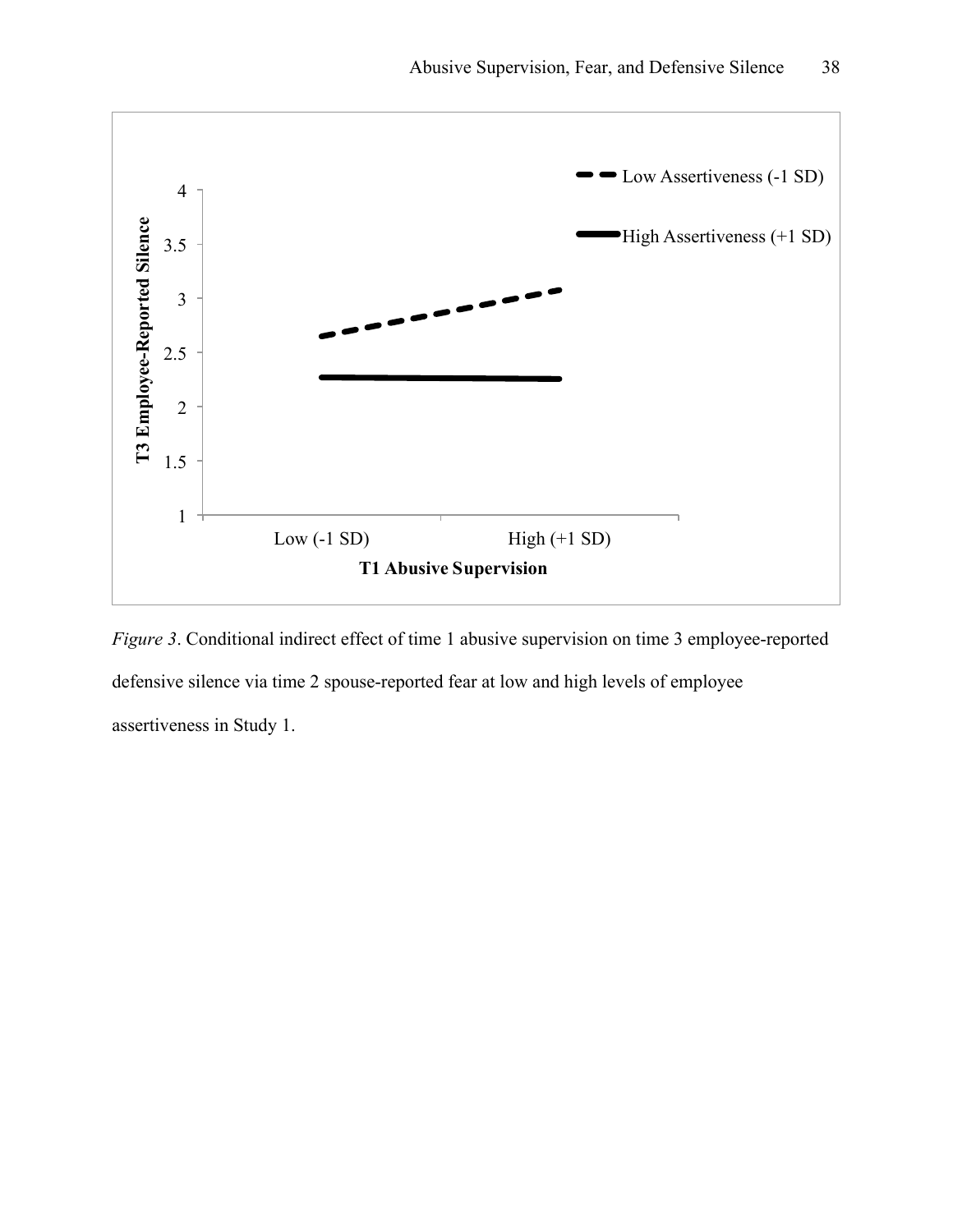

*Figure 4*. Conditional indirect effect of time 1 abusive supervision on time 2 employee-reported defensive silence via time 1 employee-reported fear at high and low levels of assertiveness in Study 2.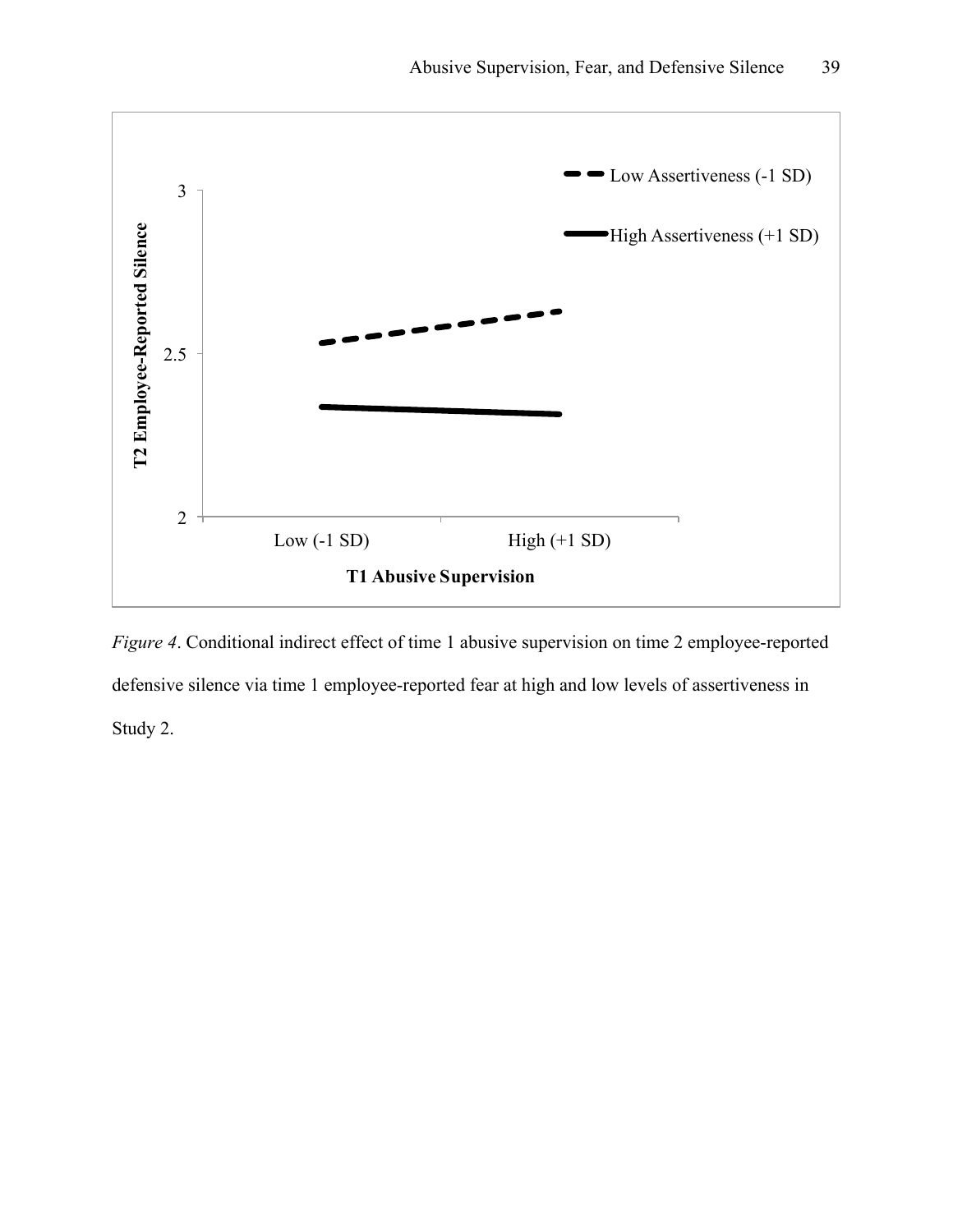

*Figure 5.* Conditional indirect effect of time 1 abusive supervision on time 2 employee-reported defensive silence via time 1 employee-reported fear at high and low levels of climate of fear in Study 2.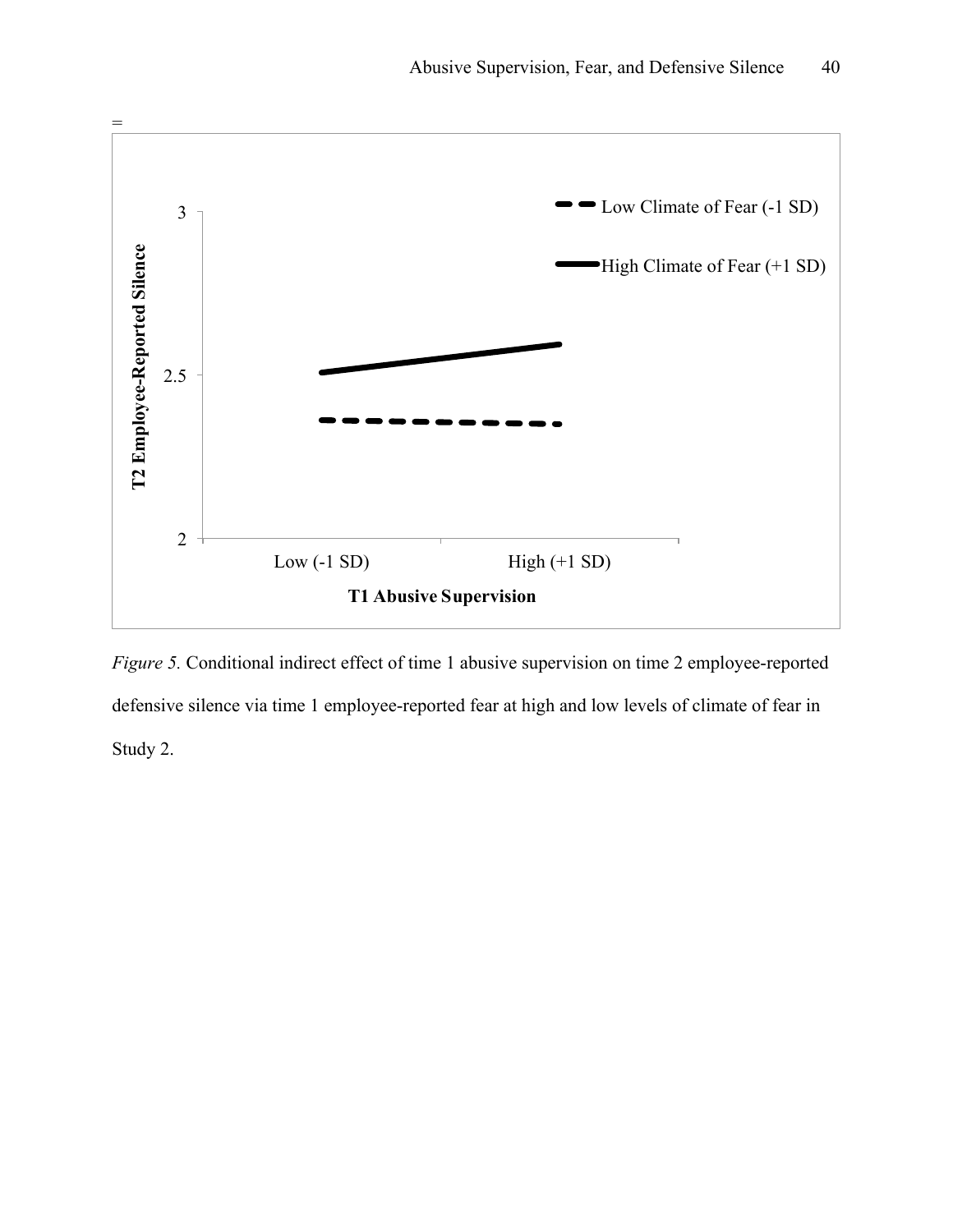

*Figure 6*. Conditional indirect effect of employee-reported time 1 fear on time 3 abusive supervision via time 2 employee-reported defensive silence at low and high levels of assertiveness in Study 3.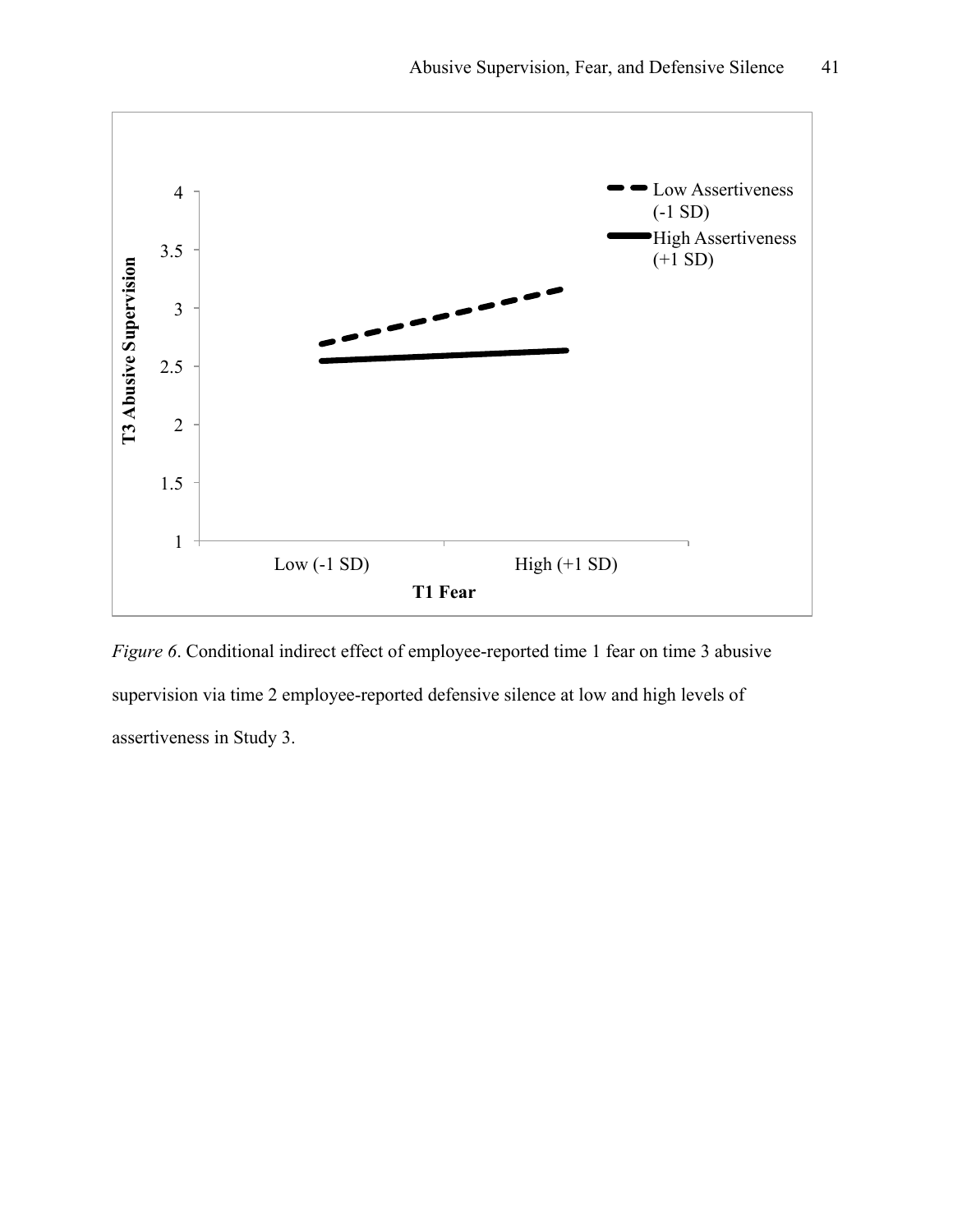

*Figure 7*. Conditional indirect effect of time 1 employee-reported fear on time 3 abusive supervision via time 2 employee-reported defensive silence at high and low levels of climate of fear in Study 3.